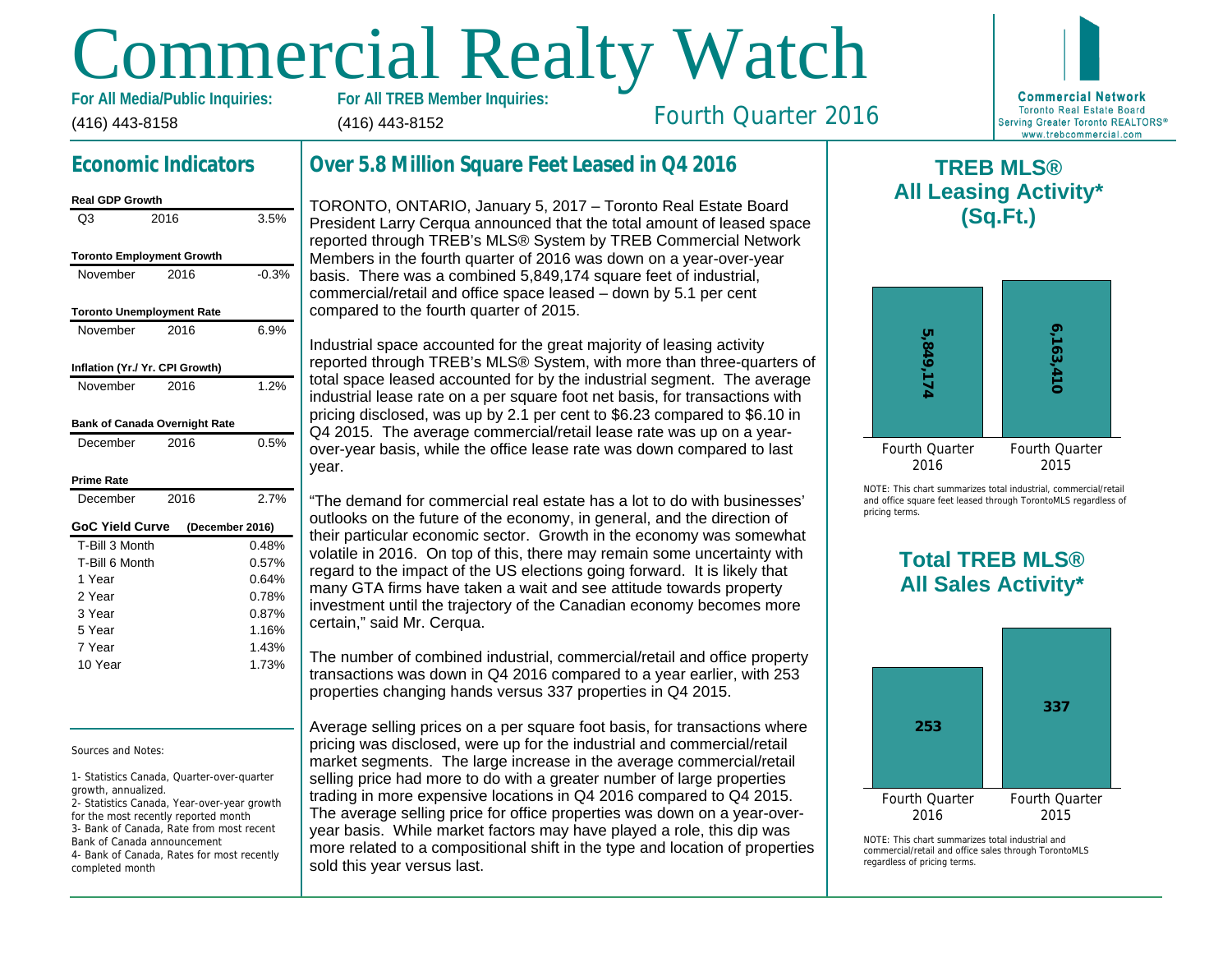Total TorontoMLS Leasing Activity\* (Millions of Square Feet Leased)

TorontoMLS Average Lease Rates (\$/Sq.

\* NOTE: This chart summarizes total industrial, commercial/retail and office square feet leased through TorontoMLS regardless of pricing terms. Source: TREB

Total TorontoMLS Sales Activity\* (Number of Sales)

\* NOTE: Average lease rates are reported only for those proper square foot net basis and for which the selling price was disclos Source: TREB

TorontoMLS Average Sales Price (\$/Sq.

\* NOTE: This chart summarizes total industrial and commercial/retail sales through TorontoMLS regardless of pricing terms. Source: TREB

\* NOTE: Average sale prices are reported only for those prope selling price was disclosed. Source: TREB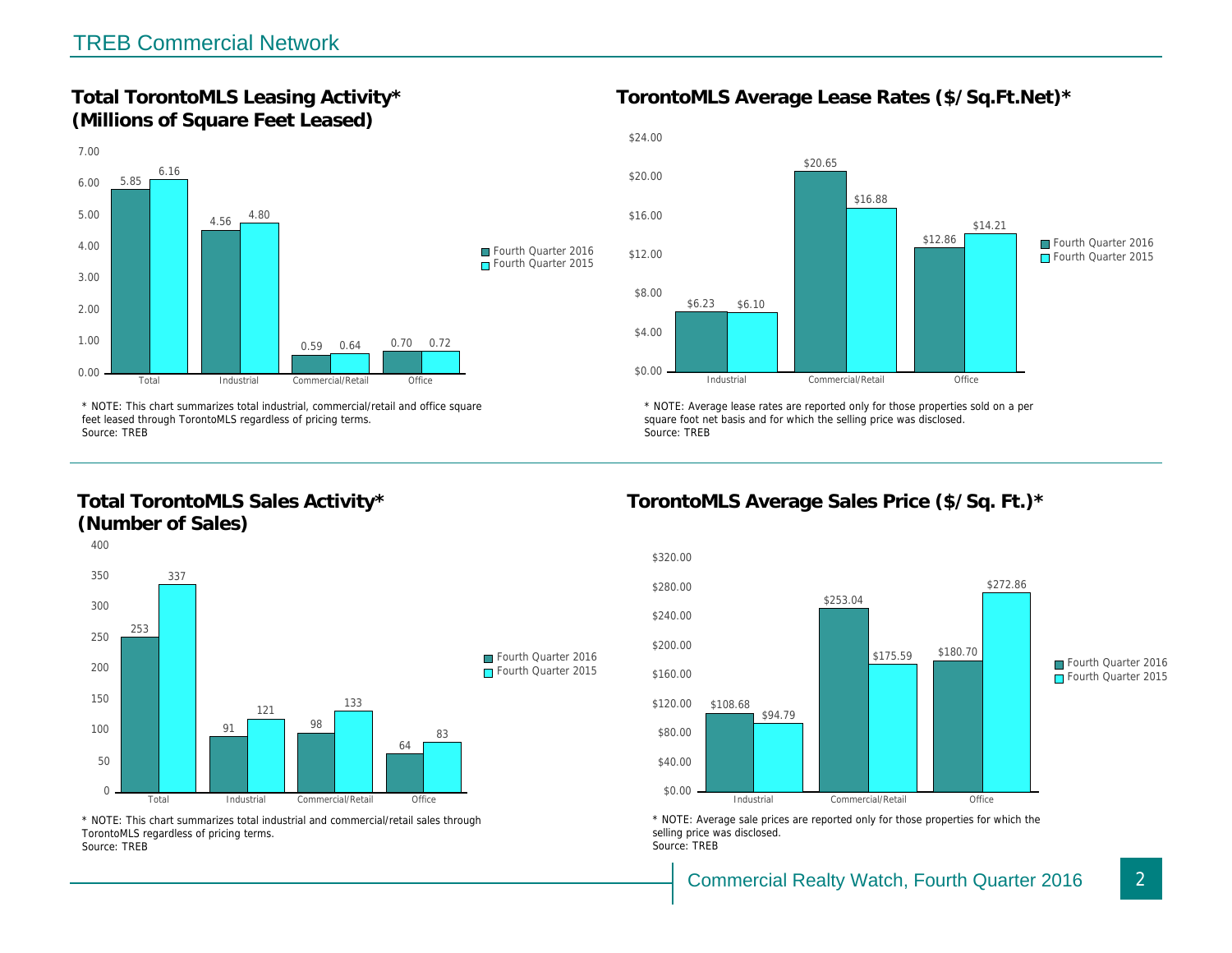## SUMMARY OF INDUSTRIAL LEASING

#### TRANSACTIONS COMPLETED ON A PER SQUARE FOOT NET BASIS, WITH PRICING DISCLOSED\*

|                        |                | <b>All Transactions</b>  |                          |                       | 0 to 5,000 Sq Ft |                          |                | 5,001 to 15,000 Sq Ft |                      |                | 15,001 to 50,000 Sq Ft |                          |
|------------------------|----------------|--------------------------|--------------------------|-----------------------|------------------|--------------------------|----------------|-----------------------|----------------------|----------------|------------------------|--------------------------|
|                        | # Trans.       | Sq. Ft.                  | \$/SF Net                | # Trans.              | Sq. Ft.          | \$/SF Net                | # Trans.       | Sq. Ft.               | \$/SF Net            | # Trans.       | Sq. Ft.                | \$/SF Ne                 |
| <b>TREB Total</b>      | 200            | 1,462,341                | \$6.23                   | 118                   | 307,356          | \$7.32                   | 60             | 497,686               | \$6.48               | 21             | 597,298                | \$5.79                   |
| <b>Halton Region</b>   | 8              | 105,599                  | \$6.38                   | 3 <sup>1</sup>        | 4,914            | \$13.37                  | $\overline{2}$ | 18,263                | \$6.54               | $\overline{3}$ | 82,422                 | \$5.93                   |
| <b>Burlington</b>      | $\overline{2}$ | 8,950                    | \$8.01                   | $\mathbf{1}$          | 2,239            | \$12.19                  | $\mathbf{1}$   | 6,711                 | \$6.61               | $\mathbf{0}$   | $\omega$               | $\omega$                 |
| <b>Halton Hills</b>    | 0              | $\sim$                   | $\sim$                   | 0                     | $\sim$           | $\sim$                   | $\mathbf 0$    | $\blacksquare$        | ä,                   | $\mathbf 0$    | $\blacksquare$         | $\blacksquare$           |
| Milton                 | $\overline{0}$ | $\mathbf{r}$             | $\omega$                 | $\overline{0}$        | $\Delta$         | $\blacksquare$           | $\pmb{0}$      | ä,                    | $\omega$             | $\mathbf{0}$   | $\Delta$               | $\omega$                 |
| Oakville               | 6              | 96,649                   | \$6.23                   | $\mathbf{2}^{\prime}$ | 2,675            | \$14.36                  | $\mathbf{1}$   | 11,552                | \$6.50               | 3              | 82,422                 | \$5.93                   |
| <b>Peel Region</b>     | 55             | 395,995                  | \$6.84                   | 32                    | 99,759           | \$6.28                   | 18             | 134,318               | \$6.03               | 5 <sup>5</sup> | 161,918                | \$7.87                   |
| <b>Brampton</b>        | $\overline{7}$ | 74,104                   | \$7.61                   | 5                     | 13,924           | \$7.39                   | $\mathbf{1}$   | 10,837                | \$5.00               | $\mathbf{1}$   | 49,343                 | \$8.25                   |
| Caledon                | $\overline{0}$ | $\blacksquare$           | $\omega$                 | $\mathbf{0}$          | $\omega$         | $\omega$                 | $\mathbf{0}$   | $\blacksquare$        | $\omega$             | $\overline{0}$ | $\omega$               | $\blacksquare$           |
| Mississauga            | 48             | 321,891                  | \$6.67                   | 27                    | 85,835           | \$6.09                   | 17             | 123,481               | \$6.12               | $\overline{4}$ | 112,575                | \$7.70                   |
| Toronto                | 73             | 412,841                  | \$5.85                   | 47                    | 116,667          | \$7.09                   | 21             | 174,982               | \$5.82               | 5 <sup>5</sup> | 121,192                | \$4.72                   |
| <b>Toronto West</b>    | 40             | 244,712                  | \$6.28                   | 23                    | 60,447           | \$8.01                   | 14             | 113,763               | \$6.12               | 3              | 70,502                 | \$5.05                   |
| <b>Toronto Central</b> | 6              | 13,838                   | \$7.16                   | 6                     | 13,838           | \$7.16                   | $\overline{0}$ | $\omega_{\rm c}$      | ¥.                   | $\mathbf 0$    | $\Delta$               | $\sim$                   |
| <b>Toronto East</b>    | 27             | 154,291                  | \$5.06                   | 18                    | 42,382           | \$5.74                   | $\overline{7}$ | 61,219                | \$5.25               | $\overline{2}$ | 50,690                 | \$4.26                   |
| <b>York Region</b>     | 57             | 499,624                  | \$6.34                   | 31                    | 78,718           | \$8.60                   | 18             | 162,939               | \$7.60               | $\overline{7}$ | 197,966                | \$5.41                   |
| Aurora                 | $\overline{4}$ | 34,377                   | \$6.48                   | $\overline{2}$        | 6,846            | \$7.95                   | $\mathbf{1}$   | 6,219                 | \$6.50               | $\mathbf{1}$   | 21,312                 | \$6.00                   |
| E. Gwillimbury         | $\overline{0}$ | $\mathbf{r}$             | $\mathbf{r}$             | $\overline{0}$        | $\Delta$         | $\blacksquare$           | $\mathbf{0}$   | $\Box$                | ÷.                   | $\mathbf{0}$   |                        | $\blacksquare$           |
| Georgina               | $\mathbf{0}$   | $\blacksquare$           | $\sim$                   | $\mathbf 0$           | $\blacksquare$   | $\blacksquare$           | $\mathbf 0$    | $\blacksquare$        | $\blacksquare$       | $\mathbf 0$    | $\blacksquare$         | $\blacksquare$           |
| King                   | $\overline{0}$ | $\sim$                   | $\sim$                   | $\mathbf{0}$          | $\sim$           | $\sim$                   | $\mathbf{0}$   | $\blacksquare$        | $\sim$               | $\mathbf{0}$   | $\omega$               | $\blacksquare$           |
| Markham                | 20             | 206,170                  | \$5.30                   | 12                    | 33,860           | \$8.38                   | 5              | 46,495                | \$6.41               | 2              | 65,815                 | \$5.03                   |
| Newmarket              | $\overline{2}$ | 9,168                    | \$7.08                   | $\mathbf{1}$          | 1,488            | \$7.50                   | $\mathbf{1}$   | 7,680                 | \$7.00               | $\mathbf{0}$   | $\blacksquare$         | $\sim$                   |
| Richmond Hill          | $\overline{7}$ | 39,703                   | \$7.45                   | 4                     | 9,270            | \$10.47                  | 3              | 30,433                | \$6.53               | $\mathbf 0$    | $\mathbf{r}$           | $\blacksquare$           |
| Vaughan                | 23             | 201,806                  | \$6.22                   | 12                    | 27,254           | \$8.47                   | $\overline{7}$ | 63,712                | \$6.48               | $\overline{4}$ | 110,839                | \$5.52                   |
| Whitchurch-Stouffville | $\mathbf{1}$   | 8,400                    | \$27.86                  | $\mathbf 0$           | $\omega$         | $\blacksquare$           | $\mathbf{1}$   | 8,400                 | \$27.86              | $\mathbf 0$    |                        | $\blacksquare$           |
| Durham Region          | 6              | 46,582                   | \$2.80                   | $\overline{4}$        | 5,598            | \$7.15                   | $\mathbf{1}$   | 7,184                 | \$5.50               | $\mathbf{1}$   | 33,800                 | \$1.50                   |
| Ajax                   | $\mathbf{1}$   | 33,800                   | \$1.50                   | $\mathbf 0$           | $\sim$           | $\sim$                   | $\mathsf{O}$   | $\blacksquare$        | $\sim$               | $\mathbf{1}$   | 33,800                 | \$1.50                   |
| <b>Brock</b>           | $\mathbf{0}$   | $\omega$                 | $\blacksquare$           | $\mathbf 0$           | $\omega$         | $\blacksquare$           | $\overline{0}$ | $\omega$              | $\omega$             | $\mathbf 0$    | $\omega$               | $\blacksquare$           |
| Clarington             | 0              | $\blacksquare$           | $\blacksquare$           | $\mathbf 0$           | $\sim$           | $\blacksquare$           | $\mathbf 0$    | $\blacksquare$        | $\blacksquare$       | $\mathbf 0$    | $\blacksquare$         | $\blacksquare$           |
| Oshawa                 | $\mathbf{1}$   | 1,290                    | \$8.37                   | 1                     | 1,290            | \$8.37                   | $\mathbf{0}$   | $\omega$              | $\omega$             | $\mathbf{0}$   | $\sim$                 | $\blacksquare$           |
| Pickering              | $\mathbf{1}$   | 2,118                    | \$6.70                   | $\mathbf{1}$          | 2,118            | \$6.70                   | $\mathbf 0$    | $\blacksquare$        | $\ddot{\phantom{1}}$ | $\mathbf 0$    | $\sim$                 | $\overline{\phantom{a}}$ |
| Scugog                 | $\mathbf{0}$   | $\sim$                   | $\sim$                   | $\overline{0}$        | ÷.               | $\blacksquare$           | $\mathbf{0}$   | $\omega$              | $\omega$             | $\mathbf{0}$   | $\sim$                 | $\blacksquare$           |
| Uxbridge               | 0              | $\sim$                   | $\blacksquare$           | 0                     | $\blacksquare$   | $\blacksquare$           | $\mathsf 0$    | $\overline{a}$        | $\omega$             | $\mathbf 0$    | ÷,                     | $\overline{\phantom{a}}$ |
| Whitby                 | 3              | 9,374                    | \$5.82                   | $\overline{2}$        | 2,190            | \$6.86                   | $\mathbf{1}$   | 7,184                 | \$5.50               | $\mathbf{0}$   | $\sim$                 | $\sim$                   |
| <b>Dufferin County</b> | $\overline{0}$ | $\sim$                   | $\sim$                   | $\overline{0}$        | $\sim$           | $\sim$                   | $\overline{0}$ | ÷.                    | $\omega_{\rm c}$     | $\overline{0}$ | $\omega$               | $\omega$                 |
| Orangeville            | $\mathbf{0}$   | $\omega$                 | $\omega$                 | $\overline{0}$        | $\omega$         | $\omega$                 | $\mathbf{0}$   | $\omega$              | $\blacksquare$       | $\mathbf 0$    | $\omega$               | $\blacksquare$           |
| <b>Simcoe County</b>   | $\mathbf{1}$   | 1,700                    | \$7.50                   | $\mathbf{1}$          | 1,700            | \$7.50                   | $\overline{0}$ | $\blacksquare$        | $\blacksquare$       | $\overline{0}$ | $\omega$               | $\sigma_{\rm c}$         |
| Adjala-Tosorontio      | $\mathbf{0}$   | $\sim$                   | $\sim$                   | $\mathbf{0}$          | $\Delta$         | $\sim$                   | $\mathbf{0}$   | $\blacksquare$        | $\blacksquare$       | $\mathbf{0}$   | $\blacksquare$         | $\sim$                   |
| <b>Bradford West</b>   | $\mathbf{1}$   | 1,700                    | \$7.50                   | $\mathbf{1}$          | 1,700            | \$7.50                   | $\mathbf 0$    | $\blacksquare$        | $\blacksquare$       | $\mathbf 0$    | $\blacksquare$         | $\blacksquare$           |
| Essa                   | $\mathbf{0}$   | $\omega$                 | $\sim$                   | $\mathbf 0$           | $\mathbb{Z}$     | $\blacksquare$           | $\mathbf 0$    | $\blacksquare$        | $\blacksquare$       | $\mathbf{0}$   | $\omega$               | $\blacksquare$           |
| Innisfil               | $\mathbf 0$    | $\overline{\phantom{a}}$ | $\overline{\phantom{a}}$ | $\mathbf 0$           | $\sim$           | $\overline{\phantom{a}}$ | $\mathbf 0$    | $\blacksquare$        | $\blacksquare$       | $\mathbf 0$    | $\blacksquare$         | $\blacksquare$           |
| <b>New Tecumseth</b>   | $\Omega$       | $\sim$                   | $\sim$                   | $\mathbf{0}$          | $\overline{a}$   | $\sim$                   | $\mathbf{0}$   | $\blacksquare$        | $\blacksquare$       | $\mathbf{0}$   | $\sim$                 | $\sim$                   |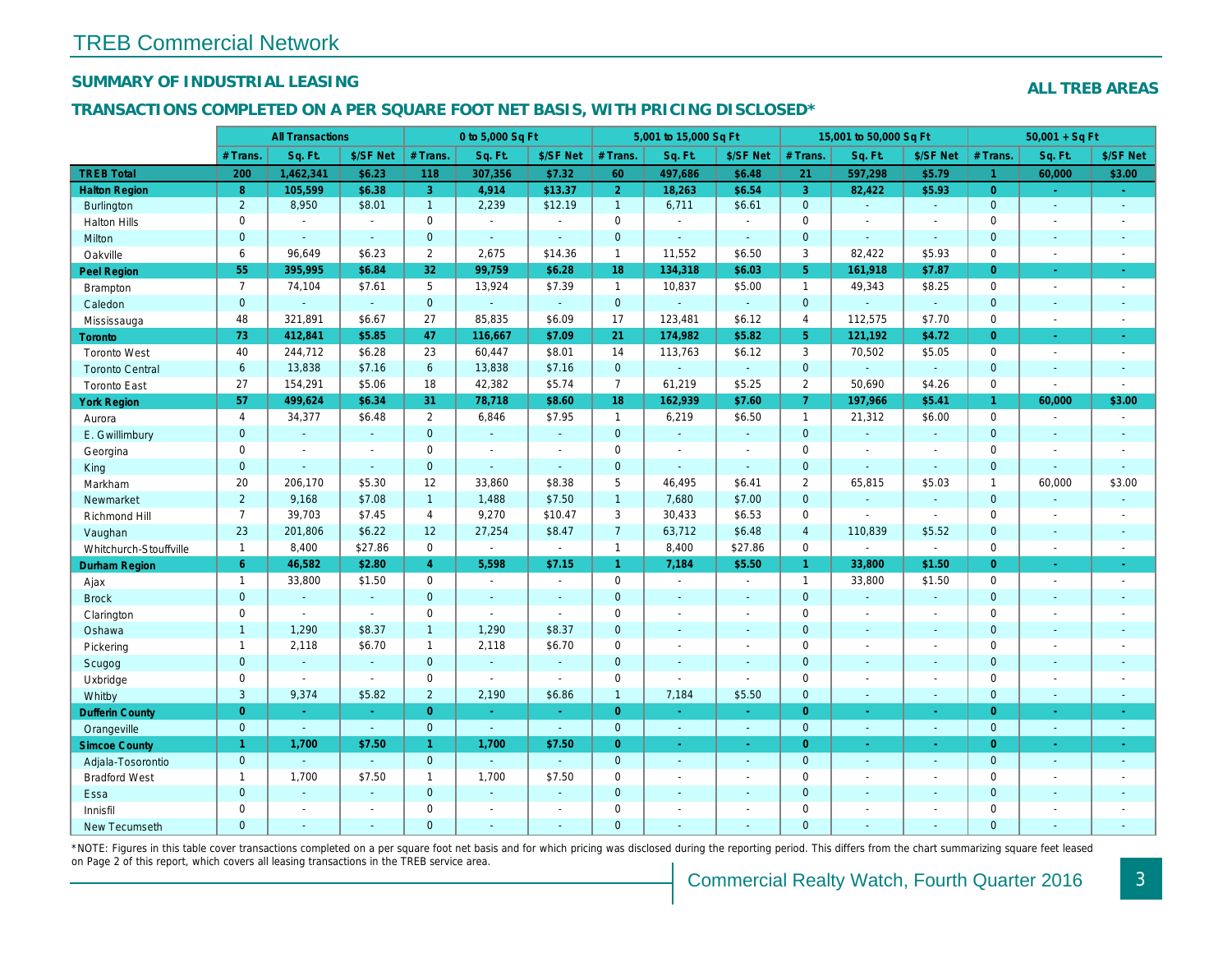## SUMMARY OF INDUSTRIAL LEASING

#### TRANSACTIONS COMPLETED ON A PER SQUARE FOOT NET BASIS, WITH PRICING DISCLOSED\*

|                        | <b>All Transactions</b> |                          | 0 to 5,000 Sq Ft         |                 |                |                          | 5,001 to 15,000 Sq Ft |                          |                          | 15,001 to 50,000 Sq Ft |                          |                          |
|------------------------|-------------------------|--------------------------|--------------------------|-----------------|----------------|--------------------------|-----------------------|--------------------------|--------------------------|------------------------|--------------------------|--------------------------|
|                        | # Trans.                | Sq. Ft.                  | \$/SF net                | # Trans.        | Sq. Ft.        | \$/SF net                | # Trans.              | Sq. Ft.                  | \$/SF net                | # Trans.               | Sq. Ft.                  | \$/SF ne                 |
| <b>TREB Total</b>      | 200                     | 1,462,341                | \$6.23                   | 118             | 307,356        | \$7.32                   | 60                    | 497,686                  | \$6.48                   | 21                     | 597,298                  | \$5.79                   |
| City of Toronto Total  | 73                      | 412,841                  | \$5.85                   | 47              | 116,667        | \$7.09                   | 21                    | 174,982                  | \$5.82                   | 5 <sup>5</sup>         | 121,192                  | \$4.72                   |
| <b>Toronto West</b>    | 40                      | 244,712                  | \$6.28                   | 23              | 60,447         | \$8.01                   | 14                    | 113,763                  | \$6.12                   | 3                      | 70,502                   | \$5.05                   |
| Toronto W01            | $\pmb{0}$               | $\sim$                   | $\blacksquare$           | $\mathbf 0$     | $\blacksquare$ | $\sim$                   | $\mathbf 0$           | $\blacksquare$           | $\blacksquare$           | $\mathbf 0$            | $\sim$                   | $\sim$                   |
| Toronto W02            | $\pmb{0}$               | $\sim$                   | $\blacksquare$           | $\mathbf 0$     | $\blacksquare$ | $\blacksquare$           | $\mathbf 0$           | $\sim$                   | $\sim$                   | $\mathbf 0$            |                          | $\sim$                   |
| Toronto W03            | $\pmb{0}$               | $\sim$                   | $\sim$                   | 0               | $\omega$       | $\blacksquare$           | 0                     | $\blacksquare$           | $\blacksquare$           | 0                      | $\overline{\phantom{a}}$ | $\sim$                   |
| Toronto W04            | $\overline{2}$          | 13,021                   | \$10.41                  | $\mathbf{1}$    | 4,215          | \$7.60                   | $\overline{1}$        | 8,806                    | \$11.75                  | 0                      | $\sim$                   | $\sim$                   |
| Toronto W05            | 22                      | 140,866                  | \$5.83                   | 13              | 33,843         | \$7.12                   | $\overline{7}$        | 51,998                   | \$5.88                   | $\overline{2}$         | 55,025                   | \$5.00                   |
| Toronto W06            | $\overline{4}$          | 25,194                   | \$6.01                   | $\overline{2}$  | 5,450          | \$7.72                   | $\overline{2}$        | 19,744                   | \$5.53                   | $\mathbf{0}$           | $\sim$                   | $\sim$                   |
| Toronto W07            | $\mathbf{1}$            | 2,560                    | \$7.00                   | $\mathbf{1}$    | 2,560          | \$7.00                   | $\mathbf 0$           | $\blacksquare$           | $\blacksquare$           | $\mathbf 0$            | $\sim$                   | $\blacksquare$           |
| Toronto W08            | $\mathbf{3}$            | 8,450                    | \$13.83                  | 3               | 8,450          | \$13.83                  | $\mathbf 0$           | $\blacksquare$           | $\sim$                   | $\mathbf 0$            | $\sim$                   | $\sim$                   |
| Toronto W09            | $\mathbf 0$             | $\omega$                 | $\sim$                   | $\mathbf 0$     | $\sim$         | $\blacksquare$           | $\mathbf 0$           | $\omega$                 | $\blacksquare$           | 0                      | $\overline{\phantom{a}}$ | $\blacksquare$           |
| Toronto W10            | 8                       | 54,621                   | \$5.37                   | 3               | 5,929          | \$5.85                   | $\overline{4}$        | 33,215                   | \$5.34                   | $\mathbf{1}$           | 15,477                   | \$5.25                   |
| <b>Toronto Central</b> | $6^{\circ}$             | 13,838                   | \$7.16                   | $6^{\circ}$     | 13,838         | \$7.16                   | $\overline{0}$        | $\sim$                   | $\sim$                   | $\overline{0}$         | $\sim$                   | $\sim$                   |
| Toronto C01            | $\mathbf 0$             | $\sim$                   | $\sim$                   | $\mathbf{0}$    | $\blacksquare$ | $\sim$                   | $\mathbf{0}$          | $\omega$                 | $\blacksquare$           | $\mathbf{0}$           | $\blacksquare$           | $\sim$                   |
| Toronto C02            | $\mathbf 0$             | $\blacksquare$           | $\blacksquare$           | $\mathbf 0$     | $\sim$         | $\blacksquare$           | $\mathbf 0$           | $\blacksquare$           | $\overline{\phantom{a}}$ | 0                      |                          | $\sim$                   |
| Toronto C03            | $\pmb{0}$               | $\blacksquare$           | $\blacksquare$           | $\mathbf 0$     | $\blacksquare$ | $\blacksquare$           | $\mathbf 0$           | $\overline{\phantom{a}}$ |                          | $\mathbf 0$            |                          | $\sim$                   |
| Toronto C04            | 0                       | $\overline{\phantom{a}}$ | $\overline{\phantom{a}}$ | 0               | $\blacksquare$ | $\overline{\phantom{a}}$ | 0                     | $\overline{\phantom{a}}$ | $\overline{\phantom{a}}$ | 0                      |                          | $\overline{\phantom{a}}$ |
| <b>Toronto C06</b>     | $\pmb{0}$               | $\blacksquare$           | $\blacksquare$           | $\mathbf 0$     | $\blacksquare$ | $\overline{\phantom{a}}$ | $\mathbf 0$           | $\blacksquare$           | $\overline{\phantom{a}}$ | $\mathbf 0$            | $\overline{\phantom{a}}$ | $\sim$                   |
| Toronto C07            | $\mathbf 0$             | $\blacksquare$           | $\blacksquare$           | $\mathbf 0$     | $\overline{a}$ | $\sim$                   | $\mathbf 0$           | $\blacksquare$           | $\overline{\phantom{a}}$ | $\mathbf 0$            |                          | $\blacksquare$           |
| Toronto C08            | $\mathbf 0$             | $\blacksquare$           | $\sim$                   | $\mathbf 0$     | $\blacksquare$ | ٠                        | $\mathbf{0}$          | $\sim$                   | $\sim$                   | $\mathbf 0$            | $\overline{a}$           | $\sim$                   |
| Toronto C09            | $\mathbf 0$             | $\blacksquare$           | $\blacksquare$           | $\mathbf 0$     | $\blacksquare$ | $\blacksquare$           | $\mathbf 0$           | $\overline{\phantom{a}}$ | $\blacksquare$           | $\mathbf 0$            |                          | $\overline{a}$           |
| Toronto C10            | $\mathbf 0$             | $\blacksquare$           | $\blacksquare$           | $\mathbf{0}$    | $\blacksquare$ | $\blacksquare$           | $\mathbf 0$           | $\blacksquare$           | $\blacksquare$           | $\mathbf 0$            | $\blacksquare$           | $\sim$                   |
| Toronto C11            | $\mathbf 0$             | $\blacksquare$           | $\blacksquare$           | $\mathbf 0$     | ä,             | $\overline{\phantom{a}}$ | $\mathbf 0$           | $\blacksquare$           | $\overline{\phantom{a}}$ | 0                      |                          | $\overline{\phantom{a}}$ |
| Toronto C12            | $\pmb{0}$               | $\blacksquare$           | $\blacksquare$           | $\mathbf{0}$    | ٠              | ٠                        | $\mathbf 0$           | $\blacksquare$           | $\sim$                   | $\mathbf 0$            | $\sim$                   | $\sim$                   |
| Toronto C13            | 5                       | 11,818                   | \$7.40                   | 5               | 11,818         | \$7.40                   | 0                     | $\overline{\phantom{a}}$ | $\sim$                   | 0                      |                          | $\overline{a}$           |
| Toronto C14            | $\pmb{0}$               | $\omega$                 | $\omega$                 | $\mathbf{0}$    | $\omega$       | $\blacksquare$           | $\mathbf 0$           | $\blacksquare$           | $\blacksquare$           | $\mathbf 0$            | $\blacksquare$           | $\bullet$                |
| Toronto C15            | $\mathbf{1}$            | 2,020                    | \$5.75                   | $\mathbf{1}$    | 2,020          | \$5.75                   | $\mathbf 0$           | $\blacksquare$           | $\blacksquare$           | $\mathbf 0$            | $\overline{\phantom{a}}$ | $\blacksquare$           |
| <b>Toronto East</b>    | 27                      | 154,291                  | \$5.06                   | 18              | 42,382         | \$5.74                   | $\mathbf{7}$          | 61,219                   | \$5.25                   | $\overline{2}$         | 50,690                   | \$4.26                   |
| Toronto E01            | 0                       | $\sim$                   | $\sim$                   | $\mathbf 0$     | $\blacksquare$ | $\blacksquare$           | 0                     | $\sim$                   | $\blacksquare$           | $\mathbf 0$            | $\overline{\phantom{a}}$ | $\sim$                   |
| Toronto E02            | $\mathbf 0$             | $\sim$                   | $\sim$                   | $\mathbf{0}$    | $\omega$       | $\blacksquare$           | $\mathbf 0$           | $\sim$                   | $\blacksquare$           | $\mathbf{0}$           | $\blacksquare$           | $\sim$                   |
| Toronto E03            | $\mathbf 0$             | $\sim$                   | $\blacksquare$           | $\mathbf 0$     | $\blacksquare$ | $\blacksquare$           | $\mathbf 0$           | $\sim$                   | $\blacksquare$           | $\mathbf 0$            |                          | $\sim$                   |
| Toronto E04            | $\boldsymbol{8}$        | 38,910                   | \$5.51                   | $5\phantom{.0}$ | 11,859         | \$6.08                   | 3                     | 27,051                   | \$5.25                   | $\mathbf 0$            | $\sim$                   | $\sim$                   |
| Toronto E05            | 3                       | 16,191                   | \$5.67                   | $\overline{2}$  | 5,743          | \$6.47                   | $\mathbf{1}$          | 10,448                   | \$5.23                   | $\mathbf 0$            |                          |                          |
| Toronto E06            | $\mathbf 0$             | $\omega$                 | $\sim$                   | $\mathbf{0}$    | $\omega$       | $\omega$                 | $\mathbf 0$           | $\blacksquare$           | $\omega$                 | $\mathbf 0$            | $\blacksquare$           | $\blacksquare$           |
| Toronto E07            | 10                      | 31,766                   | \$5.27                   | 8               | 16,736         | \$5.53                   | $\overline{2}$        | 15,030                   | \$4.98                   | $\mathbf 0$            |                          | $\overline{\phantom{a}}$ |
| Toronto E08            | $\pmb{0}$               | $\omega$                 | $\sim$                   | $\mathbf{0}$    | $\omega$       | $\blacksquare$           | $\mathbf 0$           | $\blacksquare$           | $\blacksquare$           | $\mathbf 0$            |                          | $\blacksquare$           |
| Toronto E09            | $\overline{2}$          | 11,211                   | \$5.58                   | $\mathbf{1}$    | 2,521          | \$5.00                   | $\mathbf{1}$          | 8,690                    | \$5.75                   | 0                      |                          |                          |
| Toronto E10            | $\pmb{0}$               | $\blacksquare$           | $\blacksquare$           | $\mathbf{0}$    | $\blacksquare$ | $\blacksquare$           | $\mathbf 0$           | $\blacksquare$           | $\blacksquare$           | $\mathbf 0$            | $\blacksquare$           |                          |
| Toronto E11            | 4                       | 56,213                   | \$4.36                   | $\overline{2}$  | 5,523          | \$5.23                   | 0                     | $\blacksquare$           | $\overline{\phantom{a}}$ | $\mathbf{2}$           | 50,690                   | \$4.26                   |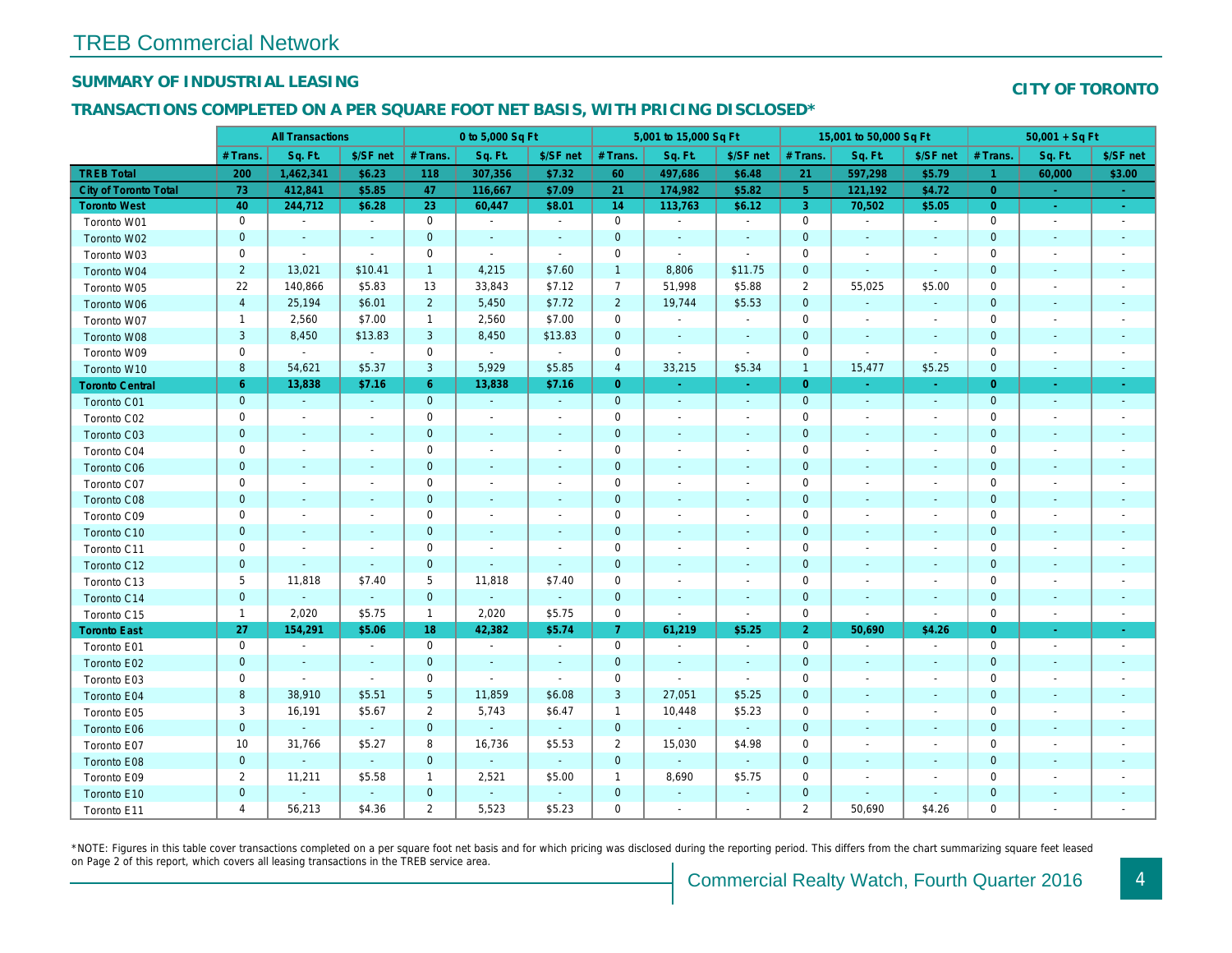## SUMMARY OF COMMERCIAL/RETAIL LEASING

#### TRANSACTIONS COMPLETED ON A PER SQUARE FOOT NET BASIS, WITH PRICING DISCLOSED\*

|                        |                 | <b>All Transactions</b> |                |                | 0 to 1,000 Sq Ft |                          |                | 1,001 to 2,500 Sq Ft |                  |                 | 2,001 to 5,000 Sq Ft     |                |
|------------------------|-----------------|-------------------------|----------------|----------------|------------------|--------------------------|----------------|----------------------|------------------|-----------------|--------------------------|----------------|
|                        | # Trans.        | Sq. Ft.                 | \$/SF Net      | # Trans.       | Sq. Ft.          | \$/SF Net                | # Trans.       | Sq. Ft.              | \$/SF Net        | # Trans.        | Sq. Ft.                  | \$/SF Ne       |
| <b>TREB Total</b>      | 115             | 169,760                 | \$20.65        | 51             | 34,442           | \$30.75                  | 49             | 74,881               | \$20.20          | 12 <sub>2</sub> | 43,175                   | \$17.73        |
| <b>Halton Region</b>   | $6^{\circ}$     | 6,837                   | \$20.67        | 2 <sup>1</sup> | 1,428            | \$28.15                  | $\overline{4}$ | 5,409                | \$18.69          | $\overline{0}$  | $\omega$                 | $\sim$         |
| Burlington             | $\overline{2}$  | 1,428                   | \$28.15        | $\overline{2}$ | 1,428            | \$28.15                  | $\mathbf{0}$   | $\omega$             | $\overline{a}$   | $\mathbf{0}$    | $\omega$                 | $\sim$         |
| <b>Halton Hills</b>    | $\mathbf{1}$    | 1,875                   | \$12.00        | $\mathbf 0$    | $\mathbf{r}$     | ÷.                       | $\mathbf{1}$   | 1,875                | \$12.00          | $\mathbf 0$     | $\blacksquare$           | $\blacksquare$ |
| Milton                 | $\mathbf{1}$    | 1,200                   | \$19.50        | $\mathbf{0}$   | $\sim$           | $\sim$                   | $\mathbf{1}$   | 1,200                | \$19.50          | $\mathbf{0}$    | $\mathbf{r}$             | $\omega$       |
| Oakville               | $\overline{2}$  | 2,334                   | \$23.65        | $\mathbf 0$    | $\mathbf{r}$     | $\sim$                   | $\overline{2}$ | 2,334                | \$23.65          | $\mathbf 0$     | $\sim$                   | $\sim$         |
| Peel Region            | 15              | 27,694                  | \$15.79        | 6 <sup>1</sup> | 4,000            | \$26.90                  | 6 <sup>°</sup> | 7,979                | \$18.90          | $\overline{2}$  | 8,892                    | \$12.03        |
| <b>Brampton</b>        | 9               | 18,294                  | \$14.79        | 3              | 2,466            | \$23.60                  | $\overline{4}$ | 5,113                | \$19.24          | $\mathbf{1}$    | 3,892                    | \$10.79        |
| Caledon                | $\mathbf{1}$    | 1,200                   | \$9.00         | $\overline{0}$ | $\omega$         | $\blacksquare$           | $\overline{1}$ | 1,200                | \$9.00           | $\mathbf{0}$    | $\omega$                 | $\omega$       |
| Mississauga            | 5               | 8,200                   | \$19.03        | 3              | 1,534            | \$32.20                  | $\mathbf{1}$   | 1,666                | \$25.00          | $\mathbf{1}$    | 5,000                    | \$13.00        |
| <b>Toronto</b>         | 60              | 86,413                  | \$24.15        | 30             | 22,839           | \$32.98                  | 22             | 35,031               | \$22.01          | $\overline{7}$  | 23,443                   | \$20.94        |
| <b>Toronto West</b>    | 23              | 36,014                  | \$22.29        | 9              | 7,789            | \$26.30                  | 10             | 14,315               | \$24.90          | 3               | 8,810                    | \$19.35        |
| <b>Toronto Central</b> | 26              | 37,439                  | \$26.43        | 14             | 9,215            | \$39.99                  | 8              | 13,591               | \$22.11          | $\overline{4}$  | 14,633                   | \$21.90        |
| <b>Toronto East</b>    | 11              | 12,960                  | \$22.70        | $\overline{7}$ | 5,835            | \$30.85                  | $\overline{4}$ | 7,125                | \$16.02          | $\mathbf 0$     | $\overline{\phantom{a}}$ | $\blacksquare$ |
| <b>York Region</b>     | 29              | 43,246                  | \$17.56        | 11             | 4,875            | \$27.44                  | 14             | 22,192               | \$19.49          | $\mathbf{3}$    | 10,840                   | \$15.45        |
| Aurora                 | $\overline{2}$  | 3,753                   | \$15.41        | $\mathbf{1}$   | 753              | \$25.00                  | 0              | $\blacksquare$       | $\blacksquare$   | $\mathbf{1}$    | 3,000                    | \$13.00        |
| E. Gwillimbury         | $\overline{0}$  | $\omega$                | $\omega$       | $\mathbf{0}$   | $\omega$         | $\mathbf{r}$             | $\mathbf 0$    | ä,                   | $\blacksquare$   | $\mathbf{0}$    | $\omega$                 | $\sim$         |
| Georgina               | $\mathbf{1}$    | 1,000                   | \$12.60        | $\mathbf{1}$   | 1,000            | \$12.60                  | $\pmb{0}$      | $\blacksquare$       | $\overline{a}$   | $\mathbf 0$     | $\blacksquare$           | $\blacksquare$ |
| King                   | $\mathbf{1}$    | 700                     | \$16.29        | $\mathbf{1}$   | 700              | \$16.29                  | $\mathbf 0$    | $\blacksquare$       | $\blacksquare$   | $\mathbf 0$     | $\omega$                 | $\blacksquare$ |
| Markham                | 12              | 15,161                  | \$19.89        | $\overline{7}$ | 2,372            | \$36.32                  | 3              | 4,949                | \$17.55          | 2               | 7,840                    | \$16.39        |
| Newmarket              | $\overline{0}$  | $\mathbf{u}$            | $\omega$       | $\Omega$       | $\sim$           | $\blacksquare$           | $\mathbf 0$    | ä,                   | ä,               | $\mathbf{0}$    | ä,                       | $\blacksquare$ |
| Richmond Hill          | $\overline{2}$  | 2,428                   | \$15.90        | $\mathbf 0$    | $\sim$           |                          | $\overline{2}$ | 2,428                | \$15.90          | $\mathbf 0$     | $\blacksquare$           | $\blacksquare$ |
| Vaughan                | 10 <sup>°</sup> | 20,154                  | \$16.50        | $\mathbf{0}$   | $\omega$         | $\sim$                   | 9              | 14,815               | \$20.73          | $\mathbf{0}$    | $\omega$                 | $\sim$         |
| Whitchurch-Stouffville | $\mathbf{1}$    | 50                      | \$96.00        | $\mathbf{1}$   | 50               | \$96.00                  | 0              | $\blacksquare$       | $\blacksquare$   | $\mathbf 0$     | $\blacksquare$           | $\blacksquare$ |
| <b>Durham Region</b>   | 5 <sub>5</sub>  | 5,570                   | \$14.61        | 2 <sup>1</sup> | 1,300            | \$18.69                  | 3              | 4,270                | \$13.37          | $\overline{0}$  | $\blacksquare$           | $\sim$         |
| Ajax                   | $\mathbf{1}$    | 1,425                   | \$14.50        | $\mathbf{0}$   | $\sim$           |                          | $\mathbf{1}$   | 1,425                | \$14.50          | $\mathbf 0$     | $\blacksquare$           | $\sim$         |
| <b>Brock</b>           | $\mathbf{0}$    | $\omega$                | $\Delta$       | $\mathbf{0}$   | $\sim$           | $\Delta$                 | $\pmb{0}$      | ä,                   | $\omega$         | $\mathbf 0$     | $\omega$                 | $\blacksquare$ |
| Clarington             | $\overline{2}$  | 1,300                   | \$18.69        | $\overline{2}$ | 1,300            | \$18.69                  | 0              | $\blacksquare$       | $\sim$           | $\mathbf 0$     | $\blacksquare$           | $\blacksquare$ |
| Oshawa                 | $\mathbf{1}$    | 1,517                   | \$10.00        | $\overline{0}$ | $\sim$           | $\sim$                   | $\mathbf{1}$   | 1,517                | \$10.00          | $\mathbf{0}$    | $\blacksquare$           | $\sim$         |
| Pickering              | $\mathbf 0$     | $\blacksquare$          | $\omega$       | $\mathbf 0$    | $\blacksquare$   | $\sim$                   | $\pmb{0}$      | $\blacksquare$       | $\overline{a}$   | $\mathbf 0$     | $\blacksquare$           | $\blacksquare$ |
| Scugog                 | $\mathbf{0}$    | $\blacksquare$          | $\blacksquare$ | $\mathbf{0}$   | $\sim$           | $\sim$                   | $\mathbf 0$    | $\blacksquare$       | $\blacksquare$   | $\mathbf{0}$    | $\blacksquare$           | $\blacksquare$ |
| Uxbridge               | $\mathbf 0$     | $\blacksquare$          | $\sim$         | $\mathbf 0$    | $\sim$           | $\sim$                   | $\pmb{0}$      | $\blacksquare$       | $\sim$           | $\mathbf 0$     | $\blacksquare$           | $\blacksquare$ |
| Whitby                 | $\mathbf{1}$    | 1,328                   | \$16.00        | $\mathbf{0}$   | $\Delta$         | $\blacksquare$           | $\mathbf{1}$   | 1,328                | \$16.00          | $\mathbf{0}$    | $\blacksquare$           | $\blacksquare$ |
| <b>Dufferin County</b> | $\overline{0}$  | $\omega$                | $\omega$       | $\overline{0}$ | $\sim$           | $\bullet$                | $\overline{0}$ | $\blacksquare$       | $\omega_{\rm c}$ | $\overline{0}$  | $\blacksquare$           | $\bullet$      |
| Orangeville            | $\mathbf{0}$    | $\omega$                | $\sim$         | $\overline{0}$ | $\sim$           | $\sim$                   | $\overline{0}$ | $\sim$               | $\sim$           | $\mathbf{0}$    | $\omega$                 | $\sim$         |
| <b>Simcoe County</b>   | $\overline{0}$  | $\bullet$               | $\sim$         | $\overline{0}$ | $\omega$         | $\blacksquare$           | $\overline{0}$ | $\blacksquare$       | $\bullet$ .      | $\overline{0}$  | $\blacksquare$           | ÷              |
| Adjala-Tosorontio      | $\mathbf{0}$    | $\sim$                  | $\sim$         | $\overline{0}$ | $\sim$           | $\sim$                   | $\mathbf{0}$   | $\sim$               | $\sim$           | $\mathbf{0}$    | $\overline{a}$           | $\sim$         |
| <b>Bradford West</b>   | $\mathbf 0$     | $\sim$                  | $\blacksquare$ | $\mathbf 0$    | $\sim$           | $\sim$                   | $\mathbf 0$    | $\blacksquare$       | $\sim$           | $\mathbf 0$     | $\blacksquare$           | $\sim$         |
| Essa                   | $\mathbf{0}$    | $\sim$                  | $\sim$         | $\overline{0}$ | ÷.               | $\overline{\phantom{a}}$ | $\mathbf 0$    | $\blacksquare$       | $\blacksquare$   | $\mathbf{0}$    | $\blacksquare$           | $\blacksquare$ |
| Innisfil               | $\mathbf 0$     | $\blacksquare$          | $\blacksquare$ | $\mathbf 0$    | $\sim$           |                          | $\pmb{0}$      | $\blacksquare$       | $\blacksquare$   | $\mathbf 0$     | $\blacksquare$           | $\blacksquare$ |
| <b>New Tecumseth</b>   | $\Omega$        | $\sim$                  | ÷.             | $\Omega$       | $\overline{a}$   |                          | $\overline{0}$ | ä,                   | $\blacksquare$   | $\Omega$        | $\blacksquare$           | $\sim$         |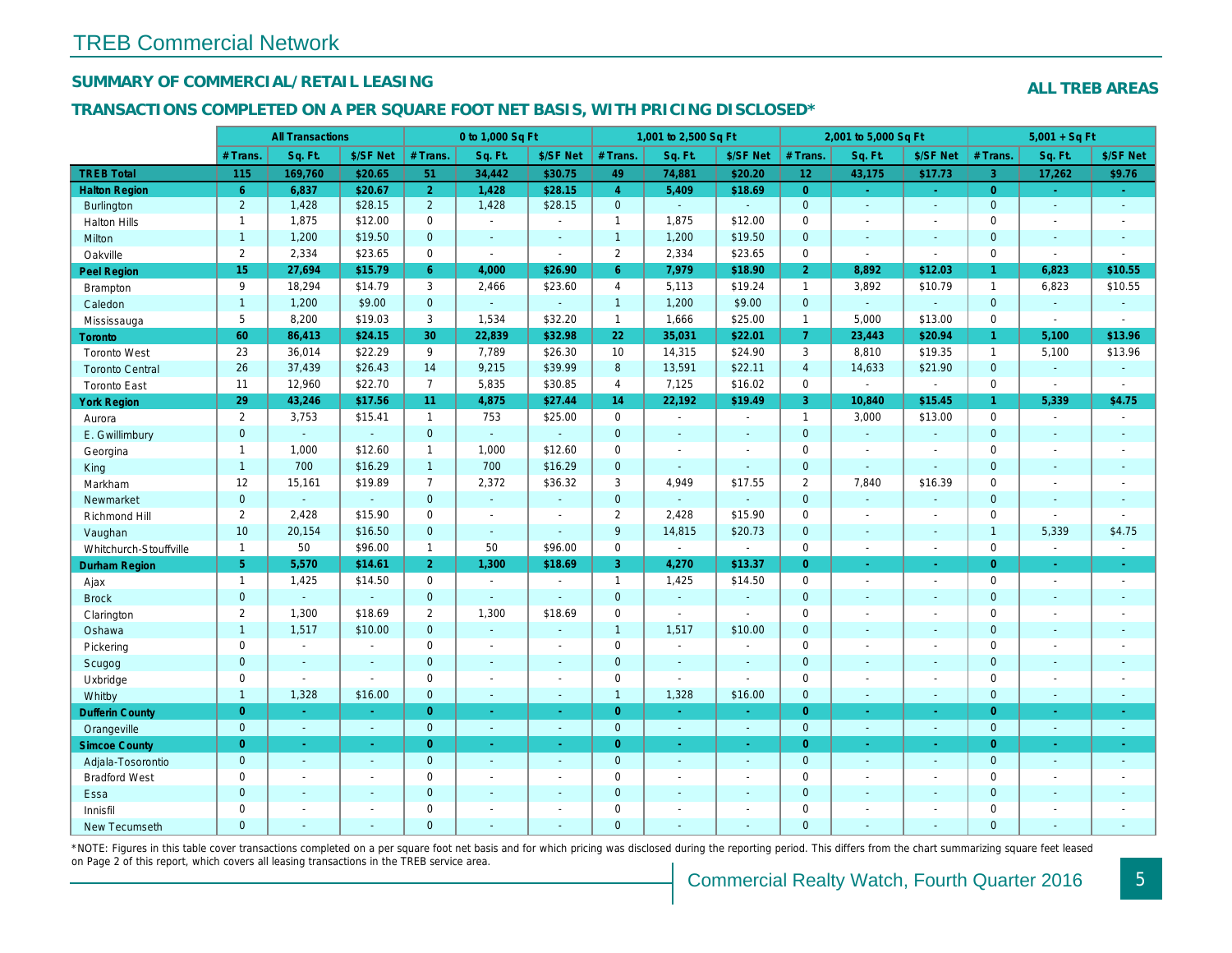## SUMMARY OF COMMERCIAL/RETAIL LEASING

## TRANSACTIONS COMPLETED ON A PER SQUARE FOOT NET BASIS, WITH PRICING DISCLOSED\*

|                              |                         | <b>All Transactions</b> |                          |                 | 0 to 1,000 Sq Ft |                |                 | 1,001 to 2,500 Sq Ft     |                |                 | 2,001 to 5,000 Sq Ft     |                          |
|------------------------------|-------------------------|-------------------------|--------------------------|-----------------|------------------|----------------|-----------------|--------------------------|----------------|-----------------|--------------------------|--------------------------|
|                              | # Trans.                | Sq. Ft.                 | \$/SF Net                | # Trans.        | Sq. Ft.          | \$/SF Net      | # Trans.        | Sq. Ft.                  | \$/SF Net      | # Trans.        | Sq. Ft.                  | \$/SF Ne                 |
| <b>TREB Total</b>            | 115                     | 169,760                 | \$20.65                  | 51              | 34,442           | \$30.75        | 49              | 74,881                   | \$20.20        | 12 <sub>2</sub> | 43,175                   | \$17.73                  |
| <b>City of Toronto Total</b> | 60                      | 86,413                  | \$24.15                  | 30              | 22,839           | \$32.98        | 22              | 35,031                   | \$22.01        | $\overline{7}$  | 23,443                   | \$20.94                  |
| <b>Toronto West</b>          | 23                      | 36,014                  | \$22.29                  | 9 <sup>°</sup>  | 7,789            | \$26.30        | 10 <sub>1</sub> | 14,315                   | \$24.90        | $\mathbf{3}$    | 8,810                    | \$19.35                  |
| Toronto W01                  | $\mathbf{1}$            | 880                     | \$49.09                  | $\mathbf{1}$    | 880              | \$49.09        | $\mathbf 0$     | $\blacksquare$           | $\sim$         | $\mathbf 0$     | $\blacksquare$           | $\blacksquare$           |
| Toronto W02                  | $\overline{4}$          | 6,465                   | \$32.43                  | $\mathbf{0}$    | $\sim$           | $\mathcal{L}$  | $\overline{4}$  | 6,465                    | \$32.43        | $\mathbf{0}$    | $\sim$                   | $\sim$                   |
| Toronto W03                  | 3                       | 3,200                   | \$18.56                  | $\overline{2}$  | 2,000            | \$20.40        | $\mathbf{1}$    | 1,200                    | \$15.50        | 0               | $\blacksquare$           | $\blacksquare$           |
| Toronto W04                  | 6                       | 8,972                   | \$18.21                  | 3               | 2,140            | \$26.92        | $\mathbf{1}$    | 1,100                    | \$25.09        | $\overline{2}$  | 5,732                    | \$13.63                  |
| Toronto W05                  | $\overline{2}$          | 2,019                   | \$22.70                  | $\mathbf{1}$    | 969              | \$25.00        | $\mathbf{1}$    | 1,050                    | \$20.57        | $\mathbf 0$     | $\blacksquare$           | $\blacksquare$           |
| Toronto W06                  | $\overline{2}$          | 2,950                   | \$12.20                  | $\mathbf{1}$    | 1,000            | \$9.60         | $\mathbf{1}$    | 1,950                    | \$13.54        | $\mathbf{0}$    | $\sim$                   | $\blacksquare$           |
| Toronto W07                  | $\overline{2}$          | 2,150                   | \$25.29                  | $\mathbf{1}$    | 800              | \$36.75        | $\mathbf{1}$    | 1,350                    | \$18.50        | $\mathbf 0$     | $\blacksquare$           | $\blacksquare$           |
| Toronto W08                  | $\mathbf{1}$            | 3,078                   | \$30.00                  | $\mathbf{0}$    | $\omega$         | $\omega$       | $\mathbf 0$     | $\omega$                 | $\omega$       | $\overline{1}$  | 3,078                    | \$30.00                  |
| Toronto W09                  | 0                       | $\blacksquare$          | $\sim$                   | $\mathbf 0$     | $\blacksquare$   | $\blacksquare$ | $\mathbf 0$     | $\blacksquare$           | $\blacksquare$ | 0               | $\blacksquare$           | $\blacksquare$           |
| Toronto W10                  | $\overline{2}$          | 6,300                   | \$15.68                  | $\mathbf{0}$    | $\sim$           | $\blacksquare$ | $\mathbf{1}$    | 1,200                    | \$23.00        | $\mathbf 0$     | $\blacksquare$           | $\sim$                   |
| <b>Toronto Central</b>       | 26                      | 37,439                  | \$26.43                  | 14              | 9,215            | \$39.99        | 8               | 13,591                   | \$22.11        | $\overline{4}$  | 14,633                   | \$21.90                  |
| Toronto C01                  | 9                       | 11,618                  | \$35.26                  | $5\phantom{.0}$ | 3,205            | \$45.87        | 3               | 5,813                    | \$29.52        | $\overline{1}$  | 2,600                    | \$35.00                  |
| Toronto C02                  | $\mathbf{1}$            | 1,500                   | \$33.60                  | $\mathbf 0$     | $\sim$           | $\blacksquare$ | $\mathbf{1}$    | 1,500                    | \$33.60        | $\mathbf 0$     | $\blacksquare$           | $\blacksquare$           |
| Toronto C03                  | $\mathbf{1}$            | 650                     | \$28.62                  | $\mathbf{1}$    | 650              | \$28.62        | $\mathbf 0$     | $\blacksquare$           | $\blacksquare$ | $\mathbf 0$     | $\blacksquare$           | $\blacksquare$           |
| Toronto C04                  | $\overline{2}$          | 1,412                   | \$37.81                  | $\overline{2}$  | 1,412            | \$37.81        | $\mathbf 0$     | $\blacksquare$           | $\blacksquare$ | 0               | $\blacksquare$           | $\blacksquare$           |
| Toronto C06                  | $\mathbf{1}$            | 950                     | \$22.68                  | $\mathbf{1}$    | 950              | \$22.68        | $\mathbf 0$     | $\blacksquare$           | $\blacksquare$ | $\mathbf 0$     | $\blacksquare$           | $\blacksquare$           |
| Toronto C07                  | 2                       | 858                     | \$59.44                  | $\overline{2}$  | 858              | \$59.44        | $\mathbf 0$     | $\blacksquare$           | $\blacksquare$ | $\mathbf 0$     | $\blacksquare$           | $\blacksquare$           |
| Toronto C08                  | $\overline{\mathbf{4}}$ | 10,634                  | \$25.18                  | $\overline{2}$  | 1,390            | \$44.03        | $\mathbf 0$     | $\sim$                   | ٠              | $\overline{2}$  | 9,244                    | \$22.34                  |
| Toronto C09                  | 0                       | $\blacksquare$          | $\sim$                   | $\mathbf 0$     | $\blacksquare$   | $\blacksquare$ | $\mathbf 0$     | $\sim$                   | $\omega$       | 0               | $\blacksquare$           | $\blacksquare$           |
| Toronto C10                  | $\mathbf{1}$            | 2,485                   | \$14.25                  | $\mathbf{0}$    | $\omega$         | ◆              | $\mathbf{1}$    | 2,485                    | \$14.25        | $\mathbf 0$     | $\blacksquare$           | $\blacksquare$           |
| Toronto C11                  | 0                       | $\blacksquare$          | $\sim$                   | 0               | $\sim$           | $\blacksquare$ | $\mathbf 0$     | $\blacksquare$           | $\blacksquare$ | 0               | $\blacksquare$           | $\overline{\phantom{a}}$ |
| Toronto C12                  | $\mathbf 0$             | $\sim$                  | $\sim$                   | $\mathbf{0}$    | $\sim$           | $\sim$         | $\mathbf 0$     | $\blacksquare$           | $\sim$         | $\mathbf{0}$    | $\sim$                   | $\sim$                   |
| Toronto C13                  | 5                       | 7,332                   | \$11.16                  | $\mathbf{1}$    | 750              | \$21.00        | 3               | 3,793                    | \$11.36        | $\overline{1}$  | 2,789                    | \$8.25                   |
| Toronto C14                  | $\pmb{0}$               | $\blacksquare$          | $\sim$                   | $\mathbf{0}$    | $\omega$         | $\blacksquare$ | $\mathbf 0$     | $\omega$                 | $\blacksquare$ | $\mathbf{0}$    | $\blacksquare$           | $\blacksquare$           |
| Toronto C15                  | 0                       | $\blacksquare$          | $\sim$                   | 0               | $\blacksquare$   | $\blacksquare$ | $\mathbf 0$     | $\blacksquare$           | $\blacksquare$ | $\mathbf 0$     | $\blacksquare$           | $\blacksquare$           |
| <b>Toronto East</b>          | 11                      | 12,960                  | \$22.70                  | $\overline{7}$  | 5,835            | \$30.85        | $\overline{4}$  | 7,125                    | \$16.02        | $\overline{0}$  | $\blacksquare$           | $\sigma$                 |
| Toronto E01                  | $\mathbf{1}$            | 1,000                   | \$31.32                  | $\mathbf{1}$    | 1,000            | \$31.32        | $\mathbf 0$     | $\sim$                   | $\sim$         | $\mathbf 0$     | $\overline{\phantom{a}}$ | $\sim$                   |
| Toronto E02                  | 3                       | 3,370                   | \$24.09                  | $2^{\circ}$     | 1,570            | \$34.82        | $\mathbf{1}$    | 1,800                    | \$14.73        | $\mathbf{0}$    | $\blacksquare$           | $\blacksquare$           |
| Toronto E03                  | 6                       | 7,940                   | \$20.68                  | 3               | 2,615            | \$29.31        | 3               | 5,325                    | \$16.45        | $\mathbf 0$     | $\blacksquare$           | $\blacksquare$           |
| Toronto E04                  | $\mathbf{1}$            | 650                     | \$26.77                  | $\mathbf{1}$    | 650              | \$26.77        | $\mathbf 0$     | $\blacksquare$           | $\blacksquare$ | $\mathbf{0}$    | $\blacksquare$           | $\blacksquare$           |
| Toronto E05                  | 0                       | $\blacksquare$          | $\blacksquare$           | 0               | $\blacksquare$   | $\blacksquare$ | $\mathbf 0$     | $\blacksquare$           | $\blacksquare$ | $\mathbf 0$     | $\blacksquare$           | $\blacksquare$           |
| Toronto E06                  | $\mathbf 0$             | $\sim$                  | $\sim$                   | $\mathbf 0$     | $\sim$           | $\blacksquare$ | $\mathbf 0$     | $\blacksquare$           | $\blacksquare$ | $\mathbf 0$     | $\blacksquare$           | $\blacksquare$           |
| Toronto E07                  | $\mathbf 0$             | $\sim$                  | $\sim$                   | $\mathbf 0$     | $\sim$           | $\blacksquare$ | $\mathbf 0$     |                          | $\sim$         | $\mathbf 0$     | $\sim$                   | $\blacksquare$           |
| Toronto E08                  | $\mathbf{0}$            | $\sim$                  | $\sim$                   | $\overline{0}$  | $\blacksquare$   | $\blacksquare$ | $\mathbf 0$     | ٠                        | $\blacksquare$ | $\mathbf{0}$    | $\blacksquare$           | $\blacksquare$           |
| Toronto E09                  | 0                       | $\blacksquare$          | $\overline{\phantom{a}}$ | $\mathbf 0$     | $\blacksquare$   | $\blacksquare$ | $\mathbf 0$     | $\overline{\phantom{a}}$ | $\blacksquare$ | $\mathbf 0$     | $\overline{\phantom{a}}$ | $\overline{\phantom{a}}$ |
| Toronto E10                  | $\pmb{0}$               | $\sim$                  | $\sim$                   | $\mathbf 0$     | $\blacksquare$   | $\blacksquare$ | $\mathbf 0$     | $\blacksquare$           | $\blacksquare$ | $\mathbf 0$     | $\blacksquare$           | $\overline{\phantom{a}}$ |
| Toronto E11                  | $\mathbf 0$             | $\sim$                  |                          | $\mathbf 0$     | $\blacksquare$   | $\blacksquare$ | $\mathbf 0$     | $\sim$                   | ä,             | $\mathbf 0$     | $\blacksquare$           |                          |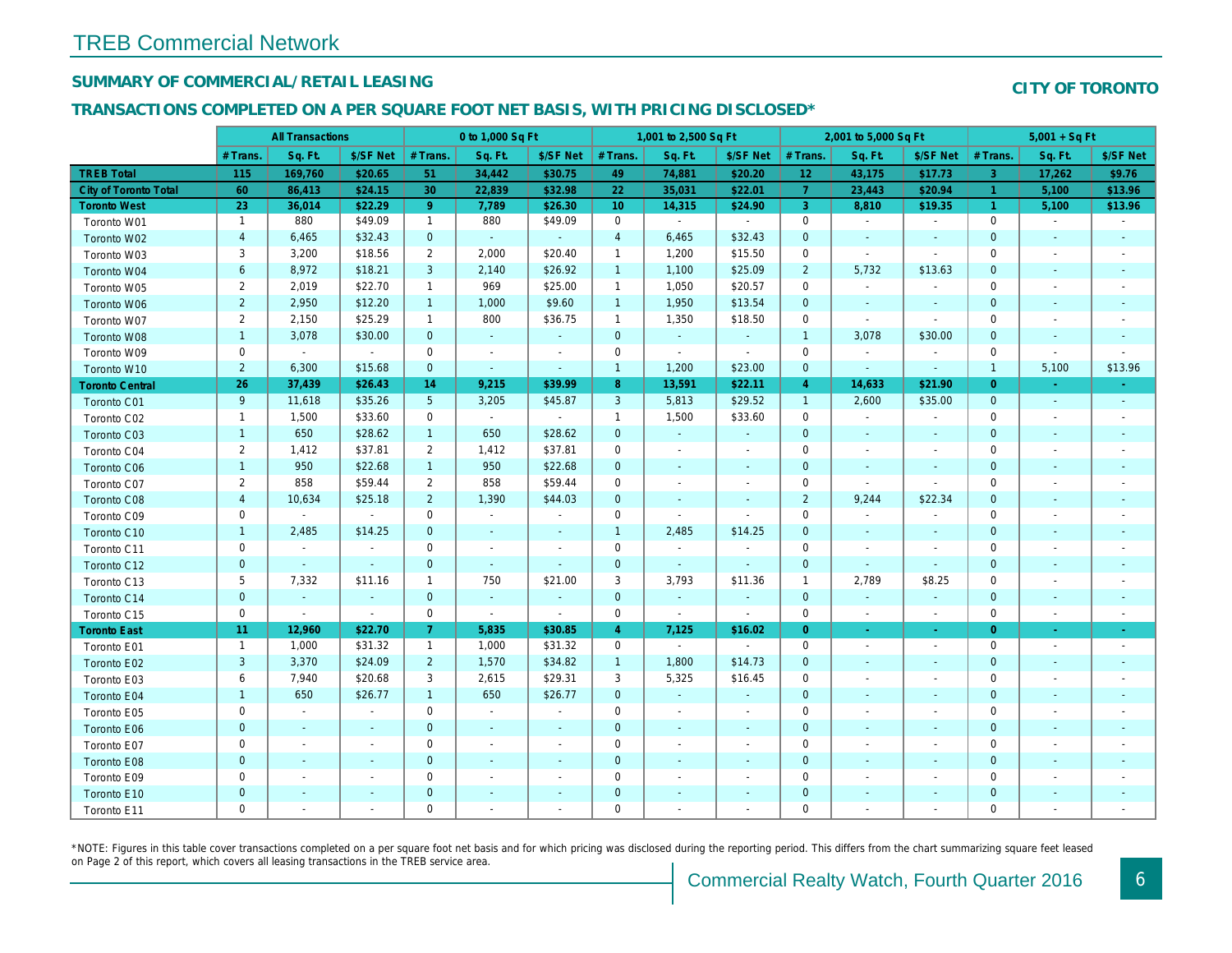#### SUMMARY OF OFFICE LEASING

#### TRANSACTIONS COMPLETED ON A PER SQUARE FOOT NET BASIS, WITH PRICING DISCLOSED\*

|                        |                     | <b>All Transactions</b> |                |                | 0 to 1,000 Sq Ft      |                       |                     | 1,001 to 2,500 Sq Ft  |                  |                | 2,001 to 5,000 Sq Ft  |                          |
|------------------------|---------------------|-------------------------|----------------|----------------|-----------------------|-----------------------|---------------------|-----------------------|------------------|----------------|-----------------------|--------------------------|
|                        | # Trans.            | Sq. Ft.                 | \$/SF Net      | # Trans.       | Sq. Ft.               | \$/SF Net             | # Trans.            | Sq. Ft.               | \$/SF Net        | # Trans.       | Sq. Ft.               | \$/SF Ne                 |
| <b>TREB Total</b>      | 101                 | 202,741                 | \$12.86        | 42             | 27,026                | \$17.87               | 40                  | 64,513                | \$12.37          | 13             | 45,469                | \$11.18                  |
| <b>Halton Region</b>   | $\overline{3}$      | 3,393                   | \$13.73        | $\overline{2}$ | 850                   | \$33.88               | $\overline{0}$      | $\sim$                | $\omega_{\rm c}$ | $\vert$ 1      | 2,543                 | \$7.00                   |
| <b>Burlington</b>      | $\mathbf 0$         | $\sim$                  | $\Delta$       | $\mathbf{0}$   | $\sim$                | $\blacksquare$        | $\mathbf{0}$        | $\blacksquare$        | $\blacksquare$   | $\overline{0}$ | $\blacksquare$        | $\blacksquare$           |
| <b>Halton Hills</b>    | 0                   | $\mathbf{r}$            | ÷.             | $\mathbf 0$    | $\mathbf{r}$          | $\blacksquare$        | $\mathbf 0$         | $\blacksquare$        | $\overline{a}$   | $\mathbf 0$    | ÷.                    | $\blacksquare$           |
| <b>Milton</b>          | $\mathbf{1}$        | 750                     | \$31.20        | $\mathbf{1}$   | 750                   | \$31.20               | $\mathbf 0$         | $\Delta$              | $\mathbf{r}$     | $\mathbf{0}$   | $\Delta$              | $\sim$                   |
| Oakville               | $\overline{2}$      | 2,643                   | \$8.78         | $\mathbf{1}$   | 100                   | \$54.00               | $\mathbf 0$         | $\omega$              | $\omega$         | $\overline{1}$ | 2,543                 | \$7.00                   |
| <b>Peel Region</b>     | 25                  | 43,033                  | \$11.48        | 9 <sup>°</sup> | 6,225                 | \$11.79               | 12 <sub>2</sub>     | 20,213                | \$10.61          | $\overline{4}$ | 16,595                | \$12.43                  |
| Brampton               | 3                   | 3,204                   | \$10.00        | $\mathbf{1}$   | 400                   | \$13.00               | $\overline{2}$      | 2,804                 | \$9.57           | $\mathbf 0$    | $\blacksquare$        | $\sim$                   |
| Caledon                | $\mathbf{1}$        | 800                     | \$19.50        | 1              | 800                   | \$19.50               | $\mathbf 0$         | $\omega$              | $\omega$         | $\mathbf{0}$   | $\omega$              | $\blacksquare$           |
| Mississauga            | 21                  | 39,029                  | \$11.44        | $\overline{7}$ | 5,025                 | \$10.47               | 10                  | 17,409                | \$10.77          | $\overline{4}$ | 16,595                | \$12.43                  |
| Toronto                | 37                  | 85,227                  | \$12.77        | 18             | 13,416                | \$19.72               | 13 <sup>°</sup>     | 21,106                | \$12.69          | 3              | 8,853                 | \$11.35                  |
| <b>Toronto West</b>    | 12                  | 23,138                  | \$12.74        | 6              | 4,656                 | \$18.80               | 3                   | 5,151                 | \$11.48          | $\overline{2}$ | 5,831                 | \$7.38                   |
| <b>Toronto Central</b> | 18                  | 33,049                  | \$15.09        | 9              | 6,320                 | \$22.60               | $\overline{7}$      | 9,355                 | \$15.81          | $\overline{1}$ | 3,022                 | \$19.00                  |
| <b>Toronto East</b>    | $\overline{7}$      | 29,040                  | \$10.16        | 3              | 2,440                 | \$14.00               | 3                   | 6,600                 | \$9.21           | $\mathbf 0$    | $\blacksquare$        | $\blacksquare$           |
| <b>York Region</b>     | 24                  | 52,132                  | \$13.69        | 6 <sup>1</sup> | 2,744                 | \$20.65               | 12 <sub>2</sub>     | 18,204                | \$13.70          | $\overline{4}$ | 14,184                | \$9.82                   |
| Aurora                 | $\mathbf{1}$        | 10,822                  | \$10.75        | 0              | $\bullet$             | $\blacksquare$        | $\mathsf{O}\xspace$ | $\blacksquare$        | $\blacksquare$   | $\mathbf 0$    | $\blacksquare$        | $\blacksquare$           |
| E. Gwillimbury         | $\mathbf 0$         | $\omega$                | $\omega$       | $\mathbf{0}$   | $\blacksquare$        | $\blacksquare$        | $\mathbf{0}$        | $\blacksquare$        | $\blacksquare$   | $\overline{0}$ | $\sim$                | $\blacksquare$           |
| Georgina               | 0                   | $\sim$                  | $\overline{a}$ | $\mathbf 0$    | $\blacksquare$        | $\blacksquare$        | $\mathbf 0$         | $\omega$              | ÷.               | $\mathbf 0$    | $\omega$              | $\overline{\phantom{a}}$ |
| King                   | $\mathbf 0$         | $\sim$                  | $\sim$         | $\overline{0}$ | ä,                    | $\sim$                | $\mathbf{0}$        | ÷.                    | ÷.               | $\overline{0}$ | $\Delta$              | $\sim$                   |
| Markham                | 11                  | 12,080                  | \$14.13        | 5              | 2,579                 | \$19.06               | $\overline{5}$      | 6,128                 | \$12.94          | $\mathbf{1}$   | 3,373                 | \$12.50                  |
| Newmarket              | $\mathbf{1}$        | 1,335                   | \$13.50        | $\overline{0}$ | $\omega$              | ÷,                    | $\overline{1}$      | 1,335                 | \$13.50          | $\overline{0}$ | $\omega$              |                          |
| Richmond Hill          | 6                   | 16,174                  | \$17.03        | $\mathbf{1}$   | 165                   | \$45.45               | 3                   | 5,635                 | \$16.49          | $\mathbf{1}$   | 4,196                 | \$5.50                   |
| Vaughan                | 5                   | 11,721                  | \$11.37        | $\overline{0}$ | $\sim$                | $\sim$                | $\mathbf{3}$        | 5,106                 | \$11.59          | $\overline{2}$ | 6,615                 | \$11.20                  |
| Whitchurch-Stouffville | $\mathsf{O}\xspace$ | $\sim$                  | $\blacksquare$ | 0              | $\blacksquare$        | $\blacksquare$        | $\mathsf 0$         | $\blacksquare$        | $\omega$         | $\mathbf 0$    | $\blacksquare$        | $\blacksquare$           |
| Durham Region          | 8                   | 16,930                  | \$13.50        | 3              | 1,765                 | \$14.05               | $\overline{3}$      | 4,990                 | \$13.32          | 1 <sup>1</sup> | 3,294                 | \$13.50                  |
| Ajax                   | $\mathbf 0$         | $\sim$                  | $\blacksquare$ | $\mathbf 0$    | $\sim$                | $\blacksquare$        | $\mathbf 0$         | $\blacksquare$        | $\blacksquare$   | $\Omega$       | $\sim$                | $\blacksquare$           |
| <b>Brock</b>           | $\mathbf 0$         | $\omega$                | $\omega$       | $\mathbf{0}$   | $\omega$              | $\blacksquare$        | $\mathbf{0}$        | $\omega$              | $\blacksquare$   | $\mathbf{0}$   | $\omega$              | $\blacksquare$           |
| Clarington             | $\mathsf 0$         | $\blacksquare$          | $\sim$         | $\mathbf 0$    | $\blacksquare$        | $\blacksquare$        | $\mathbf 0$         | $\tilde{\phantom{a}}$ | $\blacksquare$   | $\mathbf 0$    | $\blacksquare$        | $\blacksquare$           |
| Oshawa                 | $\overline{2}$      | 1,904                   | \$10.58        | $\mathbf{1}$   | 439                   | \$10.00               | $\overline{1}$      | 1,465                 | \$10.75          | $\mathbf{0}$   | $\blacksquare$        | $\blacksquare$           |
| Pickering              | 2                   | 2,544                   | \$9.32         | $\mathbf{1}$   | 426                   | \$21.13               | $\mathbf{1}$        | 2,118                 | \$6.95           | $\mathbf 0$    | $\blacksquare$        | $\blacksquare$           |
| Scugog                 | $\mathbf 0$         | $\omega$                | $\Delta$       | $\overline{0}$ | $\omega$              | $\blacksquare$        | $\mathbf{0}$        | $\omega$              | $\blacksquare$   | $\mathbf{0}$   | $\blacksquare$        | $\blacksquare$           |
| Uxbridge               | $\mathbf{1}$        | 900                     | \$12.67        | $\mathbf{1}$   | 900                   | \$12.67               | $\mathbf 0$         | $\blacksquare$        | $\blacksquare$   | $\mathbf 0$    | $\blacksquare$        | $\blacksquare$           |
| Whitby                 | 3                   | 11,582                  | \$14.97        | $\overline{0}$ | $\omega$              | $\blacksquare$        | $\overline{1}$      | 1,407                 | \$25.59          | $\mathbf{1}$   | 3,294                 | \$13.50                  |
| <b>Dufferin County</b> | $\pmb{0}$           | ÷.                      | $\sim$         | $\overline{0}$ | ÷.                    | $\blacksquare$        | $\overline{0}$      | ÷.                    | $\sim$           | $\overline{0}$ | ÷.                    | $\sim$                   |
| Orangeville            | $\mathbf 0$         | $\omega$                | $\omega$       | $\overline{0}$ | $\omega$              | $\blacksquare$        | $\mathbf{0}$        | $\omega$              | $\blacksquare$   | $\mathbf{0}$   | $\Box$                | $\bullet$ .              |
| <b>Simcoe County</b>   | $\overline{4}$      | 2,026                   | \$17.18        | $\overline{4}$ | 2,026                 | \$17.18               | $\overline{0}$      | $\omega$              | $\omega$         | $\overline{0}$ | $\omega$              | $\omega_{\rm c}$         |
| Adjala-Tosorontio      | $\mathbf 0$         | $\sim$                  | ÷.             | $\overline{0}$ | $\omega$              | ä,                    | $\mathbf{0}$        | $\Delta$              | $\blacksquare$   | $\overline{0}$ | $\Delta$              | $\sim$                   |
| <b>Bradford West</b>   | 0                   | $\blacksquare$          | $\blacksquare$ | $\pmb{0}$      | $\tilde{\phantom{a}}$ | $\tilde{\phantom{a}}$ | $\mathsf 0$         | $\tilde{\phantom{a}}$ | $\blacksquare$   | $\mathbf 0$    | $\tilde{\phantom{a}}$ | $\blacksquare$           |
| Essa                   | $\mathbf 0$         | $\blacksquare$          | $\sim$         | $\mathbf 0$    | $\blacksquare$        | $\blacksquare$        | $\mathbf 0$         | $\blacksquare$        | $\blacksquare$   | $\mathbf{0}$   | $\blacksquare$        | $\blacksquare$           |
| Innisfil               | 0                   | $\blacksquare$          | $\sim$         | $\mathbf 0$    | $\blacksquare$        | $\blacksquare$        | $\mathbf 0$         | $\blacksquare$        | $\blacksquare$   | $\mathbf 0$    | $\blacksquare$        | $\blacksquare$           |
| <b>New Tecumseth</b>   | $\overline{4}$      | 2.026                   | \$17.18        | $\overline{4}$ | 2.026                 | \$17.18               | $\overline{0}$      |                       |                  | $\Omega$       |                       |                          |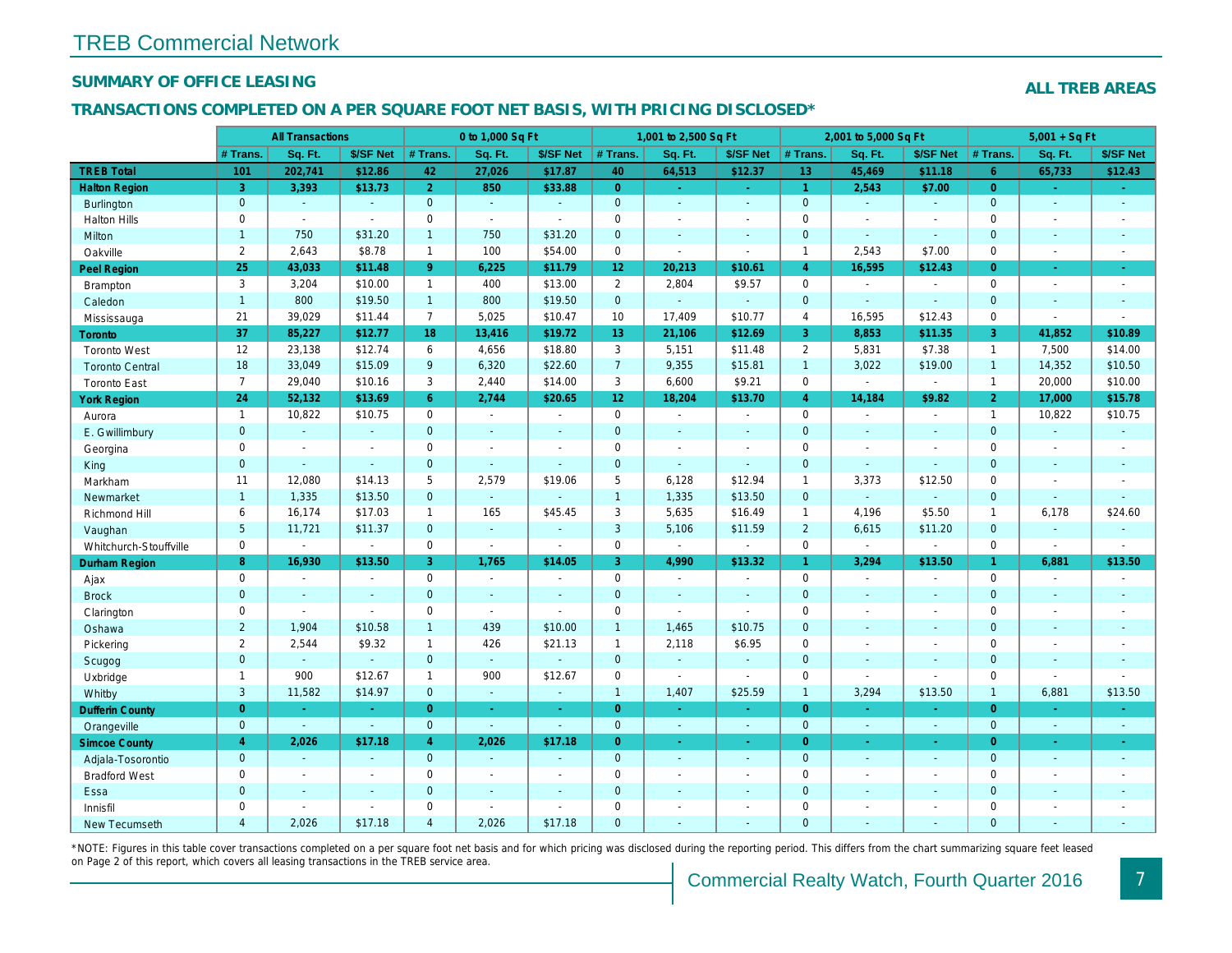## SUMMARY OF OFFICE LEASING

#### TRANSACTIONS COMPLETED ON A PER SQUARE FOOT NET BASIS, WITH PRICING DISCLOSED\*

|                        | <b>All Transactions</b> |                             | 0 to 1,000 Sq Ft         |                |                          |                          | 1,001 to 2,500 Sq Ft |                          |                          | 2,001 to 5,000 Sq Ft |                          |                          |
|------------------------|-------------------------|-----------------------------|--------------------------|----------------|--------------------------|--------------------------|----------------------|--------------------------|--------------------------|----------------------|--------------------------|--------------------------|
|                        | # Trans.                | Sq. Ft.                     | \$/SF net                | # Trans.       | Sq. Ft.                  | \$/SF net                | # Trans.             | Sq. Ft.                  | \$/SF net                | # Trans.             | Sq. Ft.                  | \$/SF ne                 |
| <b>TREB Total</b>      | 101                     | 202,741                     | \$12.86                  | 42             | 27,026                   | \$17.87                  | 40                   | 64,513                   | \$12.37                  | 13                   | 45,469                   | \$11.18                  |
| City of Toronto Total  | 37                      | 85,227                      | \$12.77                  | 18             | 13,416                   | \$19.72                  | 13 <sup>°</sup>      | 21,106                   | \$12.69                  | 3                    | 8,853                    | \$11.35                  |
| <b>Toronto West</b>    | 12                      | 23,138                      | \$12.74                  | $6^{\circ}$    | 4,656                    | \$18.80                  | $\mathbf{3}$         | 5,151                    | \$11.48                  | $\overline{2}$       | 5,831                    | \$7.38                   |
| Toronto W01            | $\overline{2}$          | 1,600                       | \$26.25                  | $\overline{2}$ | 1,600                    | \$26.25                  | $\mathbf 0$          | $\blacksquare$           | $\blacksquare$           | $\mathbf 0$          | $\sim$                   | $\sim$                   |
| Toronto W02            | $\pmb{0}$               | $\sim$                      | $\blacksquare$           | $\mathbf 0$    | $\omega$                 | $\blacksquare$           | $\mathbf 0$          | $\blacksquare$           | $\sim$                   | $\mathbf 0$          | $\sim$                   | $\sim$                   |
| Toronto W03            | 1                       | 942                         | \$17.20                  | $\mathbf{1}$   | 942                      | \$17.20                  | 0                    | $\blacksquare$           | $\blacksquare$           | 0                    | $\overline{\phantom{a}}$ | $\sim$                   |
| Toronto W04            | $\mathbf 0$             | $\blacksquare$              | $\sim$                   | $\mathbf{0}$   | $\omega$                 | $\blacksquare$           | $\mathbf 0$          | $\omega$                 | $\sim$                   | $\mathbf{0}$         | $\sim$                   | $\sim$                   |
| Toronto W05            | 3                       | 6,347                       | \$8.93                   | $\mathbf 0$    | $\omega$                 | $\omega$                 | $\overline{2}$       | 3,647                    | \$11.47                  | $\mathbf{1}$         | 2,700                    | \$5.50                   |
| Toronto W06            | $\mathbf{1}$            | 807                         | \$11.75                  | $\overline{1}$ | 807                      | \$11.75                  | $\mathbf 0$          | $\sim$                   | $\sim$                   | $\mathbf 0$          | $\sim$                   | $\sim$                   |
| Toronto W07            | $\mathbf 0$             | $\omega$                    | $\sim$                   | $\mathbf 0$    | $\omega$                 | $\omega$                 | $\mathbf 0$          | $\blacksquare$           | $\blacksquare$           | 0                    | $\sim$                   | $\overline{\phantom{a}}$ |
| Toronto W08            | $\sqrt{3}$              | 8,807                       | \$14.18                  | $\overline{2}$ | 1,307                    | \$15.19                  | $\mathbf 0$          | $\blacksquare$           | $\sim$                   | $\mathbf 0$          | $\sim$                   | $\sim$                   |
| Toronto W09            | $\mathbf 0$             | $\blacksquare$              | $\sim$                   | $\mathbf 0$    | $\blacksquare$           | $\overline{\phantom{a}}$ | $\mathbf 0$          | $\blacksquare$           | $\blacksquare$           | 0                    | $\blacksquare$           | $\blacksquare$           |
| Toronto W10            | $\overline{2}$          | 4,635                       | \$9.81                   | $\mathbf 0$    | $\omega$                 | $\blacksquare$           | $\mathbf{1}$         | 1,504                    | \$11.50                  | $\mathbf{1}$         | 3,131                    | \$9.00                   |
| <b>Toronto Central</b> | 18                      | 33,049                      | \$15.09                  | $9^{\circ}$    | 6,320                    | \$22.60                  | $\mathbf{7}$         | 9,355                    | \$15.81                  | $\mathbf{1}$         | 3,022                    | \$19.00                  |
| Toronto C01            | $\mathbf{0}$            | $\omega$                    | $\sim$                   | $\mathbf{0}$   | $\omega$                 | $\sim$                   | $\mathbf 0$          | $\sim$                   | $\sim$                   | $\mathbf{0}$         | $\sim$                   | $\sim$                   |
| Toronto C02            | 3                       | 3,700                       | \$19.05                  | $\mathbf{1}$   | 900                      | \$14.64                  | $\overline{2}$       | 2,800                    | \$20.46                  | $\mathbf 0$          | $\sim$                   | $\sim$                   |
| Toronto C03            | $\mathbf{1}$            | 712                         | \$20.22                  | $\mathbf{1}$   | 712                      | \$20.22                  | $\mathbf{0}$         | $\blacksquare$           | ۰                        | $\mathbf 0$          | $\sim$                   |                          |
| Toronto C04            | $\mathbf{1}$            | 750                         | \$26.75                  | $\mathbf{1}$   | 750                      | \$26.75                  | $\mathbf 0$          | $\blacksquare$           | $\blacksquare$           | $\mathbf 0$          |                          |                          |
| Toronto C06            | $\pmb{0}$               | $\omega$                    | $\omega_{\rm c}$         | $\mathbf{0}$   | $\blacksquare$           | ۰                        | $\mathbf 0$          | $\blacksquare$           | $\blacksquare$           | $\mathbf 0$          | $\blacksquare$           | $\sim$                   |
| Toronto C07            | $\overline{2}$          | 4,066                       | \$17.97                  | $\mathbf 0$    | $\blacksquare$           | $\blacksquare$           | $\mathbf{1}$         | 1,044                    | \$15.00                  | $\mathbf{1}$         | 3,022                    | \$19.00                  |
| Toronto C08            | $\overline{2}$          | 2,176                       | \$20.17                  | $\mathbf{1}$   | 300                      | \$39.96                  | $\mathbf{1}$         | 1,876                    | \$17.00                  | $\mathbf 0$          | $\blacksquare$           | $\blacksquare$           |
| Toronto C09            | $\pmb{0}$               | $\overline{\phantom{a}}$    | $\blacksquare$           | $\mathbf 0$    | $\sim$                   | $\overline{\phantom{a}}$ | $\mathbf 0$          | $\blacksquare$           | $\overline{\phantom{a}}$ | 0                    | $\overline{\phantom{a}}$ | $\overline{\phantom{a}}$ |
| Toronto C10            | $\pmb{0}$               | $\bullet$                   | $\blacksquare$           | $\mathbf{0}$   | $\blacksquare$           | $\blacksquare$           | $\mathbf 0$          | $\blacksquare$           | $\blacksquare$           | $\mathbf 0$          | $\blacksquare$           | $\blacksquare$           |
| Toronto C11            | $\pmb{0}$               | $\sim$                      | $\blacksquare$           | $\mathbf 0$    | $\blacksquare$           | $\blacksquare$           | $\mathbf 0$          | $\blacksquare$           | $\overline{\phantom{a}}$ | $\mathbf 0$          |                          | $\overline{\phantom{a}}$ |
| Toronto C12            | $\mathbf{1}$            | 950                         | \$20.53                  | $\mathbf{1}$   | 950                      | \$20.53                  | $\mathbf 0$          | $\blacksquare$           | $\blacksquare$           | $\mathbf{0}$         |                          | $\sim$                   |
| Toronto C13            | $\mathbf{1}$            | 679                         | \$12.00                  | $\mathbf{1}$   | 679                      | \$12.00                  | $\mathbf 0$          | $\blacksquare$           | $\blacksquare$           | $\mathbf 0$          |                          |                          |
| Toronto C14            | $\overline{4}$          | 3,798                       | \$22.55                  | $\overline{2}$ | 1,303                    | \$40.11                  | $\overline{2}$       | 2,495                    | \$13.37                  | $\mathbf 0$          | $\blacksquare$           | $\sim$                   |
| Toronto C15            | 3                       | 16,218                      | \$10.09                  | $\mathbf{1}$   | 726                      | \$4.50                   | $\mathbf{1}$         | 1,140                    | \$8.50                   | $\mathbf 0$          | $\sim$                   | $\blacksquare$           |
| <b>Toronto East</b>    | $\mathbf{7}$            | 29,040                      | \$10.16                  | 3              | 2,440                    | \$14.00                  | 3                    | 6,600                    | \$9.21                   | $\overline{0}$       | $\blacksquare$           | $\sigma_{\rm c}$         |
| Toronto E01            | $\pmb{0}$               | $\overline{\phantom{a}}$    | $\sim$                   | $\mathbf 0$    | $\blacksquare$           | $\blacksquare$           | $\mathbf 0$          | $\blacksquare$           | $\blacksquare$           | $\mathbf 0$          | $\overline{\phantom{a}}$ | $\sim$                   |
| Toronto E02            | $\pmb{0}$               | $\blacksquare$              | $\blacksquare$           | $\mathbf{0}$   | $\blacksquare$           | $\blacksquare$           | $\mathbf 0$          | $\blacksquare$           | $\blacksquare$           | $\mathbf 0$          | $\blacksquare$           | $\blacksquare$           |
| Toronto E03            | $\mathbf{1}$            | 630                         | \$14.29                  | $\mathbf{1}$   | 630                      | \$14.29                  | $\mathbf 0$          | $\overline{\phantom{a}}$ | $\overline{\phantom{a}}$ | $\mathbf 0$          |                          | $\overline{\phantom{a}}$ |
| Toronto E04            | $\mathbf 0$             | $\mathcal{L}_{\mathcal{C}}$ | $\blacksquare$           | $\mathbf{0}$   | $\omega$                 | $\blacksquare$           | $\mathbf{0}$         | $\blacksquare$           | $\sim$                   | $\mathbf{0}$         |                          | $\sim$                   |
| Toronto E05            | $\mathbf 0$             | $\blacksquare$              | $\overline{\phantom{a}}$ | $\mathbf 0$    | $\overline{\phantom{a}}$ | $\sim$                   | $\mathbf 0$          | $\blacksquare$           | $\sim$                   | $\mathbf 0$          |                          | $\overline{\phantom{a}}$ |
| Toronto E06            | $\mathbf 0$             | $\blacksquare$              | $\sim$                   | $\mathbf{0}$   | $\omega$                 | $\blacksquare$           | $\mathbf 0$          | $\blacksquare$           | $\omega$                 | $\mathbf 0$          | $\sim$                   | $\sim$                   |
| Toronto E07            | $\overline{2}$          | 2,940                       | \$11.63                  | $\mathbf{1}$   | 840                      | \$20.71                  | $\mathbf{1}$         | 2,100                    | \$8.00                   | 0                    |                          | $\overline{\phantom{a}}$ |
| Toronto E08            | $\mathbf{1}$            | 2,500                       | \$7.20                   | $\mathbf{0}$   | $\blacksquare$           | $\blacksquare$           | $\mathbf{1}$         | 2,500                    | \$7.20                   | $\mathbf 0$          | $\overline{\phantom{a}}$ | $\sim$                   |
| Toronto E09            | $\overline{2}$          | 22,000                      | \$10.27                  | 0              | $\blacksquare$           | $\overline{\phantom{a}}$ | $\mathbf{1}$         | 2,000                    | \$13.00                  | 0                    |                          | $\overline{\phantom{a}}$ |
| Toronto E10            | $\pmb{0}$               | $\mathcal{L}_{\mathcal{C}}$ | $\sim$                   | $\mathbf 0$    | $\omega$                 | $\blacksquare$           | $\mathbf 0$          | $\blacksquare$           | $\sim$                   | $\mathbf 0$          | $\blacksquare$           | $\sim$                   |
| Toronto E11            | $\mathbf{1}$            | 970                         | \$8.00                   | $\mathbf{1}$   | 970                      | \$8.00                   | $\mathbf 0$          | $\blacksquare$           | $\overline{\phantom{a}}$ | $\mathbf 0$          |                          |                          |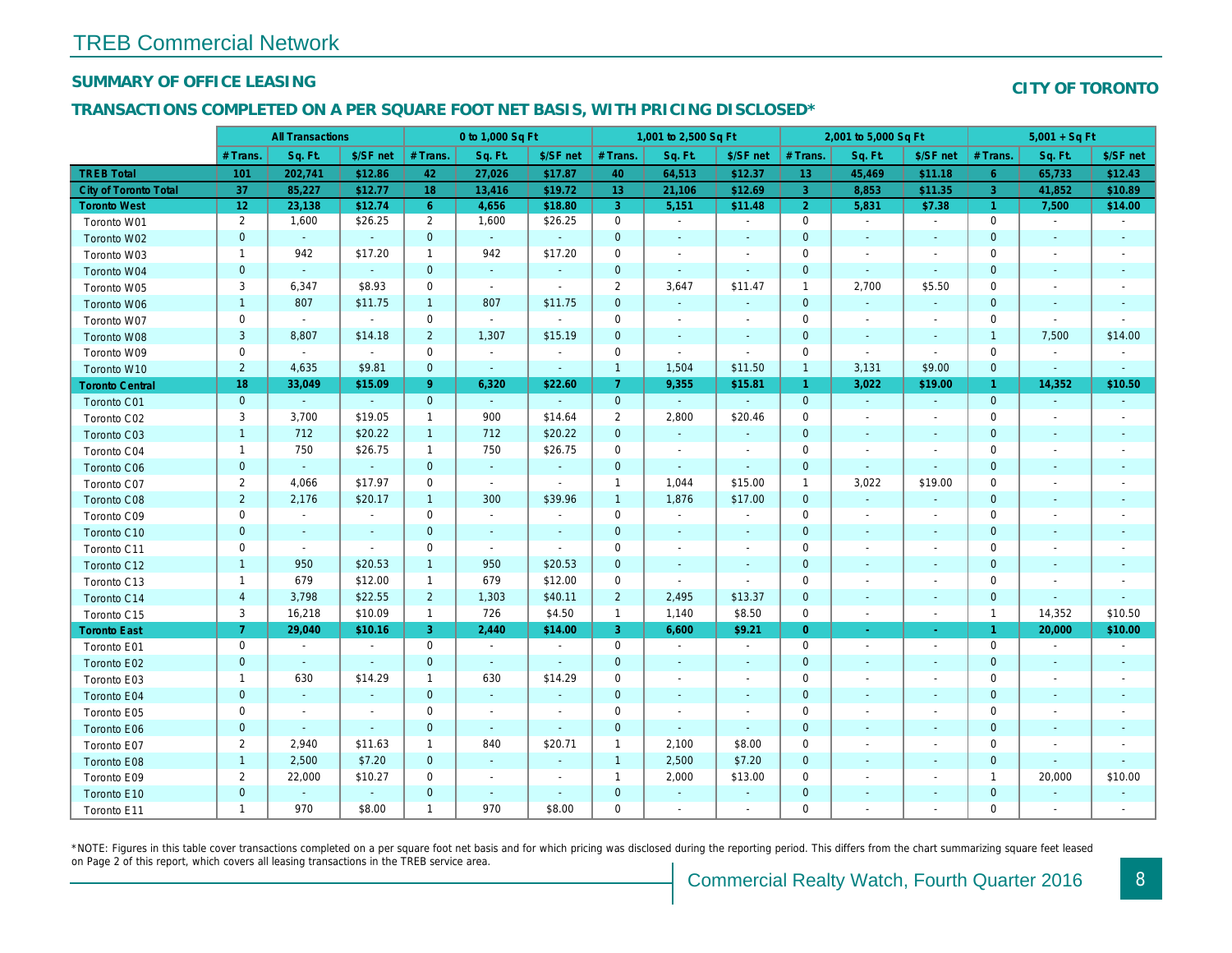## SUMMARY OF INDUSTRIAL SALES

## TRANSACTIONS COMPLETED WITH PRICING DISCLOSED

|                        |                | <b>All Transactions</b>  |                |                | 0 to 5,000 Sq Ft |                |                     | 5,001 to 15,000 Sq Ft |                          |                | 15,001 to 50,000 Sq Ft   |                          |
|------------------------|----------------|--------------------------|----------------|----------------|------------------|----------------|---------------------|-----------------------|--------------------------|----------------|--------------------------|--------------------------|
|                        | # Trans        | Sq. Ft.                  | \$/SF Net      | # Trans.       | Sq. Ft.          | \$/SF Net      | # Trans.            | Sq. Ft.               | \$/SF Net                | # Trans.       | Sq. Ft.                  | \$/SF Ne                 |
| <b>TREB Total</b>      | 91             | 1,380,259                | \$108.68       | 61             | 127,281          | \$186.94       | 9 <sup>°</sup>      | 79,064                | \$219.03                 | 14             | 395,460                  | \$121.34                 |
| <b>Halton Region</b>   | 3              | 142,263                  | \$104.28       | $\mathbf{1}$   | 1,451            | \$196.42       | $\overline{0}$      | ÷.                    | $\omega_{\rm c}$         | $\overline{0}$ |                          | $\sim$                   |
| Burlington             | $\overline{0}$ | $\omega$                 | $\omega$       | $\overline{0}$ | $\omega$         | $\blacksquare$ | $\overline{0}$      | ä,                    | $\mathbf{r}$             | $\mathbf{0}$   | $\Delta$                 | $\omega$                 |
| <b>Halton Hills</b>    | 0              | $\overline{\phantom{a}}$ | $\sim$         | 0              | $\blacksquare$   |                | $\mathsf{O}\xspace$ | $\blacksquare$        | ä,                       | $\mathbf 0$    | ÷,                       | $\blacksquare$           |
| Milton                 | $\mathbf{0}$   | $\sim$                   | $\mathbf{r}$   | $\mathbf{0}$   | $\omega$         | ä,             | $\mathbf{0}$        | $\omega$              | $\blacksquare$           | $\mathbf{0}$   | $\Delta$                 | $\sim$                   |
| Oakville               | 3              | 142,263                  | \$104.28       | $\mathbf{1}$   | 1.451            | \$196.42       | $\mathsf{O}$        | $\Delta$              | $\overline{\phantom{a}}$ | $\mathbf 0$    | $\sim$                   | $\blacksquare$           |
| Peel Region            | 27             | 454,780                  | \$111.35       | 18             | 39,759           | \$186.84       | $\mathbf{1}$        | 5,889                 | \$150.28                 | $\overline{7}$ | 208,028                  | \$120.78                 |
| <b>Brampton</b>        | 3              | 48,690                   | \$43.44        | 2              | 5,130            | \$149.10       | $\mathbf 0$         | $\blacksquare$        | $\overline{a}$           | $\mathbf{1}$   | 43,560                   | \$30.99                  |
| Caledon                | $\overline{0}$ | $\omega$                 | $\omega$       | $\mathbf{0}$   | $\omega$         | $\mathbf{r}$   | $\mathbf{0}$        | $\blacksquare$        | $\omega$                 | $\overline{0}$ | $\omega$                 | $\omega$                 |
| Mississauga            | 24             | 406,090                  | \$119.49       | 16             | 34,629           | \$192.42       | $\mathbf{1}$        | 5,889                 | \$150.28                 | 6              | 164,468                  | \$144.56                 |
| Toronto                | 29             | 474,739                  | \$105.39       | 18             | 40,921           | \$188.17       | 5 <sub>1</sub>      | 47,183                | \$200.71                 | $\overline{4}$ | 118,876                  | \$115.25                 |
| <b>Toronto West</b>    | 18             | 262,502                  | \$116.45       | 9              | 22,418           | \$173.90       | 5                   | 47,183                | \$200.71                 | 3              | 91,893                   | \$122.97                 |
| <b>Toronto Central</b> | $\mathbf{1}$   | 1,503                    | \$672.12       | 1              | 1,503            | \$672.12       | $\mathbf{0}$        | $\blacksquare$        | $\omega$                 | $\mathbf 0$    | $\omega$                 | $\blacksquare$           |
| <b>Toronto East</b>    | 10             | 210,734                  | \$87.58        | 8              | 17,000           | \$164.21       | $\mathsf{O}$        | $\blacksquare$        | $\blacksquare$           | $\mathbf{1}$   | 26,983                   | \$88.94                  |
| <b>York Region</b>     | 21             | 102,863                  | \$207.44       | 17             | 32,039           | \$218.11       | 2 <sup>1</sup>      | 19,818                | \$315.37                 | $\overline{2}$ | 51,006                   | \$158.80                 |
| Aurora                 | 3              | 5,117                    | \$200.90       | 3              | 5,117            | \$200.90       | $\mathsf{O}$        | $\sim$                | $\blacksquare$           | $\mathbf 0$    | $\blacksquare$           | $\sim$                   |
| E. Gwillimbury         | $\mathbf{0}$   | $\mathbf{r}$             | $\omega$       | $\mathbf{0}$   | $\omega$         | $\blacksquare$ | $\mathbf{0}$        | $\blacksquare$        | ä,                       | $\mathbf{0}$   | $\omega$                 | $\omega$                 |
| Georgina               | $\mathbf{1}$   | 30,000                   | \$136.67       | $\Omega$       | $\sim$           | $\sim$         | $\mathbf 0$         | $\blacksquare$        | $\blacksquare$           | $\mathbf{1}$   | 30,000                   | \$136.67                 |
| King                   | $\mathbf{0}$   | $\sim$                   | $\blacksquare$ | $\mathbf{0}$   | $\blacksquare$   | $\blacksquare$ | $\mathbf 0$         | $\blacksquare$        | $\blacksquare$           | $\mathbf{0}$   | $\blacksquare$           | $\blacksquare$           |
| Markham                | $\overline{4}$ | 38,415                   | \$251.33       | $\overline{2}$ | 2,995            | \$218.70       | $\mathbf{1}$        | 14,414                | \$346.88                 | $\mathbf{1}$   | 21,006                   | \$190.42                 |
| Newmarket              | $\mathbf{1}$   | 1,400                    | \$214.29       | 1              | 1,400            | \$214.29       | $\overline{0}$      | $\omega_{\rm c}$      | $\blacksquare$           | $\mathbf{0}$   | $\Delta$                 | $\blacksquare$           |
| Richmond Hill          | 3              | 7,964                    | \$238.07       | 3              | 7,964            | \$238.07       | $\mathbf 0$         | $\blacksquare$        | $\sim$                   | $\mathbf 0$    | $\blacksquare$           | $\overline{\phantom{a}}$ |
| Vaughan                | 8              | 17,783                   | \$218.42       | $\overline{7}$ | 12,379           | \$212.79       | $\mathbf{1}$        | 5,404                 | \$231.31                 | $\mathbf{0}$   | $\omega$                 | $\sim$                   |
| Whitchurch-Stouffville | $\overline{1}$ | 2,184                    | \$217.49       | $\mathbf{1}$   | 2,184            | \$217.49       | $\mathsf{O}\xspace$ | $\blacksquare$        | $\overline{\phantom{a}}$ | $\mathbf 0$    | $\overline{\phantom{a}}$ | $\blacksquare$           |
| Durham Region          | 11             | 205,615                  | \$64.03        | 7 <sup>1</sup> | 13,112           | \$106.24       | $\mathbf{1}$        | 6,174                 | \$115.40                 | $\mathbf{1}$   | 17,550                   | \$60.40                  |
| Ajax                   | $\mathbf{1}$   | 116,779                  | \$53.09        | $\mathbf 0$    | $\sim$           | $\sim$         | $\mathsf{O}$        | $\blacksquare$        | $\blacksquare$           | $\mathbf 0$    | $\blacksquare$           | $\omega$                 |
| <b>Brock</b>           | $\mathbf 0$    | $\mathbf{r}$             | $\omega$       | $\mathbf 0$    | $\omega$         | $\mathbf{r}$   | $\mathbf{0}$        | $\Box$                | $\omega$                 | $\mathbf{0}$   | $\omega$                 | $\omega$                 |
| Clarington             | $\mathbf{1}$   | 17,550                   | \$60.40        | 0              | $\blacksquare$   | $\sim$         | $\mathbf 0$         | $\sim$                | $\blacksquare$           | $\mathbf{1}$   | 17,550                   | \$60.40                  |
| Oshawa                 | $\overline{2}$ | 4,358                    | \$106.71       | $\overline{2}$ | 4,358            | \$106.71       | $\mathbf{0}$        | ä,                    | ä,                       | $\mathbf{0}$   | $\blacksquare$           | $\blacksquare$           |
| Pickering              | 6              | 60,754                   | \$77.82        | 5              | 8,754            | \$106.00       | $\mathsf{O}$        | $\overline{a}$        | $\overline{a}$           | $\mathbf 0$    | ÷,                       | $\blacksquare$           |
| Scugog                 | $\mathbf{0}$   | $\blacksquare$           | $\blacksquare$ | $\overline{0}$ | $\omega$         | $\blacksquare$ | $\mathbf{0}$        | $\blacksquare$        | $\blacksquare$           | $\mathbf{0}$   | $\blacksquare$           | $\blacksquare$           |
| Uxbridge               | 0              | $\sim$                   | $\blacksquare$ | $\mathbf 0$    | $\blacksquare$   | $\blacksquare$ | $\mathsf{O}$        | ä,                    | $\blacksquare$           | $\mathbf 0$    | $\sim$                   | $\blacksquare$           |
| Whitby                 | $\mathbf{1}$   | 6,174                    | \$115.40       | $\mathbf 0$    | $\sim$           | $\sim$         | $\mathbf{1}$        | 6,174                 | \$115.40                 | $\mathbf{0}$   | $\blacksquare$           | $\blacksquare$           |
| <b>Dufferin County</b> | $\overline{0}$ | $\sim$                   |                | $\overline{0}$ | ÷.               | $\sim$         | $\overline{0}$      | ×.                    | ٠                        | $\overline{0}$ | $\sim$                   | $\sim$                   |
| Orangeville            | $\overline{0}$ | $\omega$                 | $\sim$         | $\overline{0}$ | ◆                | $\omega$       | $\overline{0}$      | $\omega$              | $\omega$                 | $\mathbf{0}$   | $\omega$                 | $\sim$                   |
| <b>Simcoe County</b>   | $\overline{0}$ | $\sim$                   | $\sim$         | $\overline{0}$ | $\omega$         | $\blacksquare$ | $\overline{0}$      | $\omega$              | $\omega$                 | $\overline{0}$ | $\blacksquare$           | $\sim$                   |
| Adjala-Tosorontio      | $\mathbf{0}$   | $\omega$                 | $\sim$         | $\mathbf 0$    | $\omega$         | $\blacksquare$ | $\mathbf{0}$        | $\blacksquare$        | $\blacksquare$           | $\mathbf 0$    | $\Delta$                 | $\sim$                   |
| <b>Bradford West</b>   | 0              | $\sim$                   | $\sim$         | 0              | $\blacksquare$   | $\blacksquare$ | $\mathbf 0$         | $\blacksquare$        | $\blacksquare$           | $\mathbf 0$    | $\blacksquare$           | $\blacksquare$           |
| Essa                   | $\mathbf 0$    | $\sim$                   | $\sim$         | $\mathbf 0$    | $\blacksquare$   | $\blacksquare$ | $\mathbf 0$         | ä,                    | ä,                       | $\mathbf 0$    | $\sim$                   |                          |
| Innisfil               | 0              | $\sim$                   | $\sim$         | 0              | $\blacksquare$   | $\blacksquare$ | $\mathbf 0$         | $\blacksquare$        | $\blacksquare$           | $\mathbf 0$    | $\sim$                   | $\blacksquare$           |
| <b>New Tecumseth</b>   | $\Omega$       |                          |                | $\Omega$       |                  |                | $\mathbf{0}$        |                       |                          | $\Omega$       |                          |                          |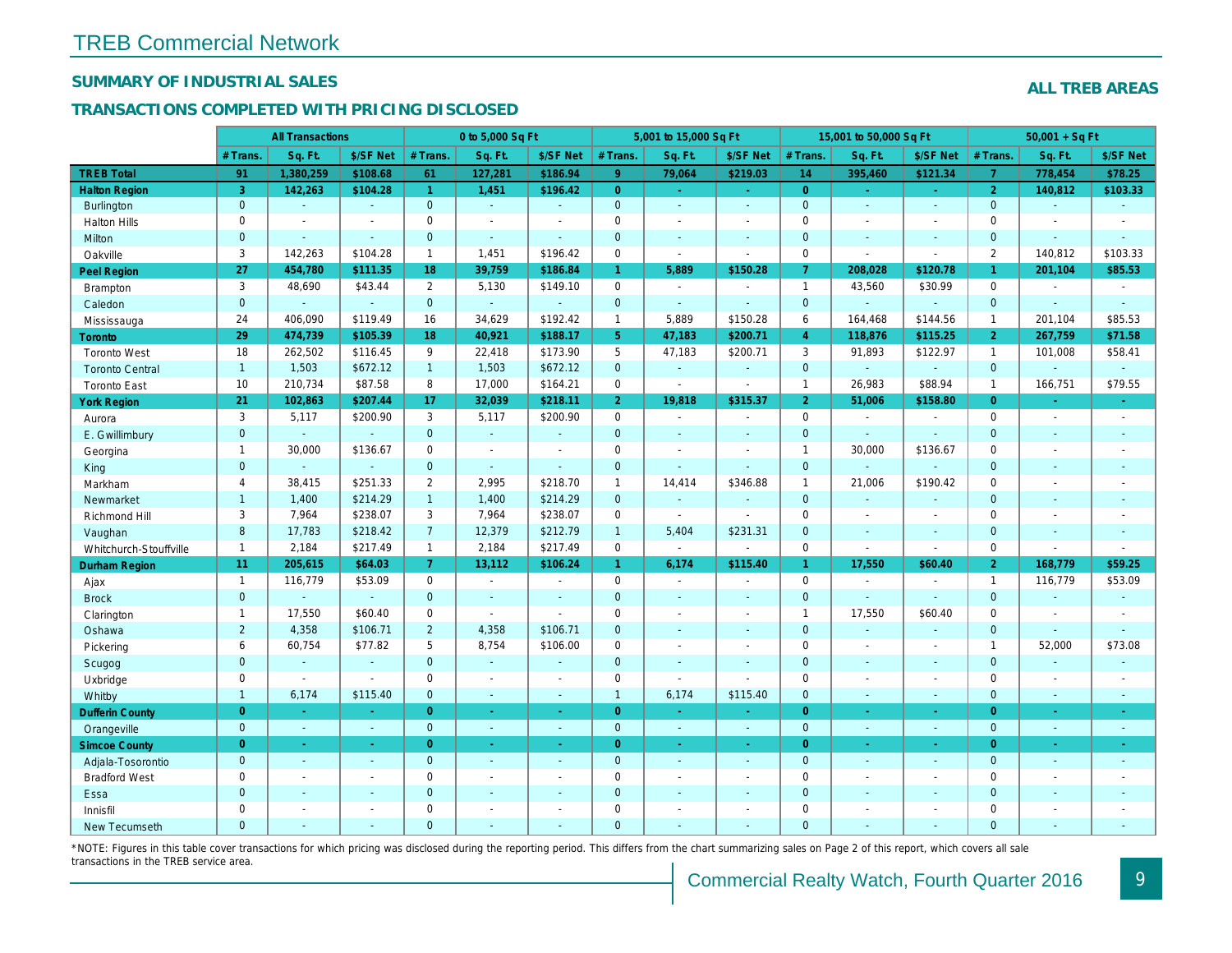## SUMMARY OF INDUSTRIAL SALES - CONDOMINIUM BREAKOUT

#### TRANSACTIONS COMPLETED WITH PRICING DISCLOSED

|                        |                      | <b>All Transactions</b> |                          |                       | 0 to 5,000 Sq Ft         |                          |                | 5,001 to 15,000 Sq Ft |                          |                      | 15,001 to 50,000 Sq Ft |                  |
|------------------------|----------------------|-------------------------|--------------------------|-----------------------|--------------------------|--------------------------|----------------|-----------------------|--------------------------|----------------------|------------------------|------------------|
|                        | # Trans.             | Sq. Ft.                 | \$/SF Net                | # Trans.              | Sq. Ft.                  | \$/SF Net                | # Trans.       | Sq. Ft.               | \$/SF Net                | # Trans.             | Sq. Ft.                | \$/SF Ne         |
| <b>TREB Total</b>      | 57                   | 154,188                 | \$180.30                 | 53                    | 114,369                  | \$184.51                 | 3 <sup>°</sup> | 18,813                | \$143.38                 | $\blacktriangleleft$ | 21,006                 | \$190.42         |
| <b>Halton Region</b>   | $\blacktriangleleft$ | 1,451                   | \$196.42                 | $\mathbf{1}$          | 1,451                    | \$196.42                 | $\overline{0}$ | $\omega$              | $\omega_{\rm c}$         | $\overline{0}$       | $\omega$               | $\omega_{\rm c}$ |
| <b>Burlington</b>      | $\overline{0}$       | $\omega$                | $\mathbf{r}$             | $\overline{0}$        | $\omega$                 | $\omega$                 | $\mathbf{0}$   | $\blacksquare$        | $\mathbf{u}$             | $\mathbf{0}$         | $\blacksquare$         | $\sim$           |
| <b>Halton Hills</b>    | 0                    | $\sim$                  | $\blacksquare$           | $\mathbf 0$           | $\sim$                   | $\overline{\phantom{a}}$ | $\mathbf 0$    | $\blacksquare$        | $\blacksquare$           | $\mathbf 0$          | ÷,                     | $\blacksquare$   |
| Milton                 | $\overline{0}$       | $\omega$                | $\omega$                 | $\overline{0}$        | $\omega$                 | $\sim$                   | $\overline{0}$ | $\omega$              | $\blacksquare$           | $\mathbf{0}$         | $\blacksquare$         | $\blacksquare$   |
| Oakville               | $\mathbf{1}$         | 1,451                   | \$196.42                 | $\mathbf{1}$          | 1,451                    | \$196.42                 | $\mathsf{O}$   | $\blacksquare$        | $\blacksquare$           | $\mathbf 0$          | $\sim$                 | $\blacksquare$   |
| Peel Region            | 18                   | 44,548                  | \$180.73                 | 17                    | 38,659                   | \$185.37                 | $\mathbf{1}$   | 5,889                 | \$150.28                 | $\overline{0}$       | $\blacksquare$         | $\sim$           |
| <b>Brampton</b>        | 2                    | 5,130                   | \$149.10                 | $\overline{2}$        | 5,130                    | \$149.10                 | $\mathbf 0$    | $\sim$                | $\blacksquare$           | $\mathbf 0$          | $\overline{a}$         | $\sim$           |
| Caledon                | $\mathbf{0}$         | ÷.                      | $\omega$                 | $\mathbf 0$           | $\omega$                 | $\sim$                   | $\pmb{0}$      | $\omega$              | $\mathbf{r}$             | $\mathbf 0$          | $\omega$               | $\sim$           |
| Mississauga            | 16                   | 39,418                  | \$184.85                 | 15                    | 33,529                   | \$190.92                 | $\mathbf{1}$   | 5,889                 | \$150.28                 | $\mathbf 0$          | $\sim$                 | $\blacksquare$   |
| <b>Toronto</b>         | 16 <sup>°</sup>      | 41,407                  | \$182.10                 | 15                    | 34,657                   | \$185.82                 | $\mathbf{1}$   | 6,750                 | \$162.96                 | $\Omega$             | ÷.                     | $\omega_{\rm c}$ |
| <b>Toronto West</b>    | 9                    | 25,968                  | \$166.11                 | 8                     | 19,218                   | \$167.21                 | $\mathbf{1}$   | 6,750                 | \$162.96                 | $\mathbf 0$          | ÷,                     | $\sim$           |
| <b>Toronto Central</b> | $\overline{1}$       | 1,503                   | \$672.12                 | $\mathbf{1}$          | 1,503                    | \$672.12                 | $\mathbf 0$    | $\omega$              | $\blacksquare$           | $\mathbf{0}$         | $\blacksquare$         | $\blacksquare$   |
| <b>Toronto East</b>    | 6                    | 13,936                  | \$159.05                 | 6                     | 13,936                   | \$159.05                 | $\mathbf 0$    | $\blacksquare$        | $\blacksquare$           | $\mathbf 0$          | $\blacksquare$         | $\blacksquare$   |
| <b>York Region</b>     | 15                   | 48,751                  | \$204.67                 | 14                    | 27,745                   | \$215.47                 | $\overline{0}$ | $\omega$              | $\omega$                 | $\mathbf{1}$         | 21,006                 | \$190.42         |
| Aurora                 | 3                    | 5,117                   | \$200.90                 | 3                     | 5,117                    | \$200.90                 | $\mathbf 0$    | $\sim$                | $\sim$                   | $\mathbf 0$          | $\blacksquare$         | $\blacksquare$   |
| E. Gwillimbury         | $\mathbf{0}$         | $\omega$                | $\omega$                 | $\mathbf 0$           | $\omega$                 | $\blacksquare$           | $\pmb{0}$      | $\sim$                | $\blacksquare$           | $\mathbf{0}$         | ä,                     | $\blacksquare$   |
| Georgina               | 0                    | $\blacksquare$          | $\blacksquare$           | $\mathbf 0$           | $\blacksquare$           | $\overline{\phantom{a}}$ | $\mathbf 0$    | $\blacksquare$        | $\blacksquare$           | $\mathbf 0$          | $\sim$                 | $\sim$           |
| King                   | $\mathbf{0}$         | $\sim$                  | $\mathbf{r}$             | $\overline{0}$        | $\omega$                 | $\sim$                   | $\mathbf 0$    | $\sim$                | $\sim$                   | $\mathbf{0}$         | ä,                     | $\blacksquare$   |
| Markham                | 3                    | 24,001                  | \$193.95                 | $\mathbf{2}^{\prime}$ | 2,995                    | \$218.70                 | $\pmb{0}$      | $\blacksquare$        | $\sim$                   | $\mathbf{1}$         | 21,006                 | \$190.42         |
| Newmarket              | $\overline{1}$       | 1,400                   | \$214.29                 | $\mathbf{1}$          | 1,400                    | \$214.29                 | $\mathbf 0$    | $\sim$                | $\blacksquare$           | $\mathbf{0}$         | $\sim$                 | $\blacksquare$   |
| Richmond Hill          | 3                    | 7,964                   | \$238.07                 | 3                     | 7,964                    | \$238.07                 | $\pmb{0}$      | $\sim$                | $\blacksquare$           | $\mathbf 0$          | $\sim$                 | $\sim$           |
| Vaughan                | $\overline{4}$       | 8,085                   | \$200.88                 | $\overline{4}$        | 8,085                    | \$200.88                 | $\mathbf 0$    | $\sim$                | $\blacksquare$           | $\mathbf{0}$         | $\omega$               | $\sim$           |
| Whitchurch-Stouffville | $\mathbf{1}$         | 2,184                   | \$217.49                 | $\mathbf{1}$          | 2,184                    | \$217.49                 | 0              | $\blacksquare$        | $\sim$                   | $\mathbf 0$          | $\overline{a}$         | $\blacksquare$   |
| <b>Durham Region</b>   | $\overline{7}$       | 18,032                  | \$107.89                 | $6\phantom{1}$        | 11,858                   | \$103.98                 | $\mathbf{1}$   | 6,174                 | \$115.40                 | $\overline{0}$       | $\blacksquare$         | $\sigma$         |
| Ajax                   | $\mathbf 0$          | $\blacksquare$          | $\sim$                   | $\mathbf 0$           | $\sim$                   | $\overline{\phantom{a}}$ | $\mathbf 0$    | $\sim$                | $\blacksquare$           | $\mathbf 0$          | $\blacksquare$         | $\blacksquare$   |
| <b>Brock</b>           | $\overline{0}$       | $\blacksquare$          | $\blacksquare$           | $\overline{0}$        | $\sim$                   | $\blacksquare$           | $\mathbf{0}$   | $\blacksquare$        | $\blacksquare$           | $\mathbf{0}$         | $\blacksquare$         | $\blacksquare$   |
| Clarington             | 0                    | $\sim$                  | $\overline{\phantom{a}}$ | 0                     | $\sim$                   | $\sim$                   | $\mathbf 0$    | $\tilde{\phantom{a}}$ | $\blacksquare$           | $\mathbf 0$          | ÷,                     | $\blacksquare$   |
| Oshawa                 | $\overline{2}$       | 4,358                   | \$106.71                 | $\overline{2}$        | 4,358                    | \$106.71                 | $\mathbf 0$    | $\blacksquare$        | $\blacksquare$           | $\mathbf{0}$         | $\blacksquare$         | $\sim$           |
| Pickering              | $\overline{4}$       | 7,500                   | \$102.39                 | $\overline{4}$        | 7,500                    | \$102.39                 | $\mathbf 0$    | $\blacksquare$        | $\overline{a}$           | $\mathbf 0$          | L.                     | $\sim$           |
| Scugog                 | $\mathbf{0}$         | $\blacksquare$          | $\blacksquare$           | $\mathbf 0$           | $\sim$                   | $\sim$                   | $\mathbf 0$    | $\blacksquare$        | $\sim$                   | $\mathbf 0$          | $\blacksquare$         | $\blacksquare$   |
| Uxbridge               | $\mathbf 0$          | $\sim$                  | $\blacksquare$           | $\mathbf 0$           | $\sim$                   | $\sim$                   | $\mathbf 0$    | $\blacksquare$        | $\blacksquare$           | $\mathbf 0$          | ÷,                     | $\blacksquare$   |
| Whitby                 | $\overline{1}$       | 6,174                   | \$115.40                 | $\overline{0}$        | $\omega$                 | $\sim$                   | $\mathbf{1}$   | 6,174                 | \$115.40                 | $\overline{0}$       | $\blacksquare$         | $\sim$           |
| <b>Dufferin County</b> | $\overline{0}$       | $\sim$                  | ÷.                       | $\overline{0}$        | $\sim$                   | $\sim$                   | $\overline{0}$ | $\sim$                | $\omega$                 | $\overline{0}$       | $\omega$               | $\sim$           |
| Orangeville            | $\mathbf{0}$         | $\omega$                | $\omega$                 | $\overline{0}$        | $\omega$                 | $\omega$                 | $\mathbf{0}$   | $\sim$                | $\omega$                 | $\mathbf{0}$         | $\omega$               | $\sim$           |
| <b>Simcoe County</b>   | $\overline{0}$       | $\omega$                | $\omega$                 | $\overline{0}$        | $\bullet$                | $\blacksquare$           | $\overline{0}$ | $\blacksquare$        | $\omega$                 | $\overline{0}$       | ÷                      | $\sigma$         |
| Adjala-Tosorontio      | $\mathbf{0}$         | $\omega$                | $\blacksquare$           | $\overline{0}$        | $\sim$                   | $\sim$                   | $\mathbf{0}$   | $\sim$                | $\sim$                   | $\mathbf{0}$         | $\blacksquare$         | $\sim$           |
| <b>Bradford West</b>   | 0                    | $\blacksquare$          | $\blacksquare$           | $\mathbf 0$           | $\blacksquare$           | $\blacksquare$           | $\mathbf 0$    | $\blacksquare$        | $\blacksquare$           | $\mathbf 0$          | $\blacksquare$         | $\blacksquare$   |
| Essa                   | $\mathbf{0}$         | $\blacksquare$          | $\blacksquare$           | $\mathbf 0$           | $\sim$                   | $\sim$                   | $\pmb{0}$      | $\blacksquare$        | $\sim$                   | $\mathbf 0$          | $\blacksquare$         | $\blacksquare$   |
| Innisfil               | $\mathbf 0$          | $\sim$                  | $\blacksquare$           | $\mathbf 0$           | $\overline{\phantom{a}}$ | $\overline{\phantom{a}}$ | $\mathbf 0$    | $\blacksquare$        | $\blacksquare$           | $\mathbf 0$          | $\blacksquare$         | $\blacksquare$   |
| <b>New Tecumseth</b>   | $\Omega$             | $\sim$                  | $\overline{\phantom{a}}$ | $\Omega$              |                          |                          | $\overline{0}$ | ÷.                    | $\overline{\phantom{a}}$ | $\mathbf{0}$         | ÷.                     | $\sim$           |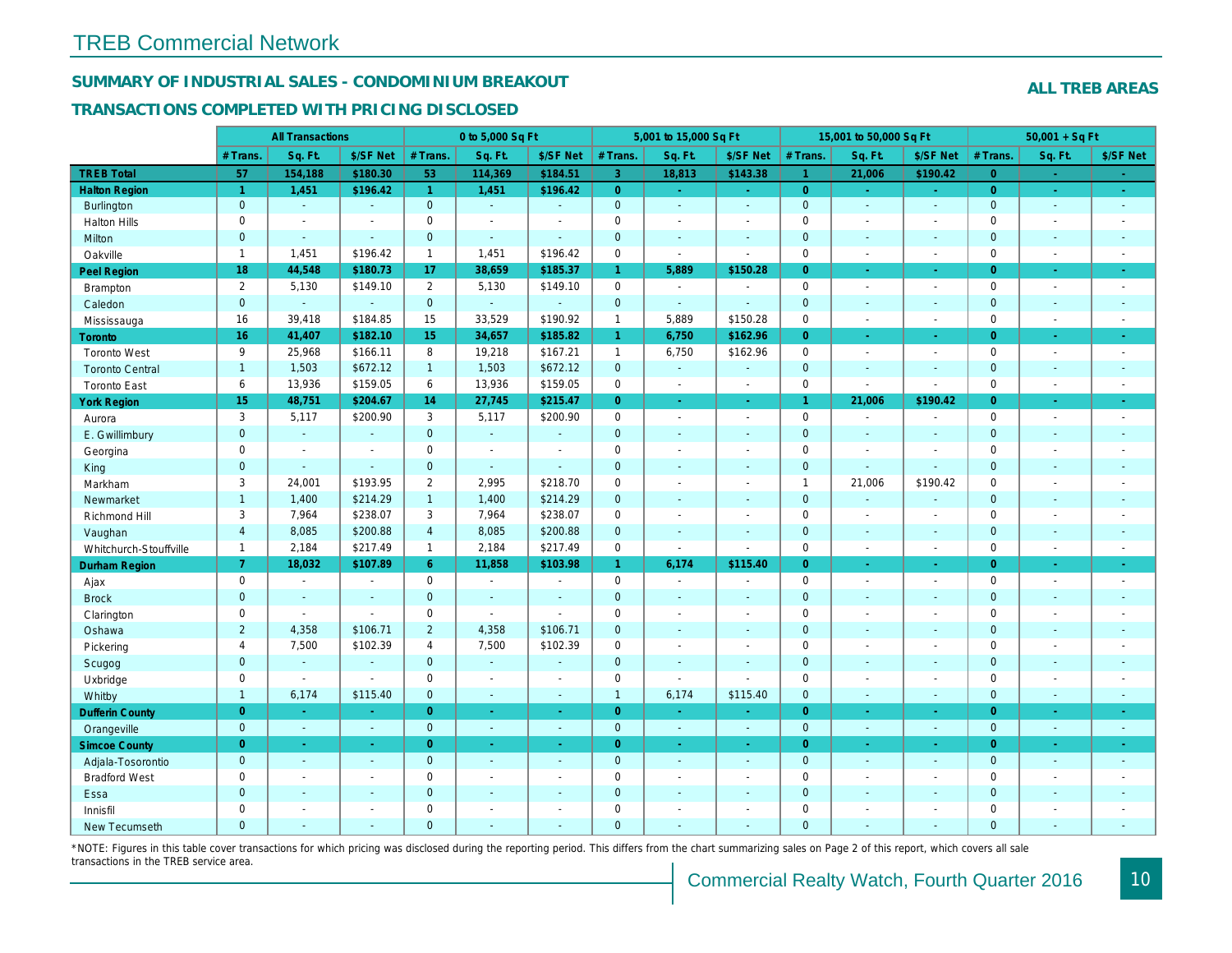## SUMMARY OF INDUSTRIAL SALES - OTHER TYPES BREAKOUT

#### TRANSACTIONS COMPLETED WITH PRICING DISCLOSED

|                        |                | <b>All Transactions</b> |                |                | 0 to 5,000 Sq Ft |                |                     | 5,001 to 15,000 Sq Ft |                          |                 | 15,001 to 50,000 Sq Ft |                  |
|------------------------|----------------|-------------------------|----------------|----------------|------------------|----------------|---------------------|-----------------------|--------------------------|-----------------|------------------------|------------------|
|                        | # Trans        | Sq. Ft.                 | \$/SF Net      | # Trans.       | Sq. Ft.          | \$/SF Net      | # Trans.            | Sq. Ft.               | \$/SF Net                | # Trans.        | Sq. Ft.                | \$/SF Ne         |
| <b>TREB Total</b>      | 34             | 1,226,071               | \$99.68        | 8              | 12,912           | \$208.49       | 6 <sup>1</sup>      | 60,251                | \$242.65                 | 13 <sup>°</sup> | 374,454                | \$117.46         |
| <b>Halton Region</b>   | $\overline{2}$ | 140,812                 | \$103.33       | $\overline{0}$ | $\sim$           | $\sim$         | $\overline{0}$      | $\omega_{\rm c}$      | $\sim$ .                 | $\overline{0}$  | $\blacksquare$         | $\omega_{\rm c}$ |
| Burlington             | $\mathbf{0}$   | $\omega$                | $\blacksquare$ | $\mathbf{0}$   | $\blacksquare$   | $\sim$         | $\mathbf 0$         | $\omega$              | $\omega$                 | $\mathbf{0}$    | $\omega$               | $\sim$           |
| <b>Halton Hills</b>    | $\mathbf 0$    | $\tilde{\phantom{a}}$   | $\sim$         | $\mathbf 0$    | $\sim$           |                | $\pmb{0}$           | $\tilde{\phantom{a}}$ | $\overline{a}$           | $\mathbf 0$     | ÷,                     | $\blacksquare$   |
| Milton                 | $\overline{0}$ | $\blacksquare$          | $\omega$       | $\mathbf{0}$   | $\sim$           | $\blacksquare$ | $\mathbf 0$         | $\blacksquare$        | $\blacksquare$           | $\mathbf 0$     | $\blacksquare$         | $\sim$           |
| Oakville               | $\overline{2}$ | 140,812                 | \$103.33       | $\mathbf 0$    | $\blacksquare$   | $\sim$         | 0                   | $\blacksquare$        | $\sim$                   | $\mathbf 0$     | $\blacksquare$         | $\blacksquare$   |
| Peel Region            | 9 <sup>°</sup> | 410,232                 | \$103.81       | 1 <sup>1</sup> | 1,100            | \$238.18       | $\overline{0}$      | $\blacksquare$        | $\bullet$ .              | $\overline{7}$  | 208,028                | \$120.7          |
| Brampton               | $\mathbf{1}$   | 43,560                  | \$30.99        | $\mathbf{0}$   | $\sim$           | $\sim$         | 0                   | $\blacksquare$        | $\blacksquare$           | $\overline{1}$  | 43,560                 | \$30.99          |
| Caledon                | $\mathbf{0}$   | $\sim$                  | $\sim$         | $\mathbf{0}$   | $\Delta$         | $\sim$         | $\mathbf 0$         | $\omega$              | $\sim$                   | $\mathbf 0$     | a.                     | $\sim$           |
| Mississauga            | 8              | 366,672                 | \$112.46       | $\mathbf{1}$   | 1,100            | \$238.18       | 0                   | $\overline{a}$        | $\sim$                   | 6               | 164,468                | \$144.56         |
| Toronto                | 13             | 433,332                 | \$98.07        | 3              | 6,264            | \$201.15       | $\overline{4}$      | 40,433                | \$207.01                 | $\overline{4}$  | 118,876                | \$115.25         |
| <b>Toronto West</b>    | 9              | 236,534                 | \$111.00       | $\mathbf{1}$   | 3,200            | \$214.06       | $\overline{4}$      | 40,433                | \$207.01                 | 3               | 91,893                 | \$122.97         |
| <b>Toronto Central</b> | $\mathbf{0}$   | $\blacksquare$          | $\omega$       | $\mathbf{0}$   | $\omega$         | $\sim$         | $\pmb{0}$           | $\omega$              | $\blacksquare$           | $\mathbf 0$     | $\omega$               | $\blacksquare$   |
| <b>Toronto East</b>    | 4              | 196,798                 | \$82.52        | 2              | 3,064            | \$187.66       | 0                   | $\blacksquare$        | $\sim$                   | $\mathbf{1}$    | 26,983                 | \$88.94          |
| <b>York Region</b>     | $6^{\circ}$    | 54,112                  | \$209.93       | 3 <sup>°</sup> | 4.294            | \$235.21       | 2 <sup>1</sup>      | 19,818                | \$315.37                 | $\mathbf{1}$    | 30,000                 | \$136.67         |
| Aurora                 | $\mathbf 0$    | $\sim$                  | $\blacksquare$ | $\mathbf 0$    | $\bullet$        | $\blacksquare$ | 0                   | $\sim$                | $\blacksquare$           | $\mathbf 0$     | $\blacksquare$         | $\blacksquare$   |
| E. Gwillimbury         | $\mathbf{0}$   | $\blacksquare$          | $\sim$         | $\mathbf{0}$   | ÷.               | $\sim$         | $\mathbf 0$         | $\blacksquare$        | $\blacksquare$           | $\mathbf{0}$    | $\blacksquare$         | $\sim$           |
| Georgina               | $\mathbf{1}$   | 30,000                  | \$136.67       | $\mathbf 0$    | $\sim$           | $\sim$         | $\mathbf 0$         | $\blacksquare$        | $\blacksquare$           | $\mathbf{1}$    | 30,000                 | \$136.67         |
| King                   | $\mathbf{0}$   | $\sim$                  | $\sim$         | $\mathbf{0}$   | $\sim$           | $\sim$         | $\pmb{0}$           | $\blacksquare$        | $\blacksquare$           | $\mathbf 0$     | $\sim$                 | $\sim$           |
| Markham                | $\mathbf{1}$   | 14,414                  | \$346.88       | $\mathbf 0$    | $\sim$           | $\overline{a}$ | $\mathbf{1}$        | 14,414                | \$346.88                 | $\mathbf 0$     | $\sim$                 | $\sim$           |
| Newmarket              | $\mathbf{0}$   | $\omega$                | $\sim$         | $\mathbf{0}$   | $\sim$           | $\sim$         | $\pmb{0}$           | $\omega$              | $\sim$                   | $\mathbf{0}$    | ÷.                     | $\sim$           |
| Richmond Hill          | $\mathbf 0$    | $\blacksquare$          | $\blacksquare$ | $\mathbf 0$    | $\sim$           | $\overline{a}$ | $\pmb{0}$           | $\blacksquare$        | $\sim$                   | $\mathbf 0$     | $\sim$                 | $\blacksquare$   |
| Vaughan                | $\overline{4}$ | 9,698                   | \$233.04       | 3              | 4,294            | \$235.21       | $\mathbf{1}$        | 5,404                 | \$231.31                 | $\mathbf{0}$    | $\mathbf{r}$           | $\sim$           |
| Whitchurch-Stouffville | $\mathbf 0$    | $\blacksquare$          | $\blacksquare$ | $\mathbf 0$    | $\omega$         | $\sim$         | $\mathsf{O}\xspace$ | $\omega$              | $\sim$                   | $\mathbf 0$     | $\overline{a}$         | $\blacksquare$   |
| Durham Region          | $\overline{4}$ | 187,583                 | \$59.81        | $\mathbf{1}$   | 1,254            | \$127.59       | $\overline{0}$      | $\frac{1}{\sqrt{2}}$  | ÷                        | $\mathbf{1}$    | 17,550                 | \$60.40          |
| Ajax                   | $\overline{1}$ | 116,779                 | \$53.09        | $\mathbf 0$    | $\sim$           |                | $\pmb{0}$           | $\blacksquare$        | $\sim$                   | $\mathbf 0$     | $\blacksquare$         | $\sim$           |
| <b>Brock</b>           | $\mathbf{0}$   | $\omega$                | $\omega$       | $\mathbf{0}$   | $\omega$         | $\blacksquare$ | $\mathbf 0$         | $\omega$              | $\omega$                 | $\mathbf 0$     | ä,                     | $\blacksquare$   |
| Clarington             | $\mathbf{1}$   | 17,550                  | \$60.40        | $\mathbf 0$    | $\sim$           |                | $\pmb{0}$           | $\blacksquare$        | $\blacksquare$           | $\mathbf{1}$    | 17,550                 | \$60.40          |
| Oshawa                 | $\mathbf{0}$   |                         | $\omega$       | $\mathbf{0}$   | $\sim$           | $\sim$         | $\overline{0}$      | $\blacksquare$        | $\blacksquare$           | $\mathbf{0}$    | $\omega$               | $\blacksquare$   |
| Pickering              | $\overline{2}$ | 53,254                  | \$74.36        | $\mathbf{1}$   | 1,254            | \$127.59       | $\pmb{0}$           | $\blacksquare$        | $\blacksquare$           | $\mathbf 0$     | $\overline{a}$         | $\blacksquare$   |
| Scugog                 | $\mathbf{0}$   | $\blacksquare$          | $\blacksquare$ | $\mathbf{0}$   | $\sim$           | $\sim$         | $\mathbf 0$         | $\blacksquare$        | $\sim$                   | $\mathbf 0$     | $\blacksquare$         | $\blacksquare$   |
| Uxbridge               | $\mathbf 0$    | $\sim$                  | $\sim$         | $\mathbf 0$    | $\sim$           | $\sim$         | $\mathbf 0$         | $\blacksquare$        | $\blacksquare$           | $\mathbf 0$     | $\overline{a}$         | $\sim$           |
| Whitby                 | $\mathbf{0}$   | $\sim$                  | $\sim$         | $\mathbf{0}$   | $\sim$           | $\sim$         | $\mathbf 0$         | $\blacksquare$        | $\blacksquare$           | $\mathbf{0}$    | $\blacksquare$         | ٠.               |
| <b>Dufferin County</b> | $\overline{0}$ | $\sim$                  | $\Delta \tau$  | $\overline{0}$ | a.               | $\sim$         | $\overline{0}$      | $\omega$              | $\omega$                 | $\overline{0}$  | $\sim$                 | $\sim$           |
| Orangeville            | $\overline{0}$ | $\omega$                | $\omega$       | $\mathbf{0}$   | $\sim$           | $\sim$         | $\mathbf{0}$        | $\omega$              | ÷.                       | $\mathbf{0}$    | $\omega$               | $\sim$           |
| <b>Simcoe County</b>   | $\overline{0}$ | $\sim$                  | $\blacksquare$ | $\overline{0}$ | $\sim$           | $\bullet$      | $\overline{0}$      | $\blacksquare$        | $\omega$                 | $\overline{0}$  | $\blacksquare$         | $\bullet$        |
| Adjala-Tosorontio      | $\mathbf{0}$   | $\sim$                  | $\sim$         | $\mathbf{0}$   | $\sim$           | $\sim$         | $\mathbf 0$         | $\omega$              | $\blacksquare$           | $\mathbf 0$     | $\blacksquare$         | $\sim$           |
| <b>Bradford West</b>   | $\mathbf 0$    | $\blacksquare$          | $\sim$         | $\mathbf 0$    | $\sim$           | $\sim$         | $\pmb{0}$           | $\blacksquare$        | $\sim$                   | $\mathbf 0$     | $\blacksquare$         | $\sim$           |
| Essa                   | $\mathbf{0}$   | $\blacksquare$          | $\blacksquare$ | $\mathbf{0}$   | $\sim$           | $\sim$         | $\pmb{0}$           | $\blacksquare$        | $\blacksquare$           | $\mathbf 0$     | ÷,                     |                  |
| Innisfil               | $\mathbf 0$    | $\blacksquare$          | $\blacksquare$ | $\mathbf 0$    | $\sim$           | $\blacksquare$ | $\mathbf 0$         | $\blacksquare$        | $\blacksquare$           | $\mathbf 0$     | $\blacksquare$         | $\blacksquare$   |
| <b>New Tecumseth</b>   | $\Omega$       | $\sim$                  | $\sim$         | $\Omega$       |                  |                | $\overline{0}$      | ÷.                    | $\overline{\phantom{a}}$ | $\mathbf{0}$    | ÷.                     | $\sim$           |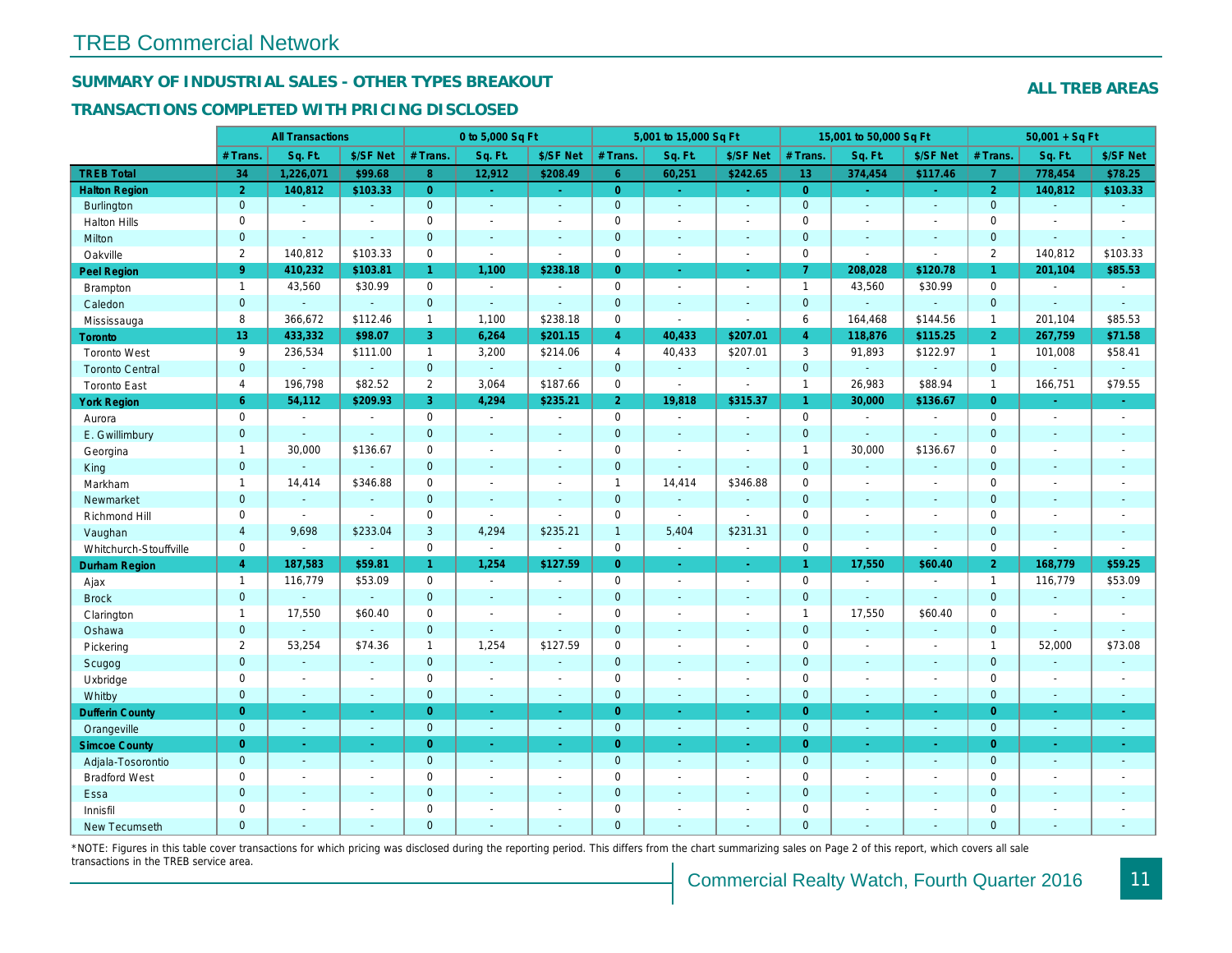## SUMMARY OF INDUSTRIAL SALES

## TRANSACTIONS COMPLETED WITH PRICING DISCLOSED

|                              |                 | <b>All Transactions</b>  |                          |                | 0 to 5,000 Sq Ft         |                          |                | 5,001 to 15,000 Sq Ft    |                          |                | 15,001 to 50,000 Sq Ft   |                          |
|------------------------------|-----------------|--------------------------|--------------------------|----------------|--------------------------|--------------------------|----------------|--------------------------|--------------------------|----------------|--------------------------|--------------------------|
|                              | # Trans         | Sq. Ft.                  | \$/SF Net                | # Trans.       | Sq. Ft.                  | \$/SF Net                | # Trans.       | Sq. Ft.                  | \$/SF Net                | # Trans.       | Sq. Ft.                  | \$/SF Ne                 |
| <b>TREB Total</b>            | 91              | 1,380,259                | \$108.68                 | 61             | 127,281                  | \$186.94                 | 9              | 79,064                   | \$219.03                 | 14             | 395,460                  | \$121.3                  |
| <b>City of Toronto Total</b> | 29              | 474,739                  | \$105.39                 | 18             | 40,921                   | \$188.17                 | 5 <sup>1</sup> | 47,183                   | \$200.71                 | $\overline{4}$ | 118,876                  | \$115.25                 |
| <b>Toronto West</b>          | 18              | 262,502                  | \$116.45                 | 9 <sup>°</sup> | 22,418                   | \$173.90                 | 5 <sup>5</sup> | 47,183                   | \$200.71                 | $\mathbf{3}$   | 91,893                   | \$122.97                 |
| Toronto W01                  | 0               | $\blacksquare$           | $\blacksquare$           | 0              | $\sim$                   | $\blacksquare$           | $\mathsf 0$    | $\blacksquare$           | $\blacksquare$           | $\mathbf 0$    | $\blacksquare$           | $\blacksquare$           |
| Toronto W02                  | $\mathbf{1}$    | 14,600                   | \$258.56                 | $\mathbf 0$    | $\blacksquare$           | $\blacksquare$           | $\mathbf{1}$   | 14,600                   | \$258.56                 | $\mathbf 0$    | $\blacksquare$           | $\blacksquare$           |
| Toronto W03                  | $\mathbf{1}$    | 5,250                    | \$190.48                 | 0              | $\blacksquare$           | $\blacksquare$           | $\mathbf{1}$   | 5,250                    | \$190.48                 | $\mathbf 0$    | $\blacksquare$           | $\overline{\phantom{a}}$ |
| Toronto W04                  | $\mathbf{0}$    | $\omega$                 | $\sim$                   | $\mathbf{0}$   | $\sim$                   | $\blacksquare$           | $\mathbf 0$    | $\omega$                 | $\blacksquare$           | $\mathbf{0}$   | $\blacksquare$           | $\blacksquare$           |
| Toronto W05                  | 3               | 21,600                   | \$140.83                 | $\overline{2}$ | 3,400                    | \$188.82                 | $\mathbf 0$    | $\blacksquare$           | $\sim$                   | $\overline{1}$ | 18,200                   | \$131.87                 |
| Toronto W06                  | $\overline{2}$  | 4,600                    | \$226.96                 | $\overline{2}$ | 4,600                    | \$226.96                 | $\mathbf 0$    | $\blacksquare$           | ٠                        | $\mathbf 0$    | $\blacksquare$           |                          |
| Toronto W07                  | $\mathbf 0$     | $\sim$                   | $\sim$                   | $\mathbf 0$    | $\sim$                   | $\blacksquare$           | $\mathbf 0$    | $\blacksquare$           | $\blacksquare$           | $\mathbf 0$    | $\blacksquare$           | $\sim$                   |
| Toronto W08                  | $\mathbf{1}$    | 24,933                   | \$122.33                 | $\mathbf 0$    | $\blacksquare$           | $\blacksquare$           | $\mathbf 0$    | $\omega$                 | $\omega$                 | $\overline{1}$ | 24,933                   | \$122.33                 |
| Toronto W09                  | 0               | $\blacksquare$           | $\omega$                 | 0              | $\tilde{\phantom{a}}$    | $\blacksquare$           | $\mathbf 0$    | $\blacksquare$           | $\blacksquare$           | $\mathbf 0$    | $\blacksquare$           | $\blacksquare$           |
| Toronto W10                  | 10 <sup>°</sup> | 191,519                  | \$97.42                  | $\overline{5}$ | 14,418                   | \$153.45                 | 3              | 27,333                   | \$171.77                 | $\mathbf{1}$   | 48,760                   | \$119.98                 |
| <b>Toronto Central</b>       | $\mathbf{1}$    | 1,503                    | \$672.12                 | $\mathbf{1}$   | 1,503                    | \$672.12                 | $\overline{0}$ | $\Delta \tau$            | $\Delta \tau$            | $\overline{0}$ | $\sim$                   | $\sim$                   |
| Toronto C01                  | $\mathbf{1}$    | 1,503                    | \$672.12                 | $\mathbf{1}$   | 1,503                    | \$672.12                 | $\mathbf 0$    | $\omega$                 | $\sim$                   | $\mathbf{0}$   | $\omega$                 | $\sim$                   |
| Toronto C02                  | 0               | $\blacksquare$           | $\sim$                   | 0              | $\blacksquare$           | $\blacksquare$           | $\mathbf 0$    | $\blacksquare$           | $\overline{\phantom{a}}$ | $\mathbf 0$    | $\blacksquare$           | $\blacksquare$           |
| Toronto C03                  | $\mathbf 0$     | $\blacksquare$           | $\blacksquare$           | $\mathbf 0$    | $\blacksquare$           | $\blacksquare$           | $\mathbf 0$    | ٠                        | $\blacksquare$           | $\mathbf 0$    | $\blacksquare$           | $\blacksquare$           |
| Toronto C04                  | 0               | $\sim$                   |                          | $\mathbf 0$    | $\blacksquare$           | $\blacksquare$           | $\mathbf 0$    | $\blacksquare$           | $\blacksquare$           | $\mathbf 0$    | $\blacksquare$           | $\blacksquare$           |
| Toronto C06                  | $\mathbf 0$     | $\sim$                   | $\sim$                   | $\mathbf 0$    | $\blacksquare$           | $\blacksquare$           | $\mathbf 0$    | $\blacksquare$           | $\blacksquare$           | $\mathbf{0}$   | $\blacksquare$           | $\blacksquare$           |
| Toronto C07                  | 0               | $\overline{\phantom{a}}$ | $\overline{\phantom{a}}$ | $\mathbf 0$    | $\blacksquare$           | $\blacksquare$           | $\mathbf 0$    | $\blacksquare$           | $\blacksquare$           | $\mathbf 0$    | $\blacksquare$           | $\blacksquare$           |
| Toronto C08                  | $\mathbf{0}$    | $\blacksquare$           | $\blacksquare$           | $\mathbf{0}$   | $\frac{1}{2}$            | $\blacksquare$           | $\mathbf{0}$   |                          | ٠                        | $\mathbf{0}$   | $\blacksquare$           | $\blacksquare$           |
| Toronto C09                  | 0               |                          |                          | $\mathbf 0$    | $\sim$                   | $\blacksquare$           | $\mathbf 0$    |                          | $\sim$                   | $\mathbf 0$    | J.                       |                          |
| Toronto C10                  | $\mathbf{0}$    | $\sim$                   |                          | $\mathbf 0$    | $\blacksquare$           | $\blacksquare$           | $\mathbf 0$    | $\blacksquare$           | $\blacksquare$           | $\mathbf{0}$   | $\blacksquare$           | $\blacksquare$           |
| Toronto C11                  | 0               | $\blacksquare$           |                          | $\mathbf 0$    | $\blacksquare$           | $\blacksquare$           | $\mathbf 0$    | $\overline{\phantom{a}}$ | $\overline{\phantom{a}}$ | 0              | $\overline{\phantom{a}}$ | $\overline{\phantom{a}}$ |
| Toronto C12                  | $\mathbf{0}$    | $\sim$                   | $\sim$                   | $\mathbf{0}$   | $\sim$                   | $\sim$                   | $\mathbf{0}$   | $\sim$                   | $\sim$                   | $\mathbf{0}$   | $\sim$                   | $\sim$                   |
| Toronto C13                  | 0               | $\sim$                   | $\overline{\phantom{a}}$ | $\mathbf 0$    | $\sim$                   | $\blacksquare$           | $\mathbf 0$    | $\sim$                   | $\sim$                   | 0              | $\sim$                   | $\overline{\phantom{a}}$ |
| Toronto C14                  | $\mathbf{0}$    | $\sim$                   | $\sim$                   | $\mathbf 0$    | $\sim$                   | $\blacksquare$           | $\mathbf 0$    | $\sim$                   | $\sim$                   | $\mathbf{0}$   | $\omega$                 | $\sim$                   |
| Toronto C15                  | 0               | $\blacksquare$           | $\blacksquare$           | 0              | $\blacksquare$           | $\blacksquare$           | $\mathbf 0$    | $\blacksquare$           | $\blacksquare$           | $\mathbf 0$    | $\blacksquare$           | $\blacksquare$           |
| <b>Toronto East</b>          | 10 <sup>°</sup> | 210,734                  | \$87.58                  | 8              | 17,000                   | \$164.21                 | $\overline{0}$ | $\omega$                 | $\sim$                   | $\overline{1}$ | 26,983                   | \$88.94                  |
| Toronto E01                  | 0               | $\sim$                   | $\sim$                   | $\mathbf 0$    | $\omega$                 | $\blacksquare$           | $\mathbf 0$    | $\sim$                   | $\blacksquare$           | $\mathbf 0$    | $\blacksquare$           | $\sim$                   |
| Toronto E02                  | $\mathbf 0$     | $\sim$                   | $\sim$                   | $\mathbf{0}$   | $\sim$                   | $\blacksquare$           | $\mathbf 0$    | $\sim$                   | $\sim$                   | $\mathbf{0}$   | $\sim$                   | $\sim$                   |
| Toronto E03                  | 0               | $\sim$                   | $\sim$                   | 0              | $\overline{\phantom{a}}$ | $\overline{\phantom{a}}$ | $\mathbf 0$    | $\blacksquare$           | $\blacksquare$           | 0              | $\omega$                 | $\overline{\phantom{a}}$ |
| Toronto E04                  | $\mathbf{1}$    | 26,983                   | \$88.94                  | $\mathbf{0}$   | $\sim$                   | $\blacksquare$           | $\mathbf 0$    | $\omega$                 | $\sim$                   | $\overline{1}$ | 26,983                   | \$88.94                  |
| Toronto E05                  | 0               | $\blacksquare$           | $\blacksquare$           | $\mathbf 0$    | $\overline{\phantom{a}}$ | $\blacksquare$           | $\mathbf 0$    | $\blacksquare$           | $\blacksquare$           | $\mathbf 0$    | $\blacksquare$           | $\blacksquare$           |
| Toronto E06                  | $\mathbf{0}$    |                          | $\sim$                   | $\mathbf{0}$   | $\blacksquare$           | $\blacksquare$           | $\mathbf 0$    | ٠                        | ٠                        | $\mathbf 0$    | $\blacksquare$           | $\blacksquare$           |
| Toronto E07                  | 4               | 7,504                    | \$165.31                 | 4              | 7,504                    | \$165.31                 | 0              | $\blacksquare$           | $\blacksquare$           | 0              | $\blacksquare$           | $\blacksquare$           |
| Toronto E08                  | $\mathbf{0}$    | $\omega$                 | $\Delta$                 | $\mathbf 0$    | $\sim$                   | $\blacksquare$           | $\mathbf 0$    |                          | $\omega$                 | $\mathbf{0}$   | $\omega$                 |                          |
| Toronto E09                  | 0               | $\blacksquare$           | $\sim$                   | $\mathbf 0$    | $\blacksquare$           | $\blacksquare$           | $\mathbf 0$    | $\sim$                   | $\blacksquare$           | $\mathbf 0$    | $\blacksquare$           | $\blacksquare$           |
| Toronto E10                  | $\mathbf 0$     |                          | $\sim$                   | $\mathbf 0$    | $\blacksquare$           | $\blacksquare$           | $\mathbf 0$    |                          |                          | $\mathbf 0$    | $\blacksquare$           |                          |
| Toronto E11                  | 5               | 176,247                  | \$84.06                  | 4              | 9,496                    | \$163.33                 | $\mathbf 0$    | $\blacksquare$           | $\blacksquare$           | $\mathbf 0$    | $\blacksquare$           | $\overline{\phantom{a}}$ |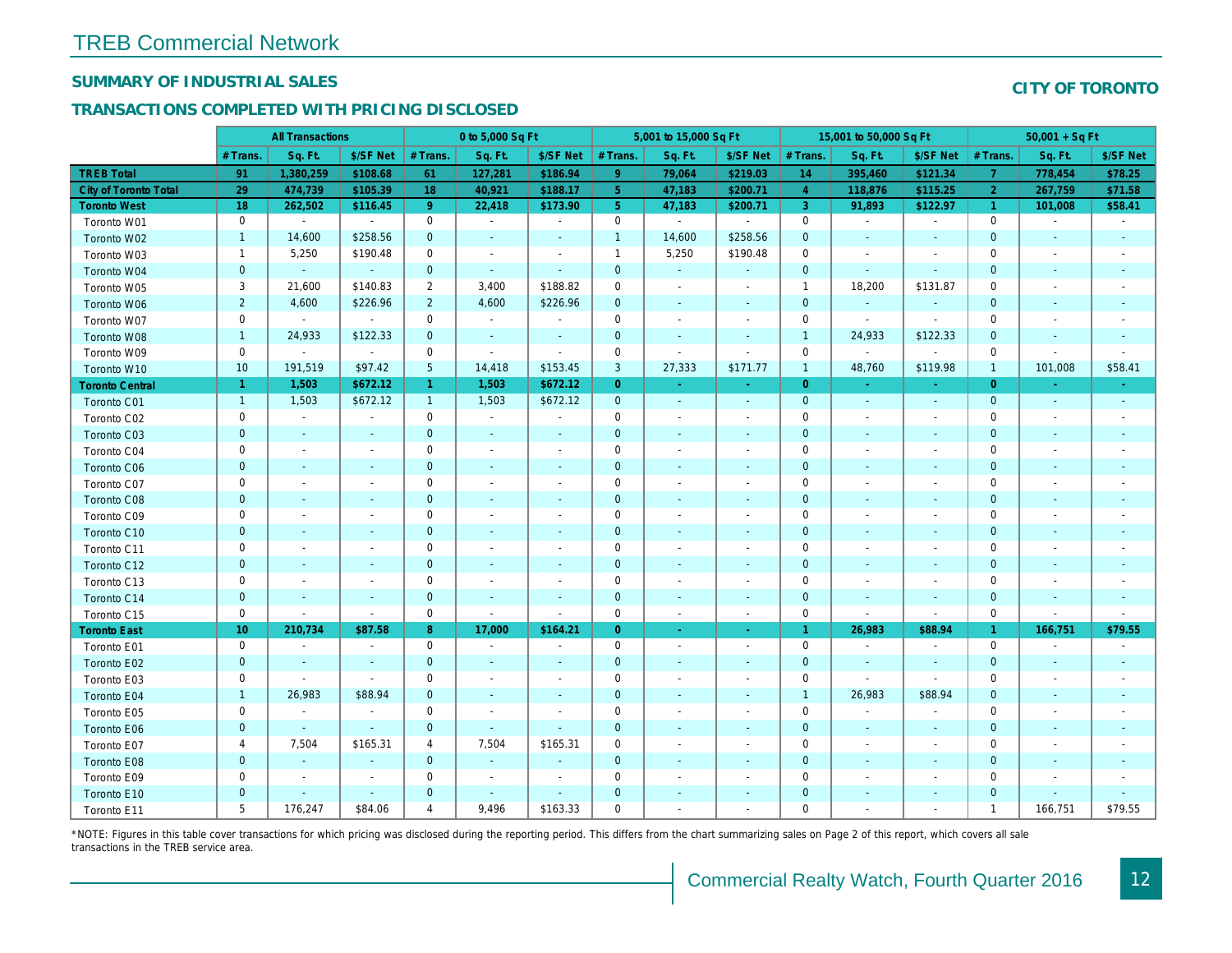## SUMMARY OF INDUSTRIAL SALES - CONDOMINIUM BREAKOUT

#### TRANSACTIONS COMPLETED WITH PRICING DISCLOSED

|                        |                | <b>All Transactions</b>  |                          |                 | 0 to 5,000 Sq Ft         |                          |                      | 5,001 to 15,000 Sq Ft    |                          |                      | 15,001 to 50,000 Sq Ft   |                          |
|------------------------|----------------|--------------------------|--------------------------|-----------------|--------------------------|--------------------------|----------------------|--------------------------|--------------------------|----------------------|--------------------------|--------------------------|
|                        | # Trans.       | Sq. Ft.                  | \$/SF Net                | # Trans.        | Sq. Ft.                  | \$/SF Net                | # Trans.             | Sq. Ft.                  | \$/SF Net                | # Trans.             | Sq. Ft.                  | \$/SF Ne                 |
| <b>TREB Total</b>      | 57             | 154,188                  | \$180.30                 | 53              | 114,369                  | \$184.51                 | 3                    | 18,813                   | \$143.38                 | $\blacktriangleleft$ | 21,006                   | \$190.42                 |
| City of Toronto Total  | 16             | 41,407                   | \$182.10                 | 15              | 34,657                   | \$185.82                 | 4                    | 6,750                    | \$162.96                 | $\overline{0}$       |                          | $\sim$                   |
| <b>Toronto West</b>    | 9 <sup>°</sup> | 25,968                   | \$166.11                 | 8 <sup>°</sup>  | 19,218                   | \$167.21                 | $\blacktriangleleft$ | 6,750                    | \$162.96                 | $\overline{0}$       | $\sim$                   | $\omega_{\rm c}$         |
| Toronto W01            | 0              | $\blacksquare$           | $\blacksquare$           | 0               | $\sim$                   | $\blacksquare$           | $\mathbf 0$          | $\sim$                   | $\blacksquare$           | $\mathbf 0$          | $\blacksquare$           | $\sim$                   |
| Toronto W02            | $\mathbf{0}$   | $\sim$                   | $\sim$                   | $\mathbf{0}$    | $\blacksquare$           | $\blacksquare$           | $\mathbf 0$          | $\blacksquare$           | $\blacksquare$           | $\mathbf{0}$         | $\blacksquare$           | $\blacksquare$           |
| Toronto W03            | 0              | $\blacksquare$           | $\overline{\phantom{a}}$ | $\mathbf 0$     | $\blacksquare$           | $\blacksquare$           | $\mathbf 0$          | $\blacksquare$           | $\blacksquare$           | $\mathbf 0$          | $\blacksquare$           | $\blacksquare$           |
| Toronto W04            | $\mathbf 0$    | $\sim$                   | $\sim$                   | $\mathbf{0}$    | $\blacksquare$           | $\blacksquare$           | $\mathbf 0$          | $\blacksquare$           | $\blacksquare$           | $\mathbf{0}$         | $\blacksquare$           | $\blacksquare$           |
| Toronto W05            | $\overline{2}$ | 3,400                    | \$188.82                 | $\overline{2}$  | 3,400                    | \$188.82                 | $\mathbf 0$          | $\overline{\phantom{a}}$ | $\blacksquare$           | 0                    | $\overline{\phantom{a}}$ | $\blacksquare$           |
| Toronto W06            | $\mathbf{1}$   | 1,400                    | \$256.43                 | $\mathbf{1}$    | 1,400                    | \$256.43                 | $\mathbf 0$          |                          |                          | $\mathbf 0$          |                          |                          |
| Toronto W07            | $\mathbf 0$    | $\blacksquare$           | $\sim$                   | $\mathbf 0$     | $\sim$                   | $\overline{\phantom{a}}$ | $\mathbf 0$          | $\blacksquare$           | $\blacksquare$           | $\mathbf 0$          | $\overline{\phantom{a}}$ | $\blacksquare$           |
| Toronto W08            | $\pmb{0}$      | $\blacksquare$           | $\blacksquare$           | $\mathbf 0$     | $\blacksquare$           | $\blacksquare$           | $\mathbf 0$          | $\blacksquare$           | $\blacksquare$           | $\mathbf 0$          | $\blacksquare$           | $\blacksquare$           |
| Toronto W09            | 0              | $\blacksquare$           | $\blacksquare$           | 0               | $\blacksquare$           | $\blacksquare$           | 0                    | $\blacksquare$           | $\blacksquare$           | 0                    | $\blacksquare$           | $\blacksquare$           |
| Toronto W10            | 6              | 21,168                   | \$156.49                 | $5\phantom{.0}$ | 14,418                   | \$153.45                 | $\mathbf{1}$         | 6,750                    | \$162.96                 | $\mathbf 0$          | $\blacksquare$           | $\sim$                   |
| <b>Toronto Central</b> | $\mathbf{1}$   | 1,503                    | \$672.12                 | $\mathbf{1}$    | 1,503                    | \$672.12                 | $\overline{0}$       | $\omega$                 | $\omega$                 | $\overline{0}$       | $\bullet$                | $\sim$                   |
| Toronto C01            | $\mathbf{1}$   | 1,503                    | \$672.12                 | $\mathbf{1}$    | 1,503                    | \$672.12                 | $\mathbf 0$          | $\omega$                 | $\sim$                   | $\mathbf{0}$         | $\blacksquare$           | $\blacksquare$           |
| Toronto C02            | 0              | $\sim$                   | $\sim$                   | $\mathbf 0$     | $\sim$                   | $\blacksquare$           | $\mathbf 0$          | $\blacksquare$           | $\overline{\phantom{a}}$ | $\mathbf 0$          | ٠                        | $\blacksquare$           |
| Toronto C03            | $\mathbf{0}$   | $\sim$                   | $\sim$                   | $\mathbf{0}$    | $\blacksquare$           | $\blacksquare$           | $\mathbf 0$          | ä,                       | ٠                        | $\mathbf 0$          | $\blacksquare$           | $\blacksquare$           |
| Toronto C04            | 0              | $\overline{\phantom{a}}$ |                          | $\mathbf 0$     | $\blacksquare$           | $\overline{\phantom{a}}$ | $\mathbf 0$          | $\blacksquare$           | $\blacksquare$           | 0                    | $\overline{\phantom{a}}$ | $\blacksquare$           |
| <b>Toronto C06</b>     | $\mathbf 0$    | $\sim$                   | $\sim$                   | $\mathbf 0$     | $\blacksquare$           | $\blacksquare$           | $\mathbf 0$          | $\blacksquare$           | $\blacksquare$           | $\mathbf{0}$         | $\blacksquare$           | $\blacksquare$           |
| Toronto C07            | $\mathbf 0$    | $\sim$                   | $\sim$                   | $\mathbf 0$     | $\sim$                   | $\blacksquare$           | $\mathsf 0$          | $\blacksquare$           | $\sim$                   | $\mathbf 0$          | J.                       | $\blacksquare$           |
| Toronto C08            | $\mathbf 0$    | $\blacksquare$           | $\blacksquare$           | $\mathbf 0$     | ä,                       | $\blacksquare$           | $\mathbf 0$          |                          | $\blacksquare$           | $\mathbf{0}$         | $\blacksquare$           |                          |
| Toronto C09            | 0              |                          |                          | $\mathbf 0$     | $\blacksquare$           | $\blacksquare$           | $\mathbf 0$          |                          | $\overline{a}$           | $\mathbf 0$          |                          |                          |
| Toronto C10            | $\mathbf{0}$   | $\sim$                   |                          | $\overline{0}$  | $\blacksquare$           | $\blacksquare$           | $\mathbf 0$          | $\blacksquare$           | $\sim$                   | $\mathbf{0}$         | $\blacksquare$           | $\blacksquare$           |
| Toronto C11            | $\mathbf 0$    | $\sim$                   |                          | $\mathbf 0$     | $\blacksquare$           | $\blacksquare$           | $\mathsf{O}\xspace$  | $\sim$                   | $\sim$                   | $\mathbf 0$          | $\blacksquare$           | $\blacksquare$           |
| Toronto C12            | $\mathbf{0}$   | $\sim$                   | $\sim$                   | $\mathbf 0$     | ä,                       | $\blacksquare$           | $\mathbf 0$          | $\blacksquare$           | $\blacksquare$           | $\mathbf{0}$         | $\blacksquare$           | ٠                        |
| Toronto C13            | 0              | $\overline{\phantom{a}}$ | $\overline{\phantom{a}}$ | $\mathbf 0$     | $\blacksquare$           | $\blacksquare$           | $\mathbf 0$          | $\overline{\phantom{a}}$ | $\overline{\phantom{a}}$ | 0                    | $\overline{\phantom{a}}$ | $\overline{\phantom{a}}$ |
| Toronto C14            | $\mathbf{0}$   | $\sim$                   | $\sim$                   | $\mathbf 0$     | $\sim$                   | $\blacksquare$           | $\mathbf 0$          | $\sim$                   | $\sim$                   | $\mathbf{0}$         | $\omega$                 | $\sim$                   |
| Toronto C15            | 0              | $\blacksquare$           | $\sim$                   | $\mathbf 0$     | $\blacksquare$           | $\blacksquare$           | $\mathbf 0$          | $\blacksquare$           | $\omega$                 | $\mathbf 0$          | $\overline{\phantom{a}}$ | $\sim$                   |
| <b>Toronto East</b>    | $6^{\circ}$    | 13,936                   | \$159.05                 | $6^{\circ}$     | 13,936                   | \$159.05                 | $\overline{0}$       | $\omega$                 | $\sim$                   | $\overline{0}$       | $\bullet$                | $\sigma_{\rm c}$         |
| Toronto E01            | 0              | $\blacksquare$           | $\sim$                   | $\mathbf 0$     | $\sim$                   | $\overline{\phantom{a}}$ | $\mathbf 0$          | $\sim$                   | $\blacksquare$           | $\mathbf 0$          | $\blacksquare$           | $\sim$                   |
| Toronto E02            | $\pmb{0}$      | $\sim$                   | $\sim$                   | $\mathbf{0}$    | $\sim$                   | $\blacksquare$           | $\mathbf 0$          | $\sim$                   | $\sim$                   | $\mathbf{0}$         | $\sim$                   | $\sim$                   |
| Toronto E03            | 0              | $\blacksquare$           | $\overline{\phantom{a}}$ | $\mathbf 0$     | $\blacksquare$           | $\overline{\phantom{a}}$ | $\pmb{0}$            | $\blacksquare$           | $\blacksquare$           | 0                    | $\blacksquare$           | $\blacksquare$           |
| Toronto E04            | $\mathbf 0$    | $\sim$                   | $\sim$                   | $\mathbf 0$     | $\blacksquare$           | $\blacksquare$           | $\mathbf 0$          | $\blacksquare$           | $\blacksquare$           | $\mathbf{0}$         | $\blacksquare$           | $\blacksquare$           |
| Toronto E05            | 0              | $\blacksquare$           | $\blacksquare$           | $\mathbf 0$     | $\overline{\phantom{a}}$ | $\blacksquare$           | $\mathbf 0$          | $\blacksquare$           | $\blacksquare$           | $\mathbf 0$          | $\blacksquare$           | $\blacksquare$           |
| Toronto E06            | $\mathbf 0$    | $\blacksquare$           | $\sim$                   | $\mathbf 0$     | $\blacksquare$           | $\blacksquare$           | $\mathbf 0$          | ٠                        | ٠                        | $\mathbf{0}$         | $\sim$                   | $\blacksquare$           |
| Toronto E07            | 3              | 6,514                    | \$165.11                 | 3               | 6,514                    | \$165.11                 | $\mathbf 0$          | $\overline{\phantom{a}}$ | $\blacksquare$           | $\mathbf 0$          | $\blacksquare$           | $\blacksquare$           |
| Toronto E08            | $\mathbf{0}$   | $\sim$                   | $\sim$                   | $\mathbf 0$     | $\blacksquare$           | $\blacksquare$           | $\mathbf 0$          |                          | $\sim$                   | $\mathbf{0}$         | $\sim$                   |                          |
| Toronto E09            | 0              | $\blacksquare$           | $\sim$                   | $\mathbf 0$     | $\blacksquare$           | $\blacksquare$           | $\mathbf 0$          | $\sim$                   | $\blacksquare$           | $\mathbf 0$          | $\sim$                   | $\blacksquare$           |
| Toronto E10            | $\mathbf 0$    |                          | $\sim$                   | $\mathbf 0$     | $\blacksquare$           | $\blacksquare$           | $\mathbf 0$          |                          |                          | $\mathbf 0$          |                          |                          |
| Toronto E11            | 3              | 7,422                    | \$153.73                 | 3               | 7,422                    | \$153.73                 | $\mathbf 0$          | $\blacksquare$           | $\blacksquare$           | $\mathbf 0$          | $\blacksquare$           | $\overline{\phantom{a}}$ |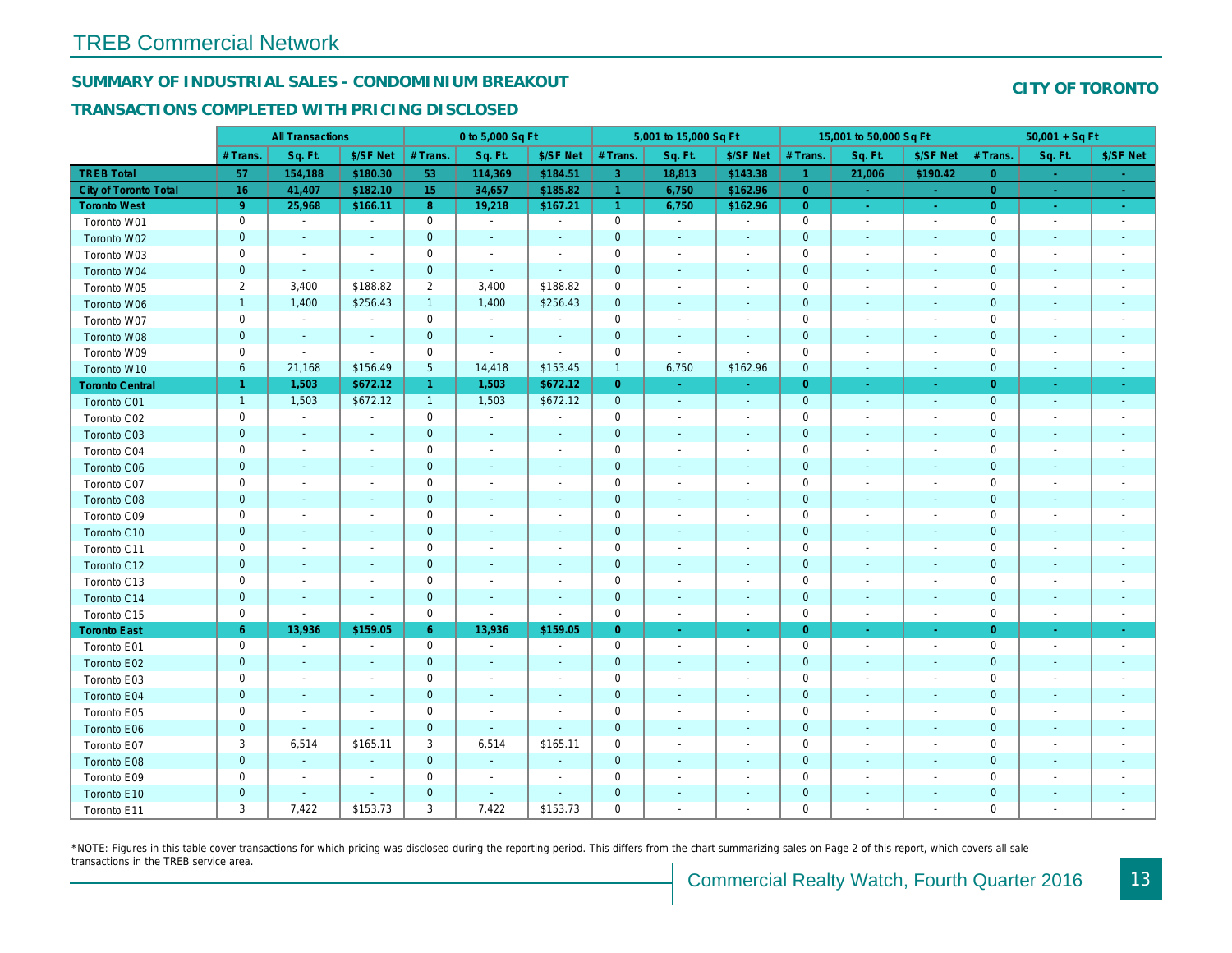## SUMMARY OF INDUSTRIAL SALES - OTHER TYPES BREAKOUT

#### TRANSACTIONS COMPLETED WITH PRICING DISCLOSED

|                              |                | <b>All Transactions</b>  |                          |                      | 0 to 5,000 Sq Ft         |                          |                     | 5,001 to 15,000 Sq Ft    |                          |                | 15,001 to 50,000 Sq Ft   |                          |
|------------------------------|----------------|--------------------------|--------------------------|----------------------|--------------------------|--------------------------|---------------------|--------------------------|--------------------------|----------------|--------------------------|--------------------------|
|                              | # Trans        | Sq. Ft.                  | \$/SF Net                | # Trans.             | Sq. Ft.                  | \$/SF Net                | # Trans.            | Sq. Ft.                  | \$/SF Net                | # Trans.       | Sq. Ft.                  | \$/SF Ne                 |
| <b>TREB Total</b>            | 34             | 1,226,071                | \$99.68                  | 8                    | 12,912                   | \$208.49                 | 6 <sup>°</sup>      | 60,251                   | \$242.65                 | 13             | 374,454                  | \$117.46                 |
| <b>City of Toronto Total</b> | 13             | 433,332                  | \$98.07                  | 3                    | 6,264                    | \$201.15                 | $\overline{4}$      | 40,433                   | \$207.01                 | $\overline{4}$ | 118,876                  | \$115.25                 |
| <b>Toronto West</b>          | 9 <sup>°</sup> | 236,534                  | \$111.00                 | $\blacktriangleleft$ | 3,200                    | \$214.06                 | $\overline{4}$      | 40,433                   | \$207.01                 | $\mathbf{3}$   | 91,893                   | \$122.97                 |
| Toronto W01                  | 0              | $\blacksquare$           | $\sim$                   | $\mathbf 0$          | $\sim$                   | $\blacksquare$           | $\mathsf{O}$        | $\blacksquare$           | $\sim$                   | $\mathbf 0$    | $\blacksquare$           | $\blacksquare$           |
| Toronto W02                  | $\mathbf{1}$   | 14,600                   | \$258.56                 | $\mathbf 0$          | $\sim$                   | $\frac{1}{2}$            | $\mathbf{1}$        | 14,600                   | \$258.56                 | $\mathbf 0$    | $\blacksquare$           | $\blacksquare$           |
| Toronto W03                  | $\mathbf{1}$   | 5,250                    | \$190.48                 | 0                    | $\blacksquare$           | $\sim$                   | $\mathbf{1}$        | 5,250                    | \$190.48                 | $\mathbf 0$    | $\blacksquare$           | $\blacksquare$           |
| Toronto W04                  | $\mathbf 0$    | $\sim$                   | $\sim$                   | $\mathbf 0$          | $\blacksquare$           | $\blacksquare$           | $\mathbf 0$         | $\omega$                 | $\blacksquare$           | $\mathbf 0$    | $\omega$                 | $\blacksquare$           |
| Toronto W05                  | $\mathbf{1}$   | 18,200                   | \$131.87                 | 0                    | $\sim$                   | $\blacksquare$           | $\mathbf 0$         | $\blacksquare$           | $\blacksquare$           | $\mathbf{1}$   | 18,200                   | \$131.87                 |
| Toronto W06                  | $\mathbf{1}$   | 3,200                    | \$214.06                 | $\mathbf{1}$         | 3,200                    | \$214.06                 | $\pmb{0}$           | $\blacksquare$           | $\overline{\phantom{a}}$ | $\mathbf 0$    | $\sim$                   |                          |
| Toronto W07                  | 0              | $\blacksquare$           | $\sim$                   | $\mathbf 0$          | $\sim$                   | $\sim$                   | $\mathsf 0$         | $\blacksquare$           | $\sim$                   | $\mathbf 0$    | $\sim$                   | $\sim$                   |
| Toronto W08                  | $\mathbf{1}$   | 24,933                   | \$122.33                 | $\mathbf 0$          | $\sim$                   | $\blacksquare$           | $\pmb{0}$           | $\blacksquare$           | $\blacksquare$           | $\overline{1}$ | 24,933                   | \$122.33                 |
| Toronto W09                  | 0              | $\blacksquare$           | $\sim$                   | $\mathbf 0$          | $\blacksquare$           | $\overline{\phantom{a}}$ | $\mathbf 0$         | ÷,                       | $\blacksquare$           | $\mathbf 0$    | $\blacksquare$           | $\blacksquare$           |
| Toronto W10                  | 4              | 170,351                  | \$90.08                  | $\mathbf 0$          | $\blacksquare$           | $\blacksquare$           | $\overline{2}$      | 20,583                   | \$174.66                 | $\mathbf{1}$   | 48,760                   | \$119.98                 |
| <b>Toronto Central</b>       | $\overline{0}$ | a.                       | $\sim$                   | $\overline{0}$       | $\omega$                 | $\sim$                   | $\overline{0}$      | ÷.                       | ÷.                       | $\overline{0}$ | $\sim$                   | $\sim$                   |
| Toronto C01                  | $\mathbf 0$    | $\sim$                   | $\sim$                   | $\mathbf 0$          | $\sim$                   | $\sim$                   | $\mathbf{0}$        | $\sim$                   | $\sim$                   | $\mathbf 0$    | $\omega$                 | $\sim$                   |
| Toronto C02                  | 0              | $\overline{\phantom{a}}$ | $\overline{a}$           | $\mathbf 0$          | $\sim$                   | $\blacksquare$           | $\mathbf 0$         | $\overline{a}$           | $\blacksquare$           | $\mathbf 0$    | $\blacksquare$           | $\blacksquare$           |
| Toronto C03                  | $\mathbf 0$    | $\overline{\phantom{a}}$ | $\overline{\phantom{a}}$ | $\mathbf 0$          | $\blacksquare$           | ٠                        | $\mathbf 0$         | $\blacksquare$           | $\blacksquare$           | $\mathbf 0$    | $\blacksquare$           | ٠                        |
| Toronto C04                  | 0              | $\overline{\phantom{a}}$ |                          | $\mathbf 0$          | $\sim$                   | $\blacksquare$           | $\mathbf 0$         | $\overline{a}$           | $\blacksquare$           | $\mathbf 0$    | $\blacksquare$           | $\blacksquare$           |
| Toronto C06                  | $\mathbf 0$    | $\sim$                   | $\blacksquare$           | $\mathbf 0$          | $\blacksquare$           | $\blacksquare$           | $\mathbf 0$         | $\blacksquare$           | $\blacksquare$           | $\mathbf 0$    | $\blacksquare$           | $\blacksquare$           |
| Toronto C07                  | 0              | $\overline{\phantom{a}}$ | $\overline{\phantom{a}}$ | $\mathbf 0$          | $\blacksquare$           | $\frac{1}{2}$            | $\mathbf 0$         | $\overline{a}$           | $\overline{a}$           | $\mathbf 0$    | ÷,                       | $\blacksquare$           |
| Toronto C08                  | $\mathbf{0}$   | $\blacksquare$           |                          | $\mathbf{0}$         | $\blacksquare$           | $\blacksquare$           | $\mathbf{0}$        | ä,                       | $\overline{\phantom{a}}$ | $\mathbf{0}$   | $\blacksquare$           | ٠                        |
| Toronto C09                  | 0              | $\sim$                   | $\overline{\phantom{a}}$ | $\mathsf 0$          | $\sim$                   | $\blacksquare$           | $\mathbf 0$         | $\blacksquare$           | $\blacksquare$           | $\mathbf 0$    | ÷,                       |                          |
| Toronto C10                  | $\mathbf 0$    | $\sim$                   | $\sim$                   | $\mathbf 0$          | $\blacksquare$           | $\blacksquare$           | $\mathbf 0$         | $\blacksquare$           | $\blacksquare$           | $\mathbf 0$    | $\blacksquare$           | $\blacksquare$           |
| Toronto C11                  | 0              | $\overline{\phantom{a}}$ | $\overline{\phantom{a}}$ | $\mathbf 0$          | $\blacksquare$           | $\overline{\phantom{a}}$ | $\mathbf 0$         | $\overline{a}$           | $\overline{a}$           | $\mathbf 0$    | $\overline{\phantom{a}}$ | $\blacksquare$           |
| Toronto C12                  | $\mathbf 0$    | $\sim$                   | $\sim$                   | $\mathbf{0}$         | $\blacksquare$           | $\blacksquare$           | $\mathbf 0$         | $\blacksquare$           | $\blacksquare$           | $\mathbf 0$    | $\sim$                   | ٠                        |
| Toronto C13                  | 0              | $\overline{\phantom{a}}$ | $\overline{\phantom{a}}$ | $\mathbf 0$          | $\sim$                   | $\blacksquare$           | $\mathbf 0$         | $\blacksquare$           | $\blacksquare$           | $\mathbf 0$    | $\sim$                   | $\blacksquare$           |
| Toronto C14                  | $\mathbf 0$    | $\sim$                   | $\sim$                   | $\mathbf 0$          | $\sim$                   | $\sim$                   | $\mathbf 0$         | $\blacksquare$           | $\sim$                   | $\mathbf 0$    | $\sim$                   | $\sim$                   |
| Toronto C15                  | 0              | $\blacksquare$           | $\blacksquare$           | $\mathsf 0$          | $\blacksquare$           | $\blacksquare$           | $\mathsf{O}\xspace$ | $\blacksquare$           | $\blacksquare$           | $\mathbf 0$    | $\blacksquare$           | $\sim$                   |
| <b>Toronto East</b>          | $\overline{4}$ | 196,798                  | \$82.52                  | 2 <sup>1</sup>       | 3,064                    | \$187.66                 | $\overline{0}$      | $\sim$                   | $\omega_{\rm c}$         | $\overline{1}$ | 26,983                   | \$88.94                  |
| Toronto E01                  | 0              | $\blacksquare$           | $\blacksquare$           | $\mathbf 0$          | $\sim$                   | $\overline{\phantom{a}}$ | 0                   | $\sim$                   | $\blacksquare$           | $\mathbf 0$    | $\blacksquare$           | $\sim$                   |
| Toronto E02                  | $\mathbf 0$    | $\sim$                   | $\sim$                   | $\mathbf 0$          | $\sim$                   | $\sim$                   | $\mathbf 0$         | $\blacksquare$           | $\blacksquare$           | $\mathbf{0}$   | $\sim$                   | $\sim$                   |
| Toronto E03                  | 0              | $\sim$                   | $\blacksquare$           | 0                    | $\overline{\phantom{a}}$ | $\overline{\phantom{a}}$ | $\mathbf 0$         | $\blacksquare$           | $\blacksquare$           | 0              | $\blacksquare$           | $\overline{\phantom{a}}$ |
| Toronto E04                  | $\mathbf{1}$   | 26,983                   | \$88.94                  | $\mathbf{0}$         | $\sim$                   | $\blacksquare$           | $\mathbf 0$         | $\blacksquare$           | $\omega$                 | $\overline{1}$ | 26,983                   | \$88.94                  |
| Toronto E05                  | 0              | $\blacksquare$           | $\blacksquare$           | $\mathbf 0$          | $\blacksquare$           | $\blacksquare$           | $\mathbf 0$         | $\blacksquare$           | $\blacksquare$           | $\mathbf 0$    | $\blacksquare$           | $\blacksquare$           |
| Toronto E06                  | $\mathbf 0$    | $\blacksquare$           | $\blacksquare$           | $\mathbf 0$          | $\sim$                   | $\blacksquare$           | $\mathbf 0$         | $\overline{\phantom{a}}$ | ä,                       | $\mathbf 0$    | $\blacksquare$           | $\blacksquare$           |
| Toronto E07                  | $\mathbf{1}$   | 990                      | \$166.67                 | 1                    | 990                      | \$166.67                 | $\mathbf 0$         | $\overline{\phantom{a}}$ | $\blacksquare$           | 0              | $\blacksquare$           | $\blacksquare$           |
| Toronto E08                  | $\mathbf 0$    | $\omega$                 | $\sim$                   | $\mathbf 0$          | $\blacksquare$           | ä,                       | $\mathbf 0$         | ä,                       | $\blacksquare$           | $\mathbf 0$    | $\sim$                   |                          |
| Toronto E09                  | 0              | $\blacksquare$           | $\sim$                   | $\mathbf 0$          | $\blacksquare$           | $\blacksquare$           | $\mathbf 0$         | $\blacksquare$           | $\blacksquare$           | $\mathbf 0$    | $\blacksquare$           | $\blacksquare$           |
| Toronto E10                  | $\mathbf 0$    | $\sim$                   | $\sim$                   | $\mathbf 0$          | $\sim$                   | $\blacksquare$           | $\mathbf 0$         | ٠                        |                          | $\mathbf 0$    | $\blacksquare$           |                          |
| Toronto E11                  | $\mathbf{2}$   | 168,825                  | \$81.00                  | $\mathbf{1}$         | 2,074                    | \$197.69                 | $\mathbf 0$         | $\blacksquare$           | $\blacksquare$           | $\mathbf 0$    | $\blacksquare$           | $\blacksquare$           |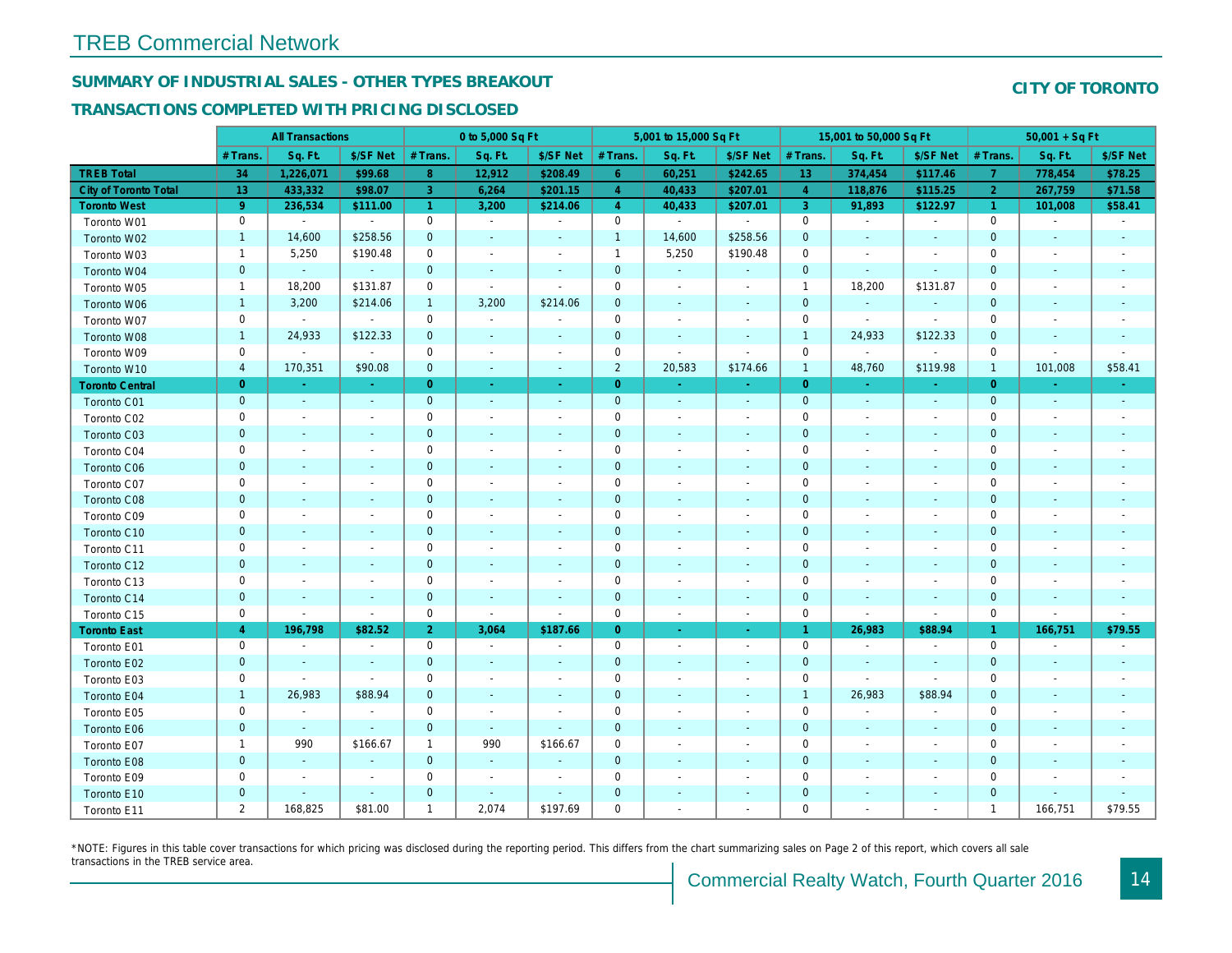## SUMMARY OF COMMERCIAL/RETAIL SALES

#### TRANSACTIONS COMPLETED WITH PRICING DISCLOSED

|                        |                 | <b>All Transactions</b> |                |                 | 0 to 1,000 Sq Ft |                          |                | 1,001 to 2,500 Sq Ft     |                |                | 2,001 to 5,000 Sq Ft |                  |
|------------------------|-----------------|-------------------------|----------------|-----------------|------------------|--------------------------|----------------|--------------------------|----------------|----------------|----------------------|------------------|
|                        | # Trans         | Sq. Ft.                 | \$/SF Net      | # Trans.        | Sq. Ft.          | \$/SF Net                | # Trans.       | Sq. Ft.                  | \$/SF Net      | # Trans.       | Sq. Ft.              | \$/SF Ne         |
| <b>TREB Total</b>      | 97              | 380.222                 | \$253.04       | 29              | 17,739           | \$440.13                 | 33             | 53,202                   | \$384.09       | 22             | 80,021               | \$265.6'         |
| <b>Halton Region</b>   | $\overline{7}$  | 21,599                  | \$267.22       | $\mathbf{1}$    | 537              | \$508.38                 | $\mathbf{1}$   | 1,165                    | \$386.27       | $\overline{4}$ | 13,341               | \$269.74         |
| Burlington             | $\overline{2}$  | 1,702                   | \$424.79       | 1               | 537              | \$508.38                 | 1              | 1,165                    | \$386.27       | $\mathbf{0}$   | $\omega$             |                  |
| <b>Halton Hills</b>    | $\mathbf{1}$    | 3,000                   | \$220.00       | $\Omega$        | $\sim$           |                          | $\mathbf 0$    | $\blacksquare$           | $\overline{a}$ | $\overline{1}$ | 3,000                | \$220.00         |
| Milton                 | $\overline{2}$  | 10,948                  | \$220.37       | $\mathbf{0}$    | $\omega$         | $\blacksquare$           | $\mathbf 0$    | $\blacksquare$           | $\blacksquare$ | $\overline{1}$ | 4,392                | \$219.16         |
| Oakville               | $\overline{2}$  | 5,949                   | \$332.16       | $\mathbf{0}$    | $\mathbf{r}$     | $\sim$                   | 0              | $\overline{\phantom{a}}$ | $\sim$         | $\overline{2}$ | 5,949                | \$332.16         |
| Peel Region            | 14              | 129,268                 | \$196.34       | 2 <sup>1</sup>  | 1,645            | \$205.17                 | $\mathbf{7}$   | 9,464                    | \$401.31       | $\overline{2}$ | 7,350                | \$219.73         |
| <b>Brampton</b>        | 11              | 101,722                 | \$187.42       | $\mathbf{2}$    | 1,645            | \$205.17                 | 5              | 5,918                    | \$377.15       | 2              | 7,350                | \$219.73         |
| Caledon                | $\mathbf{0}$    | $\omega$                | $\blacksquare$ | $\mathbf{0}$    | $\omega$         | $\sim$                   | $\mathbf{0}$   | $\omega_{\rm c}$         | $\blacksquare$ | $\mathbf{0}$   | $\omega$             | $\blacksquare$   |
| Mississauga            | 3               | 27,546                  | \$229.29       | $\Omega$        | $\mathbf{r}$     | $\sim$                   | $\overline{2}$ | 3,546                    | \$441.62       | $\mathbf 0$    | $\blacksquare$       | $\blacksquare$   |
| <b>Toronto</b>         | 33              | 110,445                 | \$381.99       | 10 <sup>°</sup> | 7,462            | \$332.35                 | 10             | 16,430                   | \$603.43       | $\overline{7}$ | 26,774               | \$329.42         |
| <b>Toronto West</b>    | 14              | 51,742                  | \$385.46       | $\mathbf{1}$    | 780              | \$557.69                 | 6              | 8,438                    | \$249.40       | $\overline{4}$ | 14,908               | \$280.05         |
| <b>Toronto Central</b> | 9               | 19,703                  | \$598.99       | $\overline{4}$  | 2,335            | \$409.85                 | $\overline{2}$ | 4,542                    | \$1,184.50     | 2              | 7,626                | \$438.63         |
| <b>Toronto East</b>    | 10              | 39,000                  | \$267.77       | 5               | 4,347            | \$250.28                 | $\overline{2}$ | 3,450                    | \$704.35       | $\mathbf{1}$   | 4,240                | \$306.60         |
| <b>York Region</b>     | 28              | 41,240                  | \$309.41       | 16              | 8,095            | \$582.72                 | 9 <sup>°</sup> | 16,288                   | \$285.67       | $\overline{2}$ | 5,665                | \$328.33         |
| Aurora                 | $\mathbf 0$     | $\sim$                  | $\omega$       | $\mathbf 0$     | $\sim$           | $\sim$                   | $\mathbf 0$    | $\blacksquare$           | $\sim$         | $\mathbf 0$    | $\blacksquare$       | $\sim$           |
| E. Gwillimbury         | $\overline{2}$  | 4,600                   | \$268.48       | $\mathbf{0}$    | ÷.               | $\overline{\phantom{a}}$ | $\overline{2}$ | 4,600                    | \$268.48       | $\mathbf{0}$   | $\blacksquare$       | $\blacksquare$   |
| Georgina               | $\mathbf 0$     | $\blacksquare$          | $\blacksquare$ | $\mathbf 0$     | $\sim$           | $\sim$                   | $\pmb{0}$      | $\bullet$                | $\sim$         | $\mathbf 0$    | $\sim$               | $\sim$           |
| King                   | $\overline{0}$  | $\blacksquare$          | $\blacksquare$ | $\mathbf{0}$    | $\sim$           | $\sim$                   | $\mathbf 0$    | $\blacksquare$           | $\blacksquare$ | $\mathbf{0}$   | $\blacksquare$       | $\sim$           |
| Markham                | 15              | 8,915                   | \$504.14       | 13              | 5,738            | \$594.18                 | $\overline{2}$ | 3,177                    | \$341.52       | $\mathbf 0$    | $\blacksquare$       | $\blacksquare$   |
| Newmarket              | $\overline{2}$  | 4,135                   | \$377.27       | $\mathbf{1}$    | 1,000            | \$750.00                 | $\overline{0}$ | $\omega$                 | $\sim$         | $\overline{1}$ | 3,135                | \$258.37         |
| Richmond Hill          | 3               | 3,887                   | \$413.60       | $\overline{2}$  | 1,357            | \$410.96                 | $\mathbf 0$    | $\blacksquare$           | $\sim$         | $\mathbf{1}$   | 2,530                | \$415.02         |
| Vaughan                | $5\overline{)}$ | 18,222                  | \$197.67       | $\mathbf{0}$    | $\omega$         | $\blacksquare$           | $\overline{4}$ | 7,030                    | \$294.74       | $\mathbf{0}$   | $\omega$             | $\blacksquare$   |
| Whitchurch-Stouffville | $\mathbf{1}$    | 1,481                   | \$176.23       | $\mathbf 0$     | $\mathbf{r}$     | $\sim$                   | $\mathbf{1}$   | 1,481                    | \$176.23       | $\mathbf 0$    | $\sim$               | $\sim$           |
| <b>Durham Region</b>   | 14              | 75,970                  | \$130.64       | $\overline{0}$  | $\bullet$        | $\omega$                 | 5 <sup>5</sup> | 8,155                    | \$175.84       | $\overline{7}$ | 26,891               | \$199.34         |
| Ajax                   | $\mathbf 0$     | $\sim$                  | $\blacksquare$ | $\mathbf 0$     | $\sim$           | $\blacksquare$           | $\pmb{0}$      | $\sim$                   | $\blacksquare$ | $\mathbf 0$    | $\sim$               | $\sim$           |
| <b>Brock</b>           | $\mathbf{1}$    | 4,000                   | \$196.88       | $\Omega$        | $\Delta$         | $\sim$                   | $\mathbf 0$    | $\blacksquare$           | $\sim$         | $\overline{1}$ | 4,000                | \$196.88         |
| Clarington             | $\mathbf{1}$    | 4,100                   | \$229.27       | $\mathbf 0$     | $\blacksquare$   | $\blacksquare$           | $\pmb{0}$      | $\overline{a}$           | $\sim$         | $\mathbf{1}$   | 4,100                | \$229.27         |
| Oshawa                 | $\overline{7}$  | 33,960                  | \$134.54       | $\overline{0}$  | $\mathbf{r}$     | $\blacksquare$           | $\overline{4}$ | 6,480                    | \$133.33       | $\overline{2}$ | 7,900                | \$129.75         |
| Pickering              | $\mathbf{1}$    | 21,344                  | \$21.08        | $\Omega$        | ÷.               |                          | $\pmb{0}$      | $\blacksquare$           | $\blacksquare$ | $\mathbf 0$    | $\sim$               | $\sim$           |
| Scugog                 | $\mathbf{1}$    | 3,088                   | \$385.36       | $\mathbf{0}$    | $\Delta$         | $\sim$                   | $\mathbf 0$    | $\omega$                 | $\blacksquare$ | $\overline{1}$ | 3,088                | \$385.36         |
| Uxbridge               | $\overline{2}$  | 7,803                   | \$181.72       | $\mathbf 0$     | $\blacksquare$   | $\ddot{\phantom{1}}$     | $\mathbf 0$    | $\overline{a}$           | $\blacksquare$ | $\overline{2}$ | 7,803                | \$181.72         |
| Whitby                 | $\mathbf{1}$    | 1,675                   | \$340.30       | $\mathbf{0}$    | $\sim$           | $\sim$                   | $\mathbf{1}$   | 1,675                    | \$340.30       | $\mathbf{0}$   | $\omega$             | $\sim$           |
| <b>Dufferin County</b> | $\overline{0}$  | ÷.                      | $\sim$         | $\overline{0}$  | i.               | $\sim$                   | $\overline{0}$ | $\omega$                 | $\blacksquare$ | $\overline{0}$ | ÷.                   | $\sim$           |
| Orangeville            | $\mathbf{0}$    | $\omega$                | $\omega$       | $\mathbf{0}$    | $\omega$         | $\omega$                 | $\mathbf{0}$   | $\omega$                 | $\omega$       | $\mathbf{0}$   | $\omega$             | $\omega_{\rm c}$ |
| <b>Simcoe County</b>   | $\mathbf{1}$    | 1,700                   | \$108.82       | $\Omega$        | $\omega$         | $\omega$                 | $\mathbf{1}$   | 1,700                    | \$108.82       | $\overline{0}$ | $\blacksquare$       | $\sim$           |
| Adjala-Tosorontio      | $\mathbf{0}$    | $\Delta$                | $\sim$         | $\mathbf{0}$    | $\sim$           | $\sim$                   | $\mathbf{0}$   | $\mathbf{r}$             | ÷.             | $\mathbf{0}$   | $\blacksquare$       | $\sim$           |
| <b>Bradford West</b>   | $\mathbf 0$     | $\blacksquare$          | $\omega$       | $\mathbf 0$     | $\sim$           | $\sim$                   | $\pmb{0}$      | $\omega$                 | $\sim$         | $\mathbf 0$    | $\blacksquare$       | $\blacksquare$   |
| Essa                   | $\mathbf{1}$    | 1,700                   | \$108.82       | $\overline{0}$  |                  |                          | $\mathbf{1}$   | 1,700                    | \$108.82       | $\mathbf{0}$   | $\blacksquare$       |                  |
| Innisfil               | $\mathbf 0$     | $\blacksquare$          | $\blacksquare$ | $\Omega$        | $\sim$           | $\blacksquare$           | $\pmb{0}$      | $\blacksquare$           | $\sim$         | $\mathbf 0$    | $\blacksquare$       | $\blacksquare$   |
| <b>New Tecumseth</b>   | $\Omega$        |                         |                | $\Omega$        |                  |                          | $\Omega$       |                          |                | $\Omega$       |                      |                  |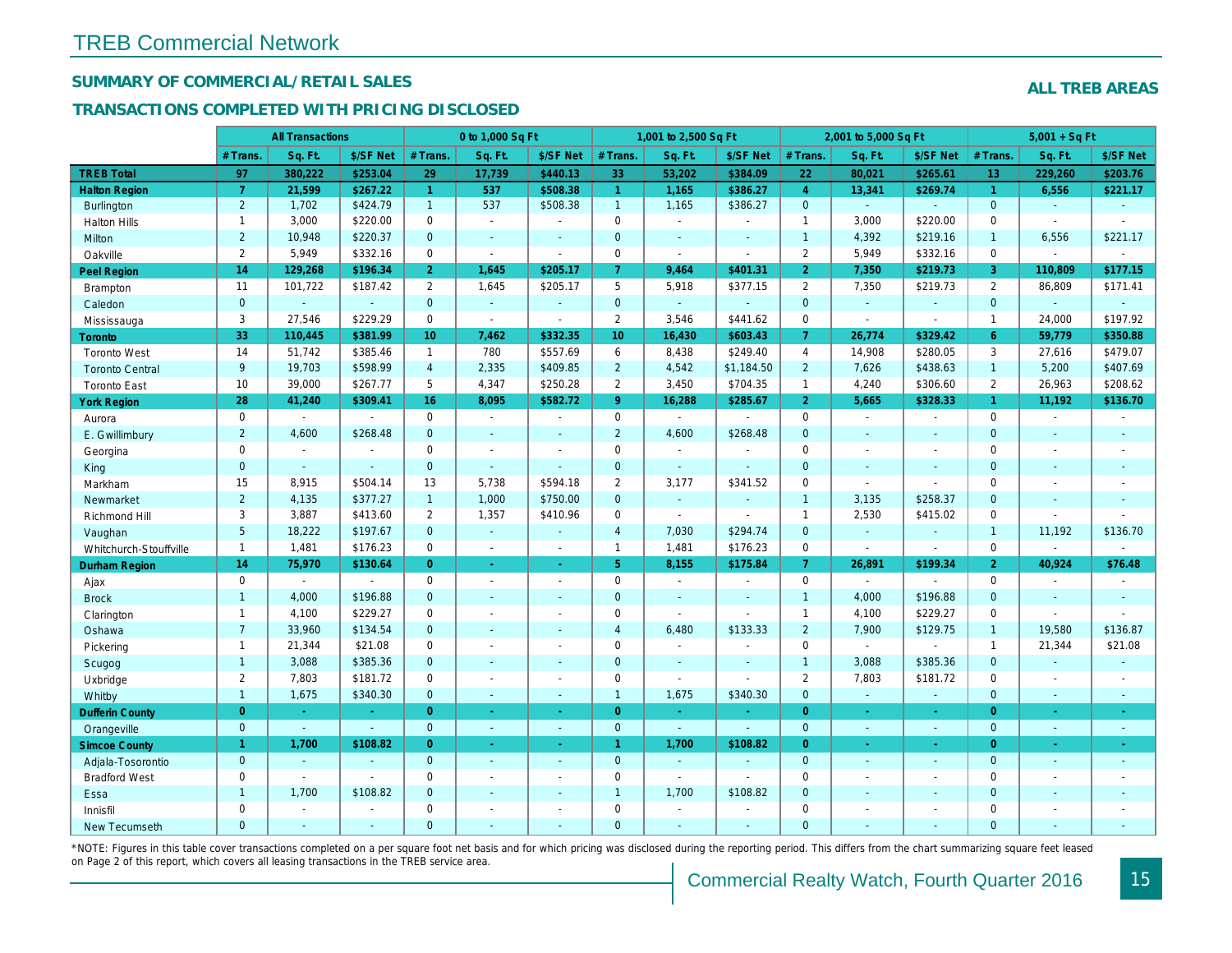#### SUMMARY OF COMMERCIAL/RETAIL SALES - CONDOMINIUM BREAKOUT

#### TRANSACTIONS COMPLETED WITH PRICING DISCLOSED

|                        |                | <b>All Transactions</b> |                |                | 0 to 1,000 Sq Ft |                          |                | 1,001 to 2,500 Sq Ft     |                          |                | 2,001 to 5,000 Sq Ft |                          |
|------------------------|----------------|-------------------------|----------------|----------------|------------------|--------------------------|----------------|--------------------------|--------------------------|----------------|----------------------|--------------------------|
|                        | # Trans.       | Sq. Ft.                 | \$/SF Net      | # Trans.       | Sq. Ft.          | \$/SF Net                | # Trans.       | Sq. Ft.                  | \$/SF Net                | # Trans.       | Sq. Ft.              | \$/SF Ne                 |
| <b>TREB Total</b>      | 24             | 29,779                  | \$292.42       | 13             | 8,477            | \$354.49                 | 9 <sup>°</sup> | 13,864                   | \$243.65                 | $\overline{2}$ | 7,438                | \$312.58                 |
| <b>Halton Region</b>   | $\overline{1}$ | 537                     | \$508.38       | $\mathbf{1}$   | 537              | \$508.38                 | $\overline{0}$ | $\sim$                   | $\sim$ .                 | $\overline{0}$ | $\sim$               | $\omega_{\rm c}$         |
| Burlington             | $\mathbf{1}$   | 537                     | \$508.38       | $\mathbf{1}$   | 537              | \$508.38                 | $\mathbf{0}$   | $\omega$                 | $\omega$                 | $\mathbf 0$    | $\omega$             | $\omega$                 |
| <b>Halton Hills</b>    | $\mathbf 0$    | $\sim$                  | $\sim$         | $\Omega$       | $\sim$           |                          | $\mathbf 0$    | $\blacksquare$           | $\blacksquare$           | $\mathbf 0$    | ÷,                   | $\sim$                   |
| Milton                 | $\mathbf{0}$   | $\blacksquare$          | $\blacksquare$ | $\mathbf{0}$   | $\blacksquare$   | $\blacksquare$           | $\mathbf 0$    | $\blacksquare$           | $\blacksquare$           | $\mathbf 0$    | $\blacksquare$       | $\blacksquare$           |
| Oakville               | $\mathbf 0$    | $\blacksquare$          | $\blacksquare$ | $\mathbf 0$    | $\blacksquare$   | $\sim$                   | 0              | $\tilde{\phantom{a}}$    | $\sim$                   | $\mathbf 0$    | $\blacksquare$       | $\sim$                   |
| <b>Peel Region</b>     | 5 <sup>5</sup> | 6,226                   | \$356.65       | $\overline{2}$ | 1,645            | \$205.17                 | 3              | 4,581                    | \$411.05                 | $\overline{0}$ | $\omega$             | $\bullet$                |
| Brampton               | 3              | 2,680                   | \$244.22       | $\overline{2}$ | 1,645            | \$205.17                 | $\mathbf{1}$   | 1,035                    | \$306.28                 | $\mathbf 0$    | $\blacksquare$       | $\sim$                   |
| Caledon                | $\mathbf{0}$   | $\omega$                | $\blacksquare$ | $\mathbf{0}$   | $\omega$         | $\sim$                   | $\mathbf{0}$   | $\omega_{\rm c}$         | $\omega$                 | $\mathbf 0$    | $\omega$             | $\sim$                   |
| Mississauga            | $\overline{2}$ | 3,546                   | \$441.62       | $\Omega$       | $\blacksquare$   | $\overline{\phantom{a}}$ | $\overline{2}$ | 3,546                    | \$441.62                 | $\mathbf 0$    | $\sim$               | $\blacksquare$           |
| Toronto                | $\overline{7}$ | 9,458                   | \$321.63       | 6              | 4,550            | \$388.35                 | $\overline{0}$ | $\omega$                 | $\blacksquare$           | $\mathbf{1}$   | 4,908                | \$259.7                  |
| <b>Toronto West</b>    | $\overline{2}$ | 5,688                   | \$300.63       | $\mathbf{1}$   | 780              | \$557.69                 | 0              | $\omega$                 | $\blacksquare$           | $\mathbf{1}$   | 4,908                | \$259.78                 |
| <b>Toronto Central</b> | 3              | 1,963                   | \$344.88       | 3              | 1,963            | \$344.88                 | $\mathbf 0$    | $\omega$                 | $\blacksquare$           | $\mathbf 0$    | $\omega$             | $\sim$                   |
| <b>Toronto East</b>    | $\overline{2}$ | 1,807                   | \$362.48       | $\overline{2}$ | 1,807            | \$362.48                 | 0              | $\blacksquare$           | $\sim$                   | $\mathbf 0$    | $\blacksquare$       | $\blacksquare$           |
| <b>York Region</b>     | 8              | 9,178                   | \$326.71       | $\overline{4}$ | 1,745            | \$359.60                 | 3              | 4,903                    | \$269.43                 | 1.             | 2,530                | \$415.02                 |
| Aurora                 | $\mathbf 0$    | $\sim$                  | $\blacksquare$ | $\Omega$       | $\sim$           | $\blacksquare$           | 0              | $\sim$                   | $\sim$                   | $\mathbf 0$    | $\blacksquare$       | $\sim$                   |
| E. Gwillimbury         | $\mathbf{0}$   | $\blacksquare$          | $\blacksquare$ | $\mathbf 0$    | $\sim$           |                          | $\pmb{0}$      | $\blacksquare$           | $\blacksquare$           | $\mathbf 0$    | $\blacksquare$       | $\blacksquare$           |
| Georgina               | $\mathbf 0$    | $\blacksquare$          | $\blacksquare$ | $\mathbf 0$    | $\blacksquare$   | $\sim$                   | $\mathbf 0$    | $\blacksquare$           | $\blacksquare$           | $\mathbf 0$    | $\blacksquare$       | $\blacksquare$           |
| King                   | $\overline{0}$ | $\sim$                  | $\sim$         | $\mathbf{0}$   | $\sim$           | $\sim$                   | $\mathbf 0$    | $\omega$                 | $\blacksquare$           | $\mathbf{0}$   | $\blacksquare$       | $\sim$                   |
| Markham                | $\overline{4}$ | 1,745                   | \$359.60       | $\overline{4}$ | 1,745            | \$359.60                 | $\pmb{0}$      | $\overline{\phantom{a}}$ | $\overline{\phantom{a}}$ | $\mathbf 0$    | $\blacksquare$       | $\blacksquare$           |
| Newmarket              | $\mathbf{0}$   | $\omega$                | $\blacksquare$ | $\mathbf{0}$   | $\omega$         | $\sim$                   | $\mathbf 0$    | $\blacksquare$           | $\blacksquare$           | $\mathbf{0}$   | $\blacksquare$       | $\blacksquare$           |
| Richmond Hill          | $\mathbf{1}$   | 2,530                   | \$415.02       | $\mathbf 0$    | $\sim$           | $\overline{a}$           | $\mathbf 0$    | $\overline{a}$           | $\sim$                   | $\mathbf{1}$   | 2,530                | \$415.02                 |
| Vaughan                | $\overline{2}$ | 3,422                   | \$309.76       | $\mathbf{0}$   | $\sim$           | $\sim$                   | $\overline{2}$ | 3,422                    | \$309.76                 | $\mathbf{0}$   | $\omega$             | $\sim$                   |
| Whitchurch-Stouffville | $\mathbf{1}$   | 1,481                   | \$176.23       | $\mathbf 0$    | $\sim$           | $\sim$                   | $\mathbf{1}$   | 1,481                    | \$176.23                 | $\mathbf 0$    | $\overline{a}$       | $\blacksquare$           |
| <b>Durham Region</b>   | 3              | 4,380                   | \$39.73        | $\overline{0}$ | $\omega$         | $\omega$                 | 3 <sup>1</sup> | 4,380                    | \$39.73                  | $\overline{0}$ | $\omega$             | $\omega$                 |
| Ajax                   | $\mathsf 0$    | $\blacksquare$          | $\blacksquare$ | $\mathsf 0$    | $\sim$           | $\blacksquare$           | $\pmb{0}$      | $\blacksquare$           | $\sim$                   | $\mathbf 0$    | $\blacksquare$       | $\sim$                   |
| <b>Brock</b>           | $\mathbf{0}$   | $\sim$                  | $\blacksquare$ | $\mathbf{0}$   | $\Delta$         | $\sim$                   | $\mathbf 0$    | $\blacksquare$           | $\blacksquare$           | $\mathbf 0$    | $\blacksquare$       | $\sim$                   |
| Clarington             | $\mathbf 0$    | $\blacksquare$          | $\blacksquare$ | $\mathbf 0$    | $\sim$           |                          | $\pmb{0}$      | $\blacksquare$           | $\sim$                   | $\mathbf 0$    | L.                   | $\blacksquare$           |
| Oshawa                 | 3              | 4,380                   | \$39.73        | $\mathbf{0}$   | $\blacksquare$   | $\blacksquare$           | $\mathbf{3}$   | 4,380                    | \$39.73                  | $\mathbf{0}$   | $\blacksquare$       | $\blacksquare$           |
| Pickering              | $\mathbf 0$    | $\blacksquare$          | $\blacksquare$ | $\mathbf 0$    | $\sim$           | $\sim$                   | $\pmb{0}$      | $\blacksquare$           | $\blacksquare$           | $\mathbf 0$    | L.                   | $\blacksquare$           |
| Scugog                 | $\mathbf{0}$   | $\blacksquare$          | $\blacksquare$ | $\mathbf{0}$   | $\sim$           | $\sim$                   | $\mathbf 0$    | $\blacksquare$           | $\blacksquare$           | $\mathbf 0$    | $\blacksquare$       | $\blacksquare$           |
| Uxbridge               | $\mathbf 0$    | $\blacksquare$          | $\blacksquare$ | $\mathbf 0$    | $\overline{a}$   | $\sim$                   | $\pmb{0}$      | $\blacksquare$           | $\blacksquare$           | $\mathbf 0$    | ÷,                   | $\overline{\phantom{a}}$ |
| Whitby                 | $\mathbf{0}$   | $\sim$                  | $\sim$         | $\mathbf{0}$   | $\sim$           | $\blacksquare$           | $\mathbf 0$    | $\blacksquare$           | $\blacksquare$           | $\mathbf{0}$   | $\blacksquare$       | $\sim$                   |
| <b>Dufferin County</b> | $\overline{0}$ | ÷.                      | $\sim$         | $\overline{0}$ | a.               | $\sim$                   | $\overline{0}$ | $\blacksquare$           | $\blacksquare$           | $\overline{0}$ | ×.                   | $\sim$                   |
| Orangeville            | $\mathbf{0}$   | $\omega$                | $\blacksquare$ | $\mathbf 0$    | $\omega$         | ◆                        | $\mathbf{0}$   | $\omega$                 | $\omega$                 | $\mathbf 0$    | $\omega$             | $\sim$                   |
| <b>Simcoe County</b>   | $\overline{0}$ | $\sim$                  | $\omega$       | $\overline{0}$ | $\omega$         | $\omega$                 | $\overline{0}$ | Ξ                        | $\omega$                 | $\overline{0}$ | $\blacksquare$       | $\sigma_{\rm c}$         |
| Adjala-Tosorontio      | $\mathbf{0}$   | $\sim$                  | $\sim$         | $\mathbf 0$    | $\sim$           | $\sim$                   | $\mathbf 0$    | $\omega$                 | $\blacksquare$           | $\mathbf 0$    | $\omega$             | $\sim$                   |
| <b>Bradford West</b>   | $\mathbf 0$    | $\sim$                  | $\blacksquare$ | $\mathbf 0$    | $\sim$           | $\sim$                   | $\pmb{0}$      | $\blacksquare$           | $\blacksquare$           | $\mathbf 0$    | $\blacksquare$       | $\blacksquare$           |
| Essa                   | $\mathbf{0}$   | $\sim$                  | $\blacksquare$ | $\mathbf{0}$   |                  | $\sim$                   | $\pmb{0}$      | $\blacksquare$           | $\blacksquare$           | $\mathbf 0$    | $\blacksquare$       |                          |
| Innisfil               | $\mathbf 0$    | $\blacksquare$          | $\blacksquare$ | $\mathbf 0$    | $\blacksquare$   | $\blacksquare$           | $\pmb{0}$      | $\blacksquare$           | $\blacksquare$           | $\mathbf 0$    | $\blacksquare$       | $\blacksquare$           |
| <b>New Tecumseth</b>   | $\Omega$       |                         |                | $\Omega$       |                  |                          | $\Omega$       |                          |                          | $\Omega$       |                      |                          |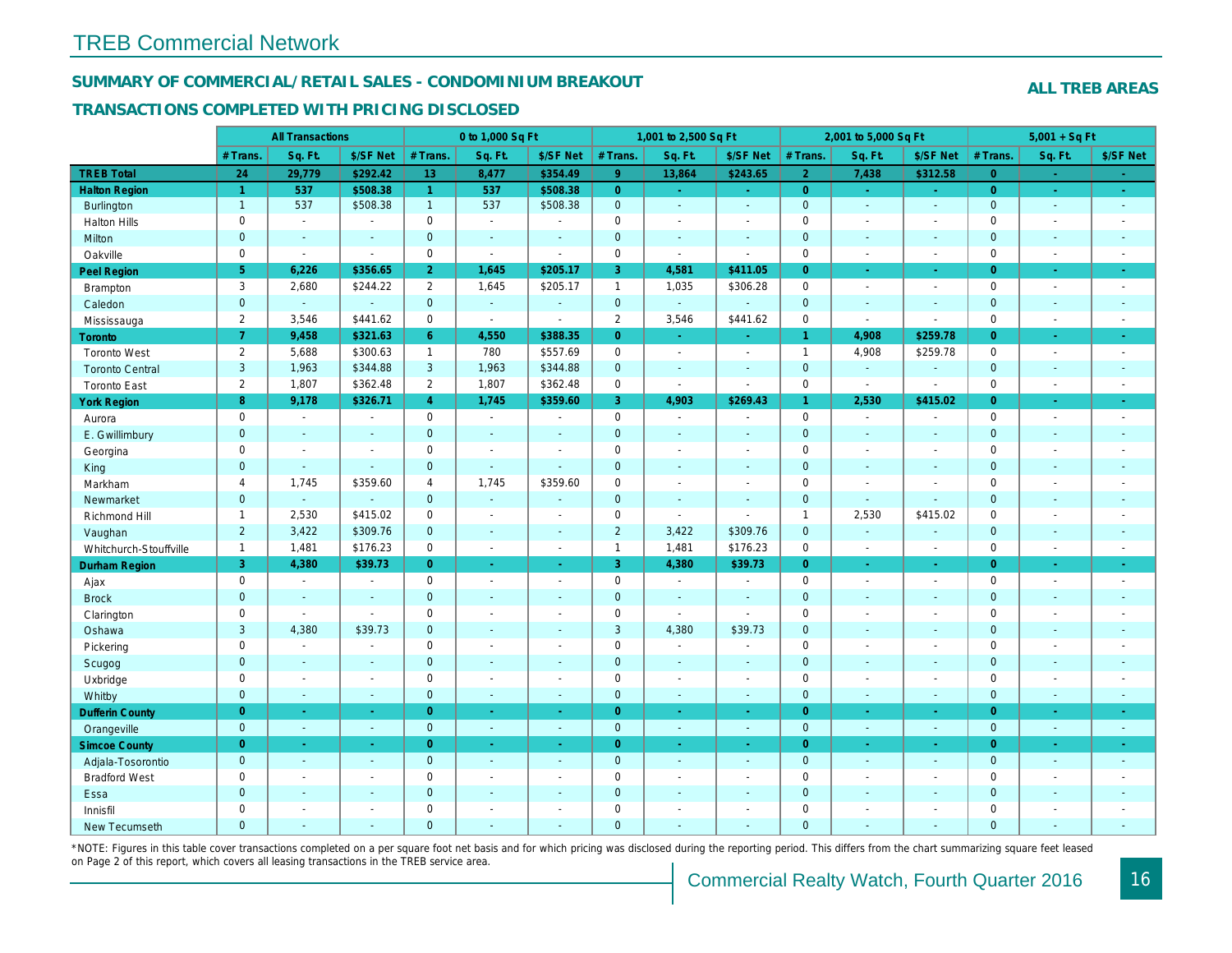#### SUMMARY OF COMMERCIAL/RETAIL SALES - OTHER TYPES BREAKOUT

#### TRANSACTIONS COMPLETED WITH PRICING DISCLOSED

|                        |                | <b>All Transactions</b> |                |                 | 0 to 1,000 Sq Ft |                  |                | 1,001 to 2,500 Sq Ft     |                          |                | 2,001 to 5,000 Sq Ft |                  |
|------------------------|----------------|-------------------------|----------------|-----------------|------------------|------------------|----------------|--------------------------|--------------------------|----------------|----------------------|------------------|
|                        | # Trans.       | Sq. Ft.                 | \$/SF Net      | # Trans.        | Sq. Ft.          | \$/SF Net        | # Trans.       | Sq. Ft.                  | \$/SF Net                | # Trans.       | Sq. Ft.              | \$/SF Ne         |
| <b>TREB Total</b>      | 73             | 350,443                 | \$249.69       | 16              | 9,262            | \$518.53         | 24             | 39,338                   | \$433.59                 | 20             | 72,583               | \$260.79         |
| <b>Halton Region</b>   | $6^{\circ}$    | 21,062                  | \$261.07       | $\overline{0}$  | $\sim$           | $\omega_{\rm c}$ | $\mathbf{1}$   | 1,165                    | \$386.27                 | $\overline{4}$ | 13,341               | \$269.74         |
| <b>Burlington</b>      | $\mathbf{1}$   | 1,165                   | \$386.27       | $\mathbf{0}$    | $\Delta$         | $\mathbf{r}$     | $\mathbf{1}$   | 1,165                    | \$386.27                 | $\mathbf{0}$   | $\omega$             | $\omega$         |
| <b>Halton Hills</b>    | $\mathbf{1}$   | 3,000                   | \$220.00       | $\mathbf 0$     | $\sim$           |                  | $\pmb{0}$      | $\blacksquare$           | $\blacksquare$           | $\mathbf{1}$   | 3,000                | \$220.00         |
| Milton                 | $\overline{2}$ | 10,948                  | \$220.37       | $\mathbf{0}$    | $\sim$           | $\blacksquare$   | $\mathbf 0$    | $\omega$                 | $\blacksquare$           | $\overline{1}$ | 4,392                | \$219.16         |
| Oakville               | $\overline{2}$ | 5,949                   | \$332.16       | $\Omega$        | $\blacksquare$   | $\blacksquare$   | 0              | $\tilde{\phantom{a}}$    | $\blacksquare$           | 2              | 5,949                | \$332.16         |
| <b>Peel Region</b>     | 9              | 123,042                 | \$188.23       | $\overline{0}$  | $\omega$         | $\blacksquare$   | $\overline{4}$ | 4,883                    | \$392.18                 | $\overline{2}$ | 7,350                | \$219.73         |
| <b>Brampton</b>        | 8              | 99,042                  | \$185.88       | $\mathbf{0}$    | $\sim$           | $\sim$           | $\overline{4}$ | 4,883                    | \$392.18                 | 2              | 7,350                | \$219.73         |
| Caledon                | $\mathbf{0}$   | $\Delta$                | $\Delta$       | $\mathbf{0}$    | $\sim$           | $\sim$           | $\mathbf 0$    | $\omega$                 | $\omega$                 | $\mathbf{0}$   | ÷.                   | $\blacksquare$   |
| Mississauga            | $\mathbf{1}$   | 24,000                  | \$197.92       | $\mathbf 0$     | $\sim$           | $\sim$           | 0              | $\blacksquare$           | $\sim$                   | $\mathbf 0$    | $\blacksquare$       | $\blacksquare$   |
| Toronto                | 26             | 100,987                 | \$387.65       | $\overline{4}$  | 2,912            | \$244.84         | 10             | 16,430                   | \$603.43                 | 6              | 21,866               | \$345.06         |
| <b>Toronto West</b>    | 12             | 46,054                  | \$395.94       | $\Omega$        | $\mathbf{r}$     |                  | 6              | 8,438                    | \$249.40                 | 3              | 10,000               | \$290.00         |
| <b>Toronto Central</b> | 6              | 17,740                  | \$627.11       | $\mathbf{1}$    | 372              | \$752.69         | $\overline{2}$ | 4,542                    | \$1,184.50               | $\overline{2}$ | 7,626                | \$438.63         |
| <b>Toronto East</b>    | 8              | 37,193                  | \$263.17       | 3               | 2,540            | \$170.46         | $\overline{2}$ | 3,450                    | \$704.35                 | $\mathbf{1}$   | 4,240                | \$306.60         |
| <b>York Region</b>     | 20             | 32,062                  | \$304.46       | 12 <sup>°</sup> | 6.350            | \$644.04         | 6 <sup>1</sup> | 11,385                   | \$292.67                 | $\mathbf{1}$   | 3,135                | \$258.37         |
| Aurora                 | $\mathbf 0$    | $\blacksquare$          | $\blacksquare$ | $\mathbf 0$     | $\sim$           |                  | $\mathbf 0$    | $\blacksquare$           | $\sim$                   | $\mathbf 0$    | $\blacksquare$       | $\blacksquare$   |
| E. Gwillimbury         | $\overline{2}$ | 4,600                   | \$268.48       | $\mathbf{0}$    | $\sim$           | $\blacksquare$   | $\overline{2}$ | 4,600                    | \$268.48                 | $\mathbf{0}$   | $\blacksquare$       | $\blacksquare$   |
| Georgina               | $\mathbf 0$    | $\sim$                  | $\omega$       | $\Omega$        | $\sim$           | $\blacksquare$   | $\mathbf 0$    | $\sim$                   | $\blacksquare$           | $\mathbf 0$    | $\blacksquare$       | $\blacksquare$   |
| King                   | $\mathbf{0}$   | $\sim$                  | $\blacksquare$ | $\mathbf{0}$    | $\sim$           | $\sim$           | $\mathbf 0$    | $\blacksquare$           | $\blacksquare$           | $\mathbf{0}$   | $\blacksquare$       | $\sim$           |
| Markham                | 11             | 7,170                   | \$539.32       | 9               | 3,993            | \$696.69         | $\overline{2}$ | 3,177                    | \$341.52                 | $\mathbf 0$    | $\sim$               | $\blacksquare$   |
| Newmarket              | $\overline{2}$ | 4,135                   | \$377.27       | $\mathbf{1}$    | 1,000            | \$750.00         | $\mathbf 0$    | $\omega$                 | $\sim$                   | $\overline{1}$ | 3,135                | \$258.37         |
| Richmond Hill          | $\overline{2}$ | 1,357                   | \$410.96       | $\overline{2}$  | 1,357            | \$410.96         | $\mathbf 0$    | $\blacksquare$           | $\sim$                   | $\mathbf 0$    | $\blacksquare$       | $\blacksquare$   |
| Vaughan                | 3              | 14,800                  | \$171.76       | $\mathbf{0}$    | $\omega$         | $\blacksquare$   | $\overline{2}$ | 3,608                    | \$280.49                 | $\mathbf{0}$   | $\mathbf{r}$         | $\sim$           |
| Whitchurch-Stouffville | $\mathbf 0$    | $\blacksquare$          | $\blacksquare$ | $\mathbf 0$     | $\blacksquare$   | $\blacksquare$   | $\mathsf{O}$   | $\omega$                 | $\sim$                   | $\mathbf 0$    | $\sim$               | $\blacksquare$   |
| <b>Durham Region</b>   | 11             | 71,590                  | \$136.20       | $\overline{0}$  | $\bullet$        | $\omega$         | 2 <sup>1</sup> | 3,775                    | \$333.77                 | $\overline{7}$ | 26,891               | \$199.34         |
| Ajax                   | $\mathbf 0$    | $\blacksquare$          | $\sim$         | $\Omega$        | $\sim$           | $\blacksquare$   | $\pmb{0}$      | $\sim$                   | $\sim$                   | $\mathbf 0$    | $\sim$               | $\sim$           |
| <b>Brock</b>           | $\mathbf{1}$   | 4,000                   | \$196.88       | $\mathbf{0}$    | $\omega$         |                  | $\mathbf 0$    | $\omega$                 | $\sim$                   | $\overline{1}$ | 4,000                | \$196.88         |
| Clarington             | $\mathbf{1}$   | 4,100                   | \$229.27       | $\mathbf 0$     | $\blacksquare$   |                  | $\pmb{0}$      | $\overline{a}$           | $\blacksquare$           | $\mathbf{1}$   | 4,100                | \$229.27         |
| Oshawa                 | $\overline{4}$ | 29,580                  | \$148.58       | $\Omega$        | $\sim$           | $\blacksquare$   | $\overline{1}$ | 2,100                    | \$328.57                 | $\overline{2}$ | 7,900                | \$129.75         |
| Pickering              | $\mathbf{1}$   | 21,344                  | \$21.08        | $\mathbf 0$     | $\blacksquare$   | $\sim$           | $\pmb{0}$      | $\blacksquare$           | $\blacksquare$           | $\mathbf 0$    | $\blacksquare$       | $\blacksquare$   |
| Scugog                 | $\mathbf{1}$   | 3,088                   | \$385.36       | $\mathbf{0}$    | $\sim$           | $\sim$           | $\mathbf 0$    | $\blacksquare$           | $\blacksquare$           | $\overline{1}$ | 3,088                | \$385.36         |
| Uxbridge               | $\overline{2}$ | 7,803                   | \$181.72       | $\Omega$        | $\sim$           | ÷.               | $\mathbf 0$    | L.                       | $\sim$                   | $\overline{2}$ | 7,803                | \$181.72         |
| Whitby                 | $\mathbf{1}$   | 1,675                   | \$340.30       | $\overline{0}$  | $\sim$           | $\sim$           | $\mathbf{1}$   | 1,675                    | \$340.30                 | $\mathbf{0}$   | $\omega$             | $\sim$           |
| <b>Dufferin County</b> | $\overline{0}$ | $\omega$                | $\sim$         | $\overline{0}$  | $\omega$         | $\sim$           | $\overline{0}$ | $\omega$                 | ÷.                       | $\overline{0}$ | $\omega$             | $\sim$           |
| Orangeville            | $\mathbf{0}$   | $\omega$                | $\omega$       | $\mathbf{0}$    | $\sim$           | $\Delta$         | $\mathbf{0}$   | $\omega$                 | $\omega$                 | $\mathbf{0}$   | $\omega$             | $\sim$           |
| <b>Simcoe County</b>   | $\mathbf{1}$   | 1,700                   | \$108.82       | $\overline{0}$  | $\sim$           | $\bullet$        | $\mathbf{1}$   | 1,700                    | \$108.82                 | $\overline{0}$ | $\blacksquare$       | $\sigma_{\rm c}$ |
| Adjala-Tosorontio      | $\mathbf{0}$   | $\sim$                  |                | $\mathbf{0}$    | $\sim$           | $\sim$           | $\mathbf 0$    | $\blacksquare$           |                          | $\mathbf{0}$   | $\blacksquare$       | $\sim$           |
| <b>Bradford West</b>   | $\mathbf 0$    | $\sim$                  | $\blacksquare$ | $\Omega$        | $\sim$           | $\sim$           | $\pmb{0}$      | $\blacksquare$           | $\sim$                   | $\mathbf 0$    | $\blacksquare$       | $\blacksquare$   |
| Essa                   | $\mathbf{1}$   | 1,700                   | \$108.82       | $\mathbf{0}$    | $\sim$           | $\blacksquare$   | $\mathbf{1}$   | 1,700                    | \$108.82                 | $\mathbf{0}$   | $\blacksquare$       |                  |
| Innisfil               | $\mathbf 0$    | $\blacksquare$          | $\blacksquare$ | $\mathbf 0$     | $\sim$           | $\blacksquare$   | $\pmb{0}$      | $\overline{\phantom{a}}$ | $\blacksquare$           | $\mathbf 0$    | $\blacksquare$       | $\blacksquare$   |
| <b>New Tecumseth</b>   | $\Omega$       | $\sim$                  | $\sim$         | $\Omega$        |                  |                  | $\overline{0}$ | $\blacksquare$           | $\overline{\phantom{a}}$ | $\mathbf{0}$   | ÷.                   | $\sim$           |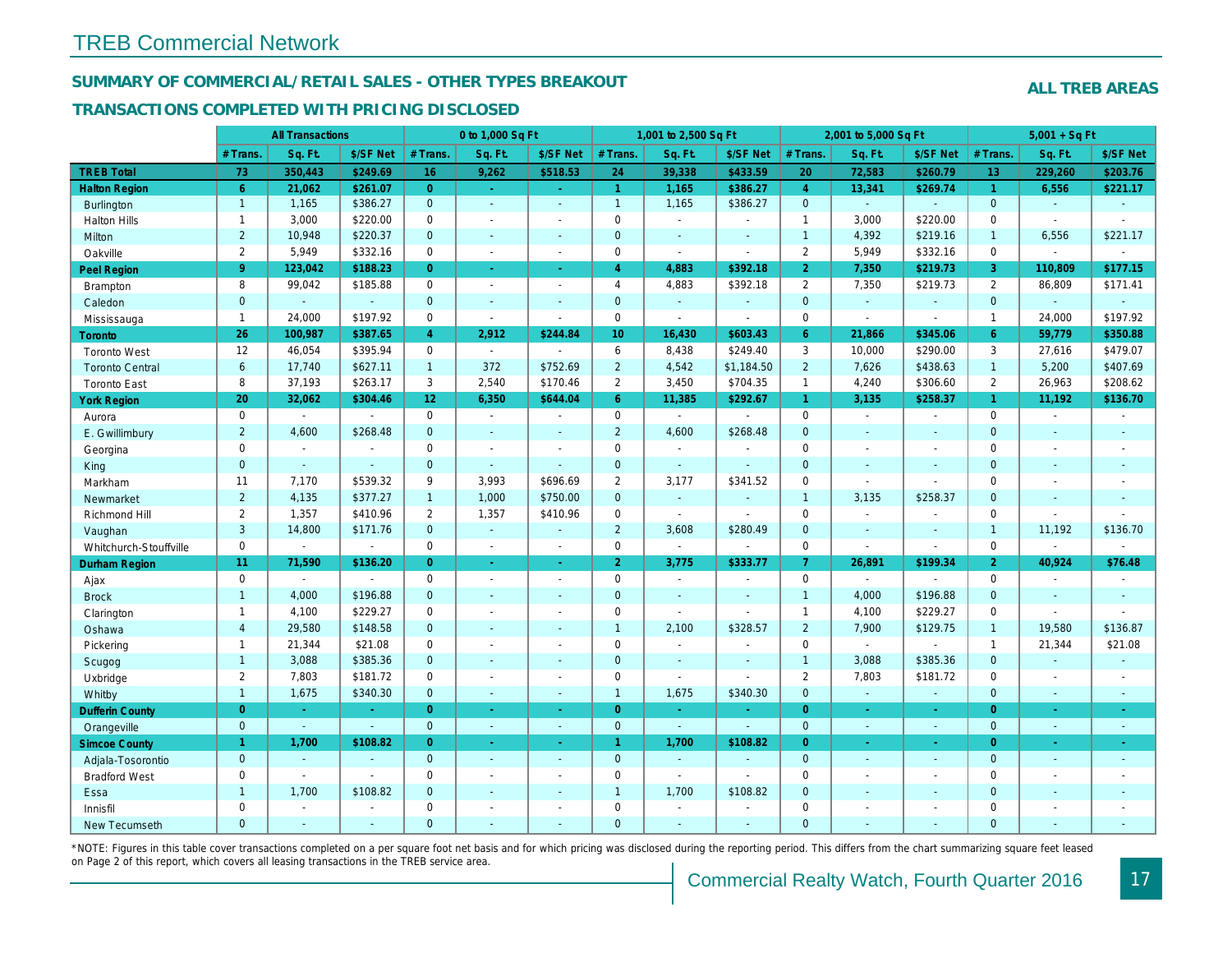## SUMMARY OF COMMERCIAL/RETAIL SALES

#### TRANSACTIONS COMPLETED WITH PRICING DISCLOSED

|                              |                | <b>All Transactions</b>  |                |                | 0 to 1,000 Sq Ft         |                          |                 | 1,001 to 2,500 Sq Ft |                          |                      | 2,001 to 5,000 Sq Ft     |                          |
|------------------------------|----------------|--------------------------|----------------|----------------|--------------------------|--------------------------|-----------------|----------------------|--------------------------|----------------------|--------------------------|--------------------------|
|                              | # Trans.       | Sq. Ft.                  | \$/SF Net      | # Trans.       | Sq. Ft.                  | \$/SF Net                | # Trans.        | Sq. Ft.              | \$/SF Net                | # Trans.             | Sq. Ft.                  | \$/SF Ne                 |
| <b>TREB Total</b>            | 97             | 380,222                  | \$253.04       | 29             | 17,739                   | \$440.13                 | 33              | 53,202               | \$384.09                 | 22                   | 80,021                   | \$265.6'                 |
| <b>City of Toronto Total</b> | 33             | 110,445                  | \$381.99       | 10             | 7,462                    | \$332.35                 | 10 <sup>°</sup> | 16,430               | \$603.43                 | $\overline{7}$       | 26,774                   | \$329.42                 |
| <b>Toronto West</b>          | 14             | 51,742                   | \$385.46       | $\mathbf{1}$   | 780                      | \$557.69                 | $6^{\circ}$     | 8,438                | \$249.40                 | $\overline{4}$       | 14,908                   | \$280.0                  |
| Toronto W01                  | $\mathbf{1}$   | 5,100                    | \$368.63       | $\mathbf 0$    | $\sim$                   | $\omega$                 | $\mathbf 0$     | $\sim$               | $\sim$                   | $\mathbf 0$          | $\blacksquare$           | $\blacksquare$           |
| Toronto W02                  | $\overline{2}$ | 8,300                    | \$469.88       | $\mathbf 0$    | $\blacksquare$           | $\blacksquare$           | $\mathbf 0$     | $\blacksquare$       | $\overline{\phantom{a}}$ | $\mathbf{1}$         | 2,800                    | \$285.7'                 |
| Toronto W03                  | $\overline{2}$ | 3,088                    | \$259.72       | 0              | $\blacksquare$           | $\overline{\phantom{a}}$ | $\overline{2}$  | 3,088                | \$259.72                 | $\mathbf 0$          | $\blacksquare$           | $\blacksquare$           |
| Toronto W04                  | $\mathbf{1}$   | 2,698                    | \$296.52       | $\mathbf{0}$   | $\sim$                   | $\blacksquare$           | $\mathbf 0$     | $\omega_{\rm c}$     | $\sim$                   | $\mathbf{1}$         | 2,698                    | \$296.52                 |
| Toronto W05                  | $\mathbf{1}$   | 1,100                    | \$177.27       | 0              | $\blacksquare$           | $\blacksquare$           | $\mathbf{1}$    | 1,100                | \$177.27                 | $\mathbf 0$          | $\mathbf{r}$             |                          |
| Toronto W06                  | 3              | 6,758                    | \$304.81       | $\mathbf{1}$   | 780                      | \$557.69                 | $\mathbf{1}$    | 1,070                | \$327.01                 | $\mathbf{1}$         | 4,908                    | \$259.78                 |
| Toronto W07                  | $\mathbf{1}$   | 17,016                   | \$484.84       | $\mathbf 0$    | $\sim$                   | $\blacksquare$           | $\mathbf 0$     | $\blacksquare$       | $\sim$                   | $\mathbf 0$          | $\blacksquare$           |                          |
| Toronto W08                  | $\mathbf{1}$   | 1,930                    | \$318.65       | $\mathbf{0}$   | $\sim$                   | $\blacksquare$           | $\mathbf{1}$    | 1,930                | \$318.65                 | $\mathbf{0}$         | $\blacksquare$           | $\blacksquare$           |
| Toronto W09                  | 0              | $\mathbf{r}$             | $\sim$         | 0              | $\blacksquare$           | $\overline{\phantom{a}}$ | $\mathbf 0$     | $\blacksquare$       | $\blacksquare$           | $\mathbf 0$          | $\sim$                   | $\blacksquare$           |
| Toronto W10                  | $\overline{2}$ | 5,752                    | \$250.78       | $\mathbf 0$    | $\blacksquare$           | $\blacksquare$           | $\mathbf{1}$    | 1,250                | \$114.00                 | $\mathbf{1}$         | 4,502                    | \$288.76                 |
| <b>Toronto Central</b>       | 9 <sup>°</sup> | 19,703                   | \$598.99       | $\overline{4}$ | 2,335                    | \$409.85                 | $\overline{2}$  | 4,542                | \$1,184.50               | $\overline{2}$       | 7,626                    | \$438.63                 |
| Toronto C01                  | $\mathbf{1}$   | 3,076                    | \$534.79       | $\mathbf{0}$   | $\sim$                   | $\sim$                   | $\mathbf{0}$    | $\blacksquare$       | $\sim$                   | $\overline{1}$       | 3,076                    | \$534.79                 |
| Toronto C02                  | $\mathbf{1}$   | 2,142                    | \$1,115.77     | 0              | $\overline{\phantom{a}}$ | $\overline{\phantom{a}}$ | $\mathbf{1}$    | 2,142                | \$1,115.77               | 0                    | $\blacksquare$           | $\overline{\phantom{a}}$ |
| Toronto C03                  | $\mathbf{0}$   | $\omega$                 | $\sim$         | $\mathbf 0$    | $\blacksquare$           | $\blacksquare$           | $\mathbf 0$     | $\blacksquare$       | $\blacksquare$           | $\mathbf 0$          | $\blacksquare$           | $\sim$                   |
| Toronto C04                  | 0              | $\sim$                   | $\sim$         | $\mathbf 0$    | $\sim$                   | $\blacksquare$           | $\mathbf 0$     | $\sim$               | $\sim$                   | $\mathbf 0$          | $\blacksquare$           | $\blacksquare$           |
| Toronto C06                  | $\mathbf{1}$   | 898                      | \$278.40       | $\mathbf{1}$   | 898                      | \$278.40                 | $\mathbf 0$     | $\omega$             | $\omega$                 | $\mathbf{0}$         | $\omega$                 | $\sim$                   |
| Toronto C07                  | $\overline{2}$ | 2,565                    | \$1,238.21     | $\mathbf{1}$   | 165                      | \$1,127.27               | $\mathbf{1}$    | 2,400                | \$1,245.83               | 0                    | $\overline{\phantom{a}}$ | $\overline{\phantom{a}}$ |
| Toronto C08                  | $\mathbf{1}$   | 372                      | \$752.69       | $\mathbf{1}$   | 372                      | \$752.69                 | $\mathbf{0}$    | $\blacksquare$       | $\blacksquare$           | $\mathbf{0}$         | $\overline{\phantom{a}}$ | ٠                        |
| Toronto C09                  | 0              | $\blacksquare$           | $\blacksquare$ | $\mathbf 0$    | $\blacksquare$           | $\blacksquare$           | $\mathbf 0$     | $\blacksquare$       | $\blacksquare$           | $\mathbf 0$          | $\blacksquare$           | $\blacksquare$           |
| Toronto C10                  | $\mathbf{0}$   | $\sim$                   | $\sim$         | $\mathbf 0$    | $\sim$                   | $\blacksquare$           | $\mathbf 0$     | $\sim$               | $\sim$                   | $\mathbf 0$          | $\blacksquare$           | $\sim$                   |
| Toronto C11                  | $\mathbf{1}$   | 4,550                    | \$373.63       | 0              | $\blacksquare$           | $\overline{\phantom{a}}$ | $\mathbf 0$     | $\blacksquare$       | $\blacksquare$           | $\mathbf{1}$         | 4,550                    | \$373.63                 |
| Toronto C12                  | $\mathbf{0}$   | $\sim$                   | $\sim$         | $\mathbf{0}$   | $\sim$                   | $\sim$                   | $\mathbf{0}$    | $\sim$               | $\sim$                   | $\mathbf{0}$         | $\sim$                   | $\sim$                   |
| Toronto C13                  | $\mathbf{1}$   | 900                      | \$267.78       | $\mathbf{1}$   | 900                      | \$267.78                 | $\mathbf 0$     | $\blacksquare$       | $\blacksquare$           | $\mathbf 0$          | $\blacksquare$           | $\blacksquare$           |
| Toronto C14                  | $\mathbf{1}$   | 5,200                    | \$407.69       | $\mathbf{0}$   | $\blacksquare$           | $\blacksquare$           | $\mathbf 0$     | ÷,                   | $\blacksquare$           | $\mathbf{0}$         | $\blacksquare$           | $\blacksquare$           |
| Toronto C15                  | 0              | $\blacksquare$           | $\omega$       | 0              | $\blacksquare$           | $\sim$                   | $\mathbf 0$     | $\blacksquare$       | $\blacksquare$           | $\mathbf 0$          | $\blacksquare$           | $\blacksquare$           |
| <b>Toronto East</b>          | 10             | 39,000                   | \$267.77       | 5 <sup>1</sup> | 4,347                    | \$250.28                 | 2 <sup>1</sup>  | 3,450                | \$704.35                 | $\blacktriangleleft$ | 4,240                    | \$306.60                 |
| Toronto E01                  | 2              | 8,263                    | \$578.48       | $\mathbf 0$    | $\sim$                   | $\sim$                   | $\mathbf{1}$    | 1,700                | \$635.29                 | $\mathbf 0$          | $\blacksquare$           | $\sim$                   |
| Toronto E02                  | $\mathbf{1}$   | 1,750                    | \$771.43       | $\mathbf 0$    | $\sim$                   | $\blacksquare$           | $\mathbf{1}$    | 1,750                | \$771.43                 | $\mathbf 0$          | $\blacksquare$           | $\blacksquare$           |
| Toronto E03                  | 0              | $\blacksquare$           | $\sim$         | 0              | $\blacksquare$           | $\overline{\phantom{a}}$ | $\mathbf 0$     | $\blacksquare$       | $\blacksquare$           | 0                    | $\blacksquare$           | $\blacksquare$           |
| Toronto E04                  | $\overline{2}$ | 24,640                   | \$130.88       | $\mathbf{0}$   | $\sim$                   | $\sim$                   | $\mathbf{0}$    | $\blacksquare$       | $\sim$                   | $\overline{1}$       | 4,240                    | \$306.60                 |
| Toronto E05                  | 0              | $\blacksquare$           | $\sim$         | 0              | $\sim$                   | $\blacksquare$           | $\mathbf 0$     | $\sim$               | $\sim$                   | $\mathbf 0$          | $\blacksquare$           | $\blacksquare$           |
| Toronto E06                  | $\mathbf{0}$   | $\sim$                   | $\sim$         | $\mathbf{0}$   | $\sim$                   | $\sim$                   | $\mathbf 0$     | ٠                    | $\blacksquare$           | $\mathbf 0$          | $\blacksquare$           | $\blacksquare$           |
| Toronto E07                  | 4              | 3,497                    | \$216.75       | 4              | 3,497                    | \$216.75                 | 0               | $\blacksquare$       | $\overline{\phantom{a}}$ | 0                    | $\blacksquare$           | $\overline{\phantom{a}}$ |
| Toronto E08                  | $\mathbf{0}$   | $\sim$                   |                | $\mathbf{0}$   | $\omega$                 | $\blacksquare$           | $\mathbf{0}$    | $\sim$               | $\sim$                   | $\mathbf{0}$         | $\omega$                 | $\blacksquare$           |
| Toronto E09                  | 0              | $\overline{\phantom{a}}$ | $\sim$         | $\mathbf 0$    | $\blacksquare$           | $\overline{\phantom{a}}$ | $\mathbf 0$     |                      | $\blacksquare$           | $\mathbf 0$          | $\blacksquare$           | $\blacksquare$           |
| Toronto E10                  | $\mathbf{0}$   | $\blacksquare$           | $\sim$         | $\mathbf 0$    | $\blacksquare$           | $\blacksquare$           | $\mathbf 0$     |                      | $\blacksquare$           | $\mathbf 0$          | $\overline{\phantom{a}}$ |                          |
| Toronto E11                  | $\mathbf{1}$   | 850                      | \$388.24       | $\mathbf{1}$   | 850                      | \$388.24                 | $\mathbf 0$     | $\blacksquare$       | $\blacksquare$           | 0                    |                          |                          |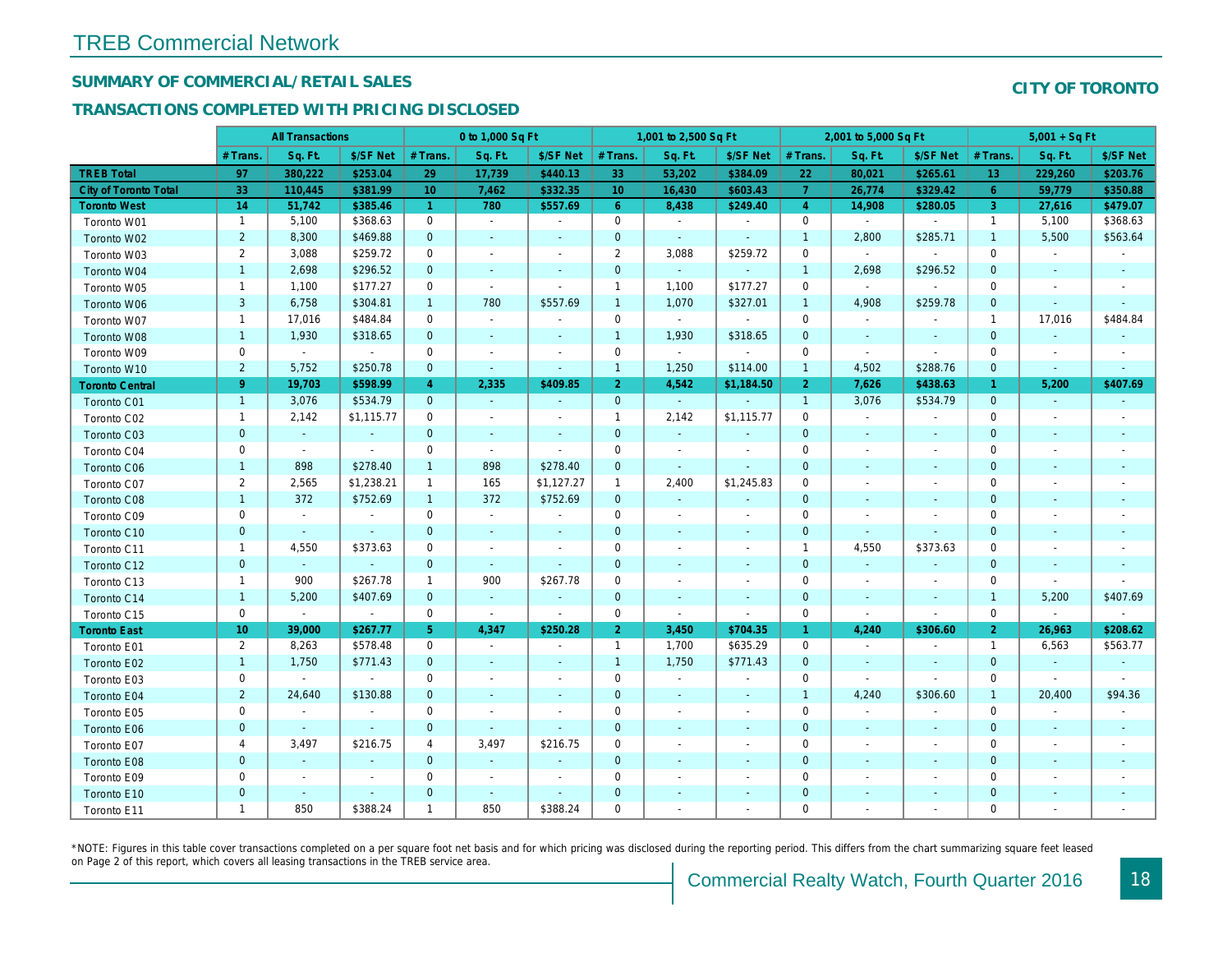#### SUMMARY OF COMMERCIAL/RETAIL SALES - CONDOMINIUM BREAKOUT

#### TRANSACTIONS COMPLETED WITH PRICING DISCLOSED

|                        |                | <b>All Transactions</b>  |                          |                      | 0 to 1,000 Sq Ft         |                          |                | 1,001 to 2,500 Sq Ft     |                          |                | 2,001 to 5,000 Sq Ft     |                          |
|------------------------|----------------|--------------------------|--------------------------|----------------------|--------------------------|--------------------------|----------------|--------------------------|--------------------------|----------------|--------------------------|--------------------------|
|                        | # Trans.       | Sq. Ft.                  | \$/SF Net                | # Trans.             | Sq. Ft.                  | \$/SF Net                | # Trans.       | Sq. Ft.                  | \$/SF Net                | # Trans.       | Sq. Ft.                  | \$/SF Ne                 |
| <b>TREB Total</b>      | 24             | 29,779                   | \$292.42                 | 13                   | 8,477                    | \$354.49                 | 9 <sup>°</sup> | 13,864                   | \$243.65                 | $\overline{2}$ | 7,438                    | \$312.58                 |
| City of Toronto Total  | $\overline{7}$ | 9,458                    | \$321.63                 | 6 <sup>°</sup>       | 4,550                    | \$388.35                 | $\overline{0}$ | $\omega$                 | $\sim$                   | $\overline{1}$ | 4,908                    | \$259.7                  |
| <b>Toronto West</b>    | 2 <sup>1</sup> | 5,688                    | \$300.63                 | $\blacktriangleleft$ | 780                      | \$557.69                 | $\overline{0}$ | $\sim$                   | $\sim$                   | $\vert$ 1      | 4,908                    | \$259.78                 |
| Toronto W01            | 0              | $\sim$                   | $\overline{\phantom{a}}$ | $\mathbf 0$          | $\sim$                   | $\blacksquare$           | $\mathbf 0$    | $\sim$                   | $\sim$                   | $\mathbf 0$    | $\blacksquare$           | $\sim$                   |
| Toronto W02            | $\mathbf{0}$   | $\sim$                   | $\sim$                   | $\mathbf{0}$         | $\sim$                   | $\blacksquare$           | $\mathbf 0$    | $\blacksquare$           | $\sim$                   | $\mathbf{0}$   | $\blacksquare$           | $\blacksquare$           |
| Toronto W03            | 0              | $\overline{\phantom{a}}$ | $\overline{\phantom{a}}$ | $\mathbf 0$          | $\blacksquare$           | $\overline{\phantom{a}}$ | $\pmb{0}$      | $\blacksquare$           | $\blacksquare$           | 0              | $\blacksquare$           | $\blacksquare$           |
| Toronto W04            | $\mathbf{0}$   | $\blacksquare$           | $\sim$                   | $\mathbf{0}$         | $\blacksquare$           | $\blacksquare$           | $\mathbf 0$    | $\blacksquare$           | $\blacksquare$           | $\mathbf{0}$   | $\blacksquare$           | $\blacksquare$           |
| Toronto W05            | 0              | $\blacksquare$           | $\sim$                   | $\mathbf 0$          | $\blacksquare$           | $\sim$                   | $\mathbf 0$    | $\sim$                   | $\blacksquare$           | $\mathbf 0$    | $\blacksquare$           | $\blacksquare$           |
| Toronto W06            | $\overline{2}$ | 5,688                    | \$300.63                 | $\mathbf{1}$         | 780                      | \$557.69                 | $\mathbf 0$    |                          | ٠                        | $\mathbf{1}$   | 4,908                    | \$259.78                 |
| Toronto W07            | 0              | $\blacksquare$           | $\overline{\phantom{a}}$ | $\mathbf 0$          | $\sim$                   | $\blacksquare$           | $\mathbf 0$    | $\blacksquare$           | $\blacksquare$           | $\mathbf 0$    | $\overline{\phantom{a}}$ | $\blacksquare$           |
| Toronto W08            | $\mathbf{0}$   | $\sim$                   | $\sim$                   | $\mathbf 0$          | $\omega$                 | $\blacksquare$           | $\mathbf 0$    | $\omega$                 | $\sim$                   | $\mathbf{0}$   | $\blacksquare$           | $\blacksquare$           |
| Toronto W09            | 0              | $\sim$                   | $\sim$                   | 0                    | $\sim$                   | $\blacksquare$           | $\mathbf 0$    | $\sim$                   | $\blacksquare$           | 0              | $\blacksquare$           | $\overline{\phantom{a}}$ |
| Toronto W10            | $\mathbf{0}$   | $\sim$                   | $\sim$                   | $\mathbf{0}$         | $\blacksquare$           | $\blacksquare$           | $\mathbf{0}$   | $\blacksquare$           | $\blacksquare$           | $\mathbf{0}$   | $\blacksquare$           | $\sim$                   |
| <b>Toronto Central</b> | 3              | 1,963                    | \$344.88                 | 3                    | 1,963                    | \$344.88                 | $\overline{0}$ | $\sim$                   | $\sim$                   | $\overline{0}$ | $\sim$                   | $\sim$                   |
| Toronto C01            | $\pmb{0}$      | $\omega$                 | $\sim$                   | $\mathbf{0}$         | $\sim$                   | $\blacksquare$           | $\mathbf 0$    | $\blacksquare$           | $\blacksquare$           | $\mathbf{0}$   | $\blacksquare$           | $\sim$                   |
| Toronto C02            | 0              | $\blacksquare$           | $\overline{\phantom{a}}$ | $\mathbf 0$          | $\overline{\phantom{a}}$ | ۰                        | $\mathbf 0$    | $\overline{a}$           | $\overline{a}$           | $\mathbf 0$    | $\overline{\phantom{a}}$ | $\blacksquare$           |
| Toronto C03            | $\mathbf 0$    | $\sim$                   | $\sim$                   | $\mathbf{0}$         | $\blacksquare$           | $\blacksquare$           | $\mathbf 0$    | ٠                        | $\blacksquare$           | $\mathbf{0}$   | $\blacksquare$           | $\blacksquare$           |
| Toronto C04            | 0              | $\blacksquare$           | $\sim$                   | $\mathbf 0$          | $\blacksquare$           | $\blacksquare$           | $\mathbf 0$    | $\blacksquare$           | $\sim$                   | $\mathbf 0$    | $\blacksquare$           | $\blacksquare$           |
| <b>Toronto C06</b>     | $\mathbf{1}$   | 898                      | \$278.40                 | $\mathbf{1}$         | 898                      | \$278.40                 | $\mathbf 0$    | ٠                        | $\blacksquare$           | $\mathbf 0$    | $\blacksquare$           | $\blacksquare$           |
| Toronto C07            | $\mathbf{1}$   | 165                      | \$1,127.27               | $\mathbf{1}$         | 165                      | \$1,127.27               | $\mathbf 0$    |                          | $\sim$                   | $\mathbf 0$    | J.                       | $\blacksquare$           |
| Toronto C08            | $\mathbf{0}$   | $\omega$                 | $\sim$                   | $\mathbf 0$          | $\sim$                   | $\blacksquare$           | $\mathbf 0$    | ÷,                       | $\blacksquare$           | $\mathbf{0}$   | $\blacksquare$           | $\blacksquare$           |
| Toronto C09            | 0              | $\blacksquare$           | $\overline{\phantom{a}}$ | 0                    | $\overline{\phantom{a}}$ | $\overline{\phantom{a}}$ | 0              | $\overline{\phantom{a}}$ | $\blacksquare$           | $\mathbf 0$    | $\overline{\phantom{a}}$ | $\overline{\phantom{a}}$ |
| Toronto C10            | $\mathbf{0}$   | $\sim$                   | $\sim$                   | $\mathbf 0$          | $\omega$                 | $\blacksquare$           | $\mathbf 0$    | $\omega$                 | $\omega$                 | $\mathbf{0}$   | $\omega$                 | $\sim$                   |
| Toronto C11            | 0              | $\blacksquare$           | $\sim$                   | $\mathbf 0$          | $\sim$                   | $\blacksquare$           | $\pmb{0}$      | $\sim$                   | $\blacksquare$           | 0              | $\blacksquare$           | $\overline{\phantom{a}}$ |
| Toronto C12            | $\mathbf 0$    | $\sim$                   | $\sim$                   | $\mathbf 0$          | $\blacksquare$           | $\blacksquare$           | $\mathbf 0$    | $\sim$                   | $\sim$                   | $\mathbf 0$    | $\sim$                   | $\overline{\phantom{a}}$ |
| Toronto C13            | $\mathbf{1}$   | 900                      | \$267.78                 | $\mathbf{1}$         | 900                      | \$267.78                 | $\mathbf 0$    | $\blacksquare$           | $\overline{\phantom{a}}$ | $\mathbf 0$    | $\blacksquare$           | $\blacksquare$           |
| Toronto C14            | $\mathbf 0$    | $\blacksquare$           | $\sim$                   | $\mathbf{0}$         | $\sim$                   | $\blacksquare$           | $\mathbf 0$    | $\blacksquare$           | $\blacksquare$           | $\mathbf{0}$   | $\blacksquare$           | $\blacksquare$           |
| Toronto C15            | 0              | $\blacksquare$           | $\blacksquare$           | $\mathbf 0$          | $\bullet$                | $\overline{\phantom{a}}$ | $\mathbf 0$    | $\blacksquare$           | $\blacksquare$           | 0              | $\overline{\phantom{a}}$ | $\blacksquare$           |
| <b>Toronto East</b>    | 2 <sup>1</sup> | 1,807                    | \$362.48                 | 2 <sup>1</sup>       | 1,807                    | \$362.48                 | $\overline{0}$ | $\omega$                 | $\omega$                 | $\overline{0}$ | $\omega$                 | $\sim$                   |
| Toronto E01            | 0              | $\sim$                   | $\sim$                   | $\mathbf 0$          | $\sim$                   | $\blacksquare$           | $\mathsf 0$    | $\blacksquare$           | $\blacksquare$           | $\mathbf 0$    | $\blacksquare$           | $\sim$                   |
| Toronto E02            | $\mathbf 0$    | $\blacksquare$           |                          | $\mathbf 0$          | $\blacksquare$           | $\blacksquare$           | $\mathbf 0$    | ÷,                       | ÷,                       | $\mathbf 0$    | ÷,                       | $\blacksquare$           |
| Toronto E03            | $\mathbf 0$    | $\blacksquare$           | $\sim$                   | $\mathbf 0$          | $\blacksquare$           | $\blacksquare$           | $\mathbf 0$    | $\blacksquare$           | $\blacksquare$           | $\mathbf 0$    | $\blacksquare$           | $\blacksquare$           |
| Toronto E04            | $\pmb{0}$      | $\sim$                   |                          | $\mathbf{0}$         | $\blacksquare$           | $\blacksquare$           | $\mathbf 0$    | $\blacksquare$           | $\blacksquare$           | $\mathbf{0}$   | $\blacksquare$           | $\overline{\phantom{a}}$ |
| Toronto E05            | 0              | $\blacksquare$           | $\sim$                   | $\mathbf 0$          | $\overline{\phantom{a}}$ | $\blacksquare$           | $\mathbf 0$    | $\blacksquare$           | $\blacksquare$           | 0              | $\blacksquare$           | $\overline{\phantom{a}}$ |
| Toronto E06            | $\mathbf{0}$   | $\sim$                   | $\sim$                   | $\mathbf{0}$         | $\omega$                 | $\omega$                 | $\mathbf 0$    | ٠                        | ٠                        | $\mathbf 0$    | $\sim$                   | $\sim$                   |
| Toronto E07            | $\mathbf{1}$   | 957                      | \$339.60                 | $\mathbf{1}$         | 957                      | \$339.60                 | $\mathbf 0$    | $\blacksquare$           | $\blacksquare$           | 0              | ٠                        | $\overline{\phantom{a}}$ |
| Toronto E08            | $\mathbf 0$    | $\blacksquare$           | $\sim$                   | $\mathbf 0$          | $\blacksquare$           | $\blacksquare$           | $\mathbf 0$    | $\overline{\phantom{a}}$ | $\blacksquare$           | $\mathbf 0$    | $\blacksquare$           |                          |
| Toronto E09            | 0              | $\overline{\phantom{a}}$ | $\sim$                   | $\mathbf 0$          | $\blacksquare$           | $\blacksquare$           | $\mathbf 0$    |                          | $\overline{\phantom{a}}$ | $\mathbf 0$    |                          | $\blacksquare$           |
| Toronto E10            | $\mathbf 0$    | $\blacksquare$           | $\sim$                   | $\mathbf 0$          | $\blacksquare$           | $\blacksquare$           | $\mathbf 0$    |                          | ٠                        | $\mathbf 0$    | $\overline{\phantom{a}}$ |                          |
| Toronto E11            | $\mathbf{1}$   | 850                      | \$388.24                 | $\mathbf{1}$         | 850                      | \$388.24                 | $\mathbf 0$    |                          | $\blacksquare$           | $\mathbf 0$    |                          | $\sim$                   |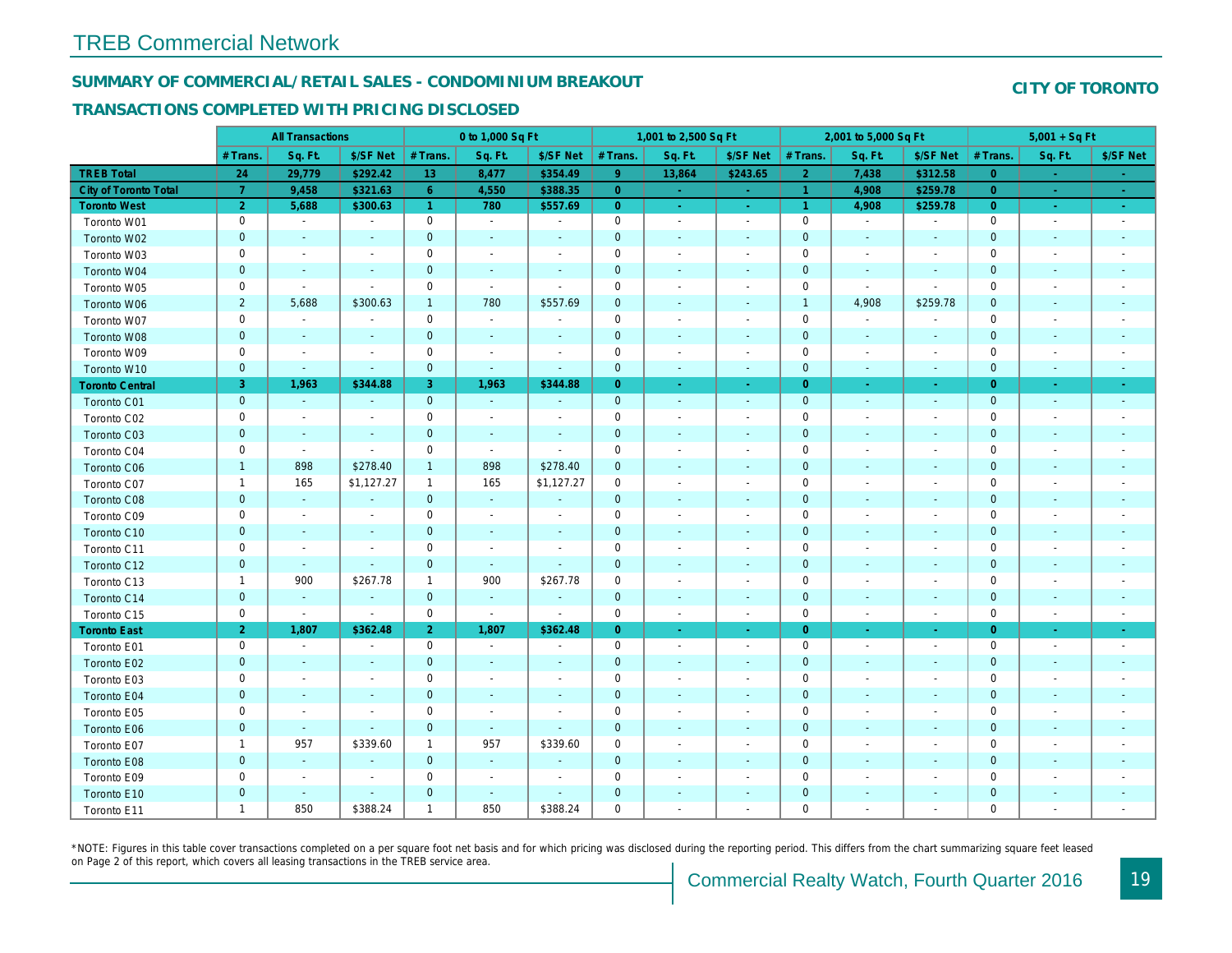## SUMMARY OF COMMERCIAL/RETAIL SALES- OTHER TYPES BREAKOUT

#### TRANSACTIONS COMPLETED WITH PRICING DISCLOSED

|                              |                | <b>All Transactions</b>  |                          |                      | 0 to 1,000 Sq Ft |                          |                     | 1,001 to 2,500 Sq Ft         |                          |                      | 2,001 to 5,000 Sq Ft |                          |
|------------------------------|----------------|--------------------------|--------------------------|----------------------|------------------|--------------------------|---------------------|------------------------------|--------------------------|----------------------|----------------------|--------------------------|
|                              | # Trans.       | Sq. Ft.                  | \$/SF Net                | # Trans.             | Sq. Ft.          | \$/SF Net                | # Trans.            | Sq. Ft.                      | \$/SF Net                | # Trans.             | Sq. Ft.              | \$/SF Ne                 |
| <b>TREB Total</b>            | 73             | 350,443                  | \$249.69                 | 16                   | 9,262            | \$518.53                 | 24                  | 39,338                       | \$433.59                 | 20                   | 72,583               | \$260.79                 |
| <b>City of Toronto Total</b> | 26             | 100,987                  | \$387.65                 | $\overline{4}$       | 2,912            | \$244.84                 | 10 <sup>°</sup>     | 16,430                       | \$603.43                 | $6^{\circ}$          | 21,866               | \$345.0                  |
| <b>Toronto West</b>          | 12             | 46,054                   | \$395.94                 | $\overline{0}$       | $\sim$           | $\bullet$ .              | $6^{\circ}$         | 8,438                        | \$249.40                 | $\mathbf{3}$         | 10,000               | \$290.00                 |
| Toronto W01                  | $\overline{1}$ | 5,100                    | \$368.63                 | $\mathbf 0$          | $\sim$           | $\blacksquare$           | $\mathsf{O}$        | $\sim$                       | $\sim$                   | $\mathbf 0$          | $\omega$             | $\sim$                   |
| Toronto W02                  | $\overline{2}$ | 8,300                    | \$469.88                 | $\mathbf{0}$         | $\sim$           | $\blacksquare$           | $\mathbf 0$         | $\sim$                       | $\blacksquare$           | $\mathbf{1}$         | 2,800                | \$285.7'                 |
| Toronto W03                  | $\mathbf{2}$   | 3,088                    | \$259.72                 | $\mathbf 0$          | $\sim$           | $\blacksquare$           | $\overline{2}$      | 3,088                        | \$259.72                 | $\mathbf 0$          | $\blacksquare$       | $\blacksquare$           |
| Toronto W04                  | $\mathbf{1}$   | 2,698                    | \$296.52                 | $\mathbf 0$          | $\sim$           | $\sim$                   | $\mathbf 0$         | $\omega$                     | $\sim$                   | $\mathbf{1}$         | 2,698                | \$296.52                 |
| Toronto W05                  | $\mathbf{1}$   | 1,100                    | \$177.27                 | 0                    | $\blacksquare$   | $\frac{1}{2}$            | $\mathbf{1}$        | 1,100                        | \$177.27                 | 0                    | $\blacksquare$       | $\blacksquare$           |
| Toronto W06                  | $\mathbf{1}$   | 1,070                    | \$327.01                 | $\mathbf{0}$         | $\blacksquare$   | $\blacksquare$           | $\mathbf{1}$        | 1,070                        | \$327.01                 | $\mathbf{0}$         | $\blacksquare$       | $\sim$                   |
| Toronto W07                  | $\mathbf{1}$   | 17,016                   | \$484.84                 | $\mathbf 0$          | $\sim$           | $\blacksquare$           | $\mathbf 0$         | $\blacksquare$               | $\sim$                   | $\mathbf 0$          | $\blacksquare$       | $\blacksquare$           |
| Toronto W08                  | $\mathbf{1}$   | 1,930                    | \$318.65                 | $\mathbf 0$          | $\blacksquare$   | $\blacksquare$           | $\mathbf{1}$        | 1,930                        | \$318.65                 | $\mathbf{0}$         | $\blacksquare$       |                          |
| Toronto W09                  | 0              | $\omega$                 | $\blacksquare$           | $\mathbf 0$          | $\blacksquare$   |                          | $\mathsf{O}\xspace$ | $\sim$                       | $\blacksquare$           | $\mathbf 0$          | $\sim$               | $\blacksquare$           |
| Toronto W10                  | $\overline{2}$ | 5,752                    | \$250.78                 | $\mathbf 0$          | $\blacksquare$   | $\blacksquare$           | $\mathbf{1}$        | 1,250                        | \$114.00                 | $\mathbf{1}$         | 4,502                | \$288.76                 |
| <b>Toronto Central</b>       | 6              | 17,740                   | \$627.11                 | $\blacktriangleleft$ | 372              | \$752.69                 | $\overline{2}$      | 4,542                        | \$1,184.50               | $\overline{2}$       | 7,626                | \$438.63                 |
| Toronto C01                  | $\overline{1}$ | 3,076                    | \$534.79                 | $\mathbf{0}$         | $\sim$           | $\omega$                 | $\overline{0}$      | ¥.                           | $\sim$                   | $\overline{1}$       | 3,076                | \$534.79                 |
| Toronto C02                  | $\mathbf{1}$   | 2,142                    | \$1,115.77               | 0                    | $\sim$           | $\blacksquare$           | $\mathbf{1}$        | 2,142                        | \$1,115.77               | $\mathbf 0$          | $\sim$               | $\blacksquare$           |
| Toronto C03                  | $\mathbf 0$    | $\blacksquare$           | $\sim$                   | $\mathbf{0}$         | $\blacksquare$   | $\blacksquare$           | $\mathbf 0$         | $\sim$                       | $\blacksquare$           | $\mathbf{0}$         | $\blacksquare$       | $\sim$                   |
| Toronto C04                  | 0              | $\overline{\phantom{a}}$ | $\overline{\phantom{a}}$ | 0                    | $\blacksquare$   | $\blacksquare$           | $\mathbf 0$         | $\blacksquare$               | $\overline{\phantom{a}}$ | 0                    | $\blacksquare$       | $\blacksquare$           |
| Toronto C06                  | $\mathbf{0}$   | $\blacksquare$           | $\sim$                   | $\mathbf 0$          | $\blacksquare$   | $\blacksquare$           | $\mathbf{0}$        | $\blacksquare$               | $\blacksquare$           | $\mathbf 0$          | $\blacksquare$       | $\sim$                   |
| Toronto C07                  | $\mathbf{1}$   | 2,400                    | \$1,245.83               | $\mathbf 0$          | $\mathbf{r}$     | $\blacksquare$           | $\mathbf{1}$        | 2,400                        | \$1,245.83               | $\mathbf 0$          | $\blacksquare$       | $\blacksquare$           |
| Toronto C08                  | $\mathbf{1}$   | 372                      | \$752.69                 | $\mathbf{1}$         | 372              | \$752.69                 | $\overline{0}$      | $\omega$                     | $\blacksquare$           | $\mathbf{0}$         | $\omega$             | $\sim$                   |
| Toronto C09                  | 0              | $\blacksquare$           | $\blacksquare$           | 0                    | $\blacksquare$   | $\overline{\phantom{a}}$ | $\mathbf 0$         | $\blacksquare$               | $\blacksquare$           | 0                    | $\sim$               | $\blacksquare$           |
| Toronto C10                  | $\mathbf 0$    | $\blacksquare$           | $\sim$                   | $\mathbf 0$          | $\sim$           | $\overline{\phantom{a}}$ | $\mathbf 0$         | $\blacksquare$               | $\blacksquare$           | $\mathbf 0$          | $\sim$               | $\blacksquare$           |
| Toronto C11                  | $\mathbf{1}$   | 4,550                    | \$373.63                 | 0                    | $\blacksquare$   | $\overline{\phantom{a}}$ | $\mathbf 0$         | $\blacksquare$               | $\overline{\phantom{a}}$ | $\mathbf{1}$         | 4,550                | \$373.63                 |
| Toronto C12                  | $\mathbf{0}$   | $\omega$                 | $\sim$                   | $\mathbf{0}$         | $\mathbf{r}$     | $\sim$                   | $\mathbf{0}$        | $\blacksquare$               | $\blacksquare$           | $\mathbf{0}$         | $\omega$             | $\sim$                   |
| Toronto C13                  | 0              | $\sim$                   | $\blacksquare$           | $\mathbf 0$          | $\sim$           | $\overline{\phantom{a}}$ | $\mathbf 0$         | $\blacksquare$               | $\blacksquare$           | $\mathbf 0$          | $\blacksquare$       | $\overline{\phantom{a}}$ |
| Toronto C14                  | $\mathbf{1}$   | 5,200                    | \$407.69                 | $\mathbf 0$          | $\sim$           | $\sim$                   | $\mathbf 0$         | $\sim$                       | $\sim$                   | $\mathbf{0}$         | $\sim$               | $\sim$                   |
| Toronto C15                  | 0              | $\blacksquare$           | $\blacksquare$           | 0                    | $\blacksquare$   | $\blacksquare$           | $\mathbf 0$         | $\blacksquare$               | $\blacksquare$           | $\mathbf 0$          | $\blacksquare$       | $\bullet$                |
| <b>Toronto East</b>          | 8              | 37,193                   | \$263.17                 | 3                    | 2,540            | \$170.46                 | 2 <sup>1</sup>      | 3,450                        | \$704.35                 | $\blacktriangleleft$ | 4,240                | \$306.60                 |
| Toronto E01                  | $\overline{2}$ | 8,263                    | \$578.48                 | 0                    | $\sim$           | $\overline{\phantom{a}}$ | $\mathbf{1}$        | 1,700                        | \$635.29                 | $\mathbf{0}$         | $\blacksquare$       | $\sim$                   |
| Toronto E02                  | $\mathbf{1}$   | 1,750                    | \$771.43                 | $\mathbf{0}$         | $\sim$           | $\blacksquare$           | $\overline{1}$      | 1,750                        | \$771.43                 | $\mathbf{0}$         | $\sim$               | $\sim$                   |
| Toronto E03                  | 0              | $\blacksquare$           | $\sim$                   | $\mathbf 0$          | $\blacksquare$   | $\blacksquare$           | $\mathbf 0$         | $\sim$                       | $\blacksquare$           | $\mathbf 0$          | $\omega$             | $\blacksquare$           |
| Toronto E04                  | $\overline{2}$ | 24,640                   | \$130.88                 | $\mathbf{0}$         | $\sim$           | $\blacksquare$           | $\mathbf 0$         | $\sim$                       | $\blacksquare$           | $\overline{1}$       | 4,240                | \$306.60                 |
| Toronto E05                  | 0              | $\blacksquare$           | $\blacksquare$           | 0                    | $\blacksquare$   | $\blacksquare$           | $\mathbf 0$         | $\overline{\phantom{a}}$     | $\blacksquare$           | $\mathbf 0$          | $\blacksquare$       | $\blacksquare$           |
| Toronto E06                  | $\mathbf{0}$   | $\blacksquare$           | $\blacksquare$           | $\mathbf{0}$         | $\blacksquare$   |                          | $\mathbf{0}$        | $\overline{\phantom{a}}$     | $\overline{\phantom{a}}$ | $\mathbf{0}$         | $\blacksquare$       | $\blacksquare$           |
| Toronto E07                  | 3              | 2,540                    | \$170.46                 | 3                    | 2,540            | \$170.46                 | $\mathbf 0$         | $\blacksquare$               | $\blacksquare$           | $\mathbf 0$          | $\blacksquare$       | $\overline{\phantom{a}}$ |
| Toronto E08                  | $\mathbf 0$    | $\omega$                 | $\sim$                   | $\mathbf 0$          | $\omega$         | $\blacksquare$           | $\mathbf 0$         | $\blacksquare$               | $\blacksquare$           | $\mathbf 0$          | $\blacksquare$       | $\blacksquare$           |
| Toronto E09                  | 0              | $\blacksquare$           | $\sim$                   | 0                    | $\blacksquare$   | $\blacksquare$           | $\mathbf 0$         | $\blacksquare$               | $\blacksquare$           | $\mathbf 0$          | $\blacksquare$       | $\blacksquare$           |
| Toronto E10                  | $\mathbf 0$    | $\sim$                   |                          | $\mathbf 0$          | $\blacksquare$   | $\blacksquare$           | $\mathbf 0$         | $\qquad \qquad \blacksquare$ | $\blacksquare$           | $\mathbf 0$          | $\blacksquare$       |                          |
| Toronto E11                  | $\mathbf{0}$   | $\blacksquare$           | $\overline{\phantom{a}}$ | $\mathbf 0$          | $\blacksquare$   | $\blacksquare$           | $\mathbf 0$         | $\blacksquare$               | $\blacksquare$           | $\mathbf 0$          | $\blacksquare$       | $\blacksquare$           |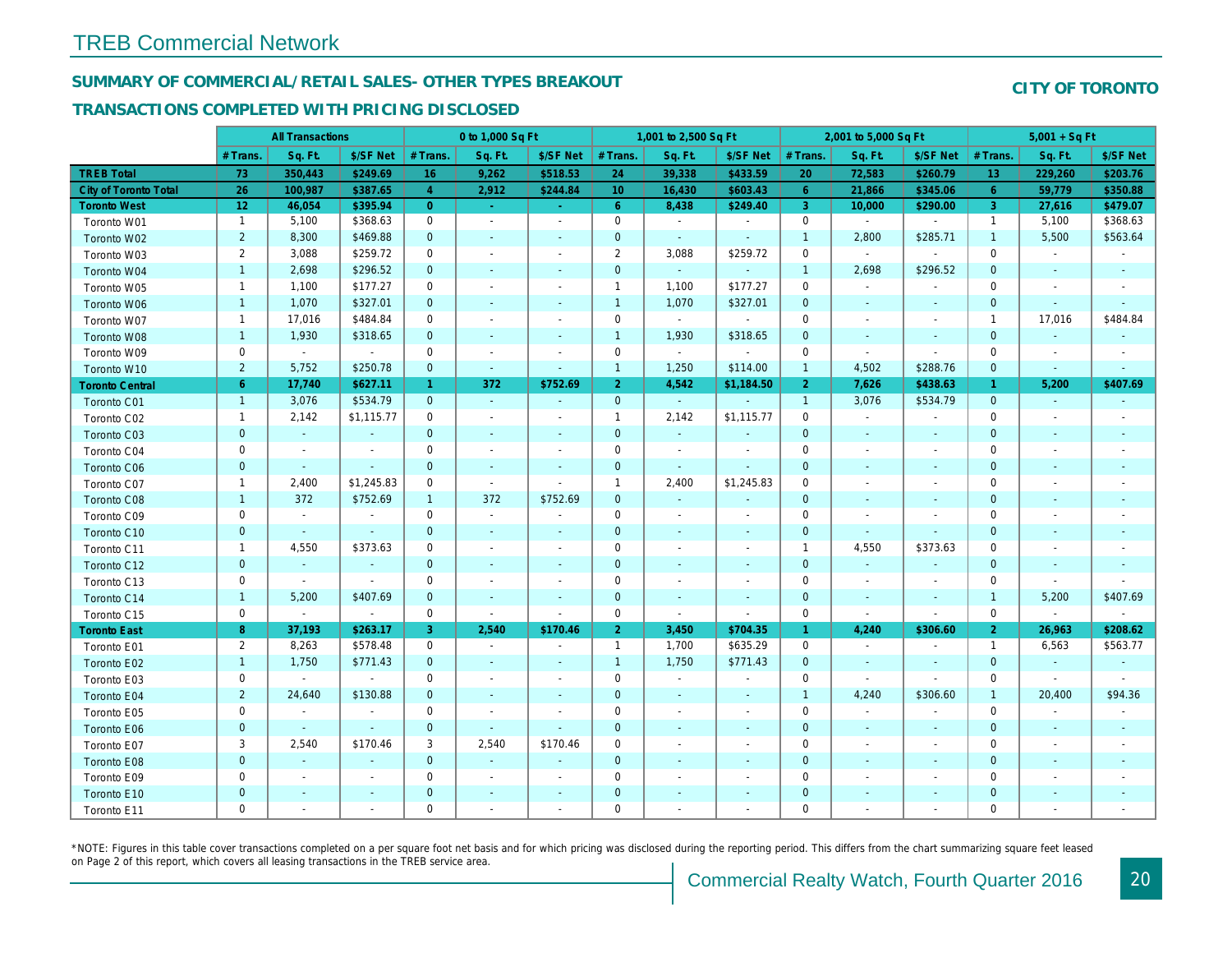#### SUMMARY OF OFFICE SALES

#### TRANSACTIONS COMPLETED WITH PRICING DISCLOSED

|                        |                | <b>All Transactions</b> |                          |                      | 0 to 1,000 Sq Ft |                          |                     | 1,001 to 2,500 Sq Ft |                |                | 2,001 to 5,000 Sq Ft |                          |
|------------------------|----------------|-------------------------|--------------------------|----------------------|------------------|--------------------------|---------------------|----------------------|----------------|----------------|----------------------|--------------------------|
|                        | # Trans.       | Sq. Ft.                 | \$/SF Net                | # Trans.             | Sq. Ft.          | \$/SF Net                | # Trans.            | Sq. Ft.              | \$/SF Net      | # Trans.       | Sq. Ft.              | \$/SF Ne                 |
| <b>TREB Total</b>      | 64             | 496,129                 | \$180.70                 | 20                   | 15,042           | \$363.42                 | 24                  | 40,625               | \$295.70       | 8 <sup>°</sup> | 27,905               | \$298.28                 |
| <b>Halton Region</b>   | $\overline{4}$ | 6,011                   | \$366.51                 | $\blacktriangleleft$ | 997              | \$401.20                 | 2 <sup>1</sup>      | 2,329                | \$412.44       | $\mathbf{1}$   | 2,685                | \$313.78                 |
| <b>Burlington</b>      | 3              | 4,692                   | \$350.06                 | 1                    | 997              | \$401.20                 | $\mathbf{1}$        | 1,010                | \$396.04       | $\mathbf{1}$   | 2,685                | \$313.78                 |
| <b>Halton Hills</b>    | $\mathbf{0}$   | $\sim$                  | $\sim$                   | $\mathbf 0$          | $\sim$           |                          | $\mathsf{O}$        | $\blacksquare$       | $\overline{a}$ | $\mathbf 0$    | $\overline{a}$       | $\blacksquare$           |
| <b>Milton</b>          | $\overline{0}$ | $\sim$                  | $\sim$                   | $\overline{0}$       | $\omega$         | $\sim$                   | $\overline{0}$      | ¥.                   | $\overline{a}$ | $\mathbf{0}$   | $\Delta$             | $\sim$                   |
| Oakville               | $\mathbf{1}$   | 1,319                   | \$425.00                 | $\mathbf 0$          | $\blacksquare$   | $\blacksquare$           | $\mathbf{1}$        | 1,319                | \$425.00       | $\mathbf 0$    | $\sim$               | $\blacksquare$           |
| <b>Peel Region</b>     | 15             | 209,799                 | \$198.40                 | 3                    | 2,000            | \$422.50                 | 5 <sup>5</sup>      | 8,082                | \$196.86       | $\mathbf{1}$   | 2,577                | \$183.93                 |
| <b>Brampton</b>        | 5              | 91,967                  | \$192.08                 | $\overline{2}$       | 1,000            | \$330.00                 | $\mathbf{1}$        | 1,200                | \$279.17       | $\mathbf 0$    | $\sim$               | $\blacksquare$           |
| Caledon                | $\mathbf 0$    | $\sim$                  | $\omega$                 | $\mathbf 0$          | $\omega$         | $\omega$                 | $\pmb{0}$           | $\omega_{\rm c}$     | $\omega$       | $\mathbf{0}$   | $\omega$             | $\blacksquare$           |
| Mississauga            | 10             | 117,832                 | \$203.34                 | $\mathbf{1}$         | 1,000            | \$515.00                 | 4                   | 6,882                | \$182.51       | $\mathbf{1}$   | 2,577                | \$183.93                 |
| Toronto                | 23             | 229,606                 | \$152.63                 | 9 <sup>°</sup>       | 7,471            | \$374.00                 | 6 <sup>°</sup>      | 10,483               | \$390.14       | $\mathbf{3}$   | 11,916               | \$329.39                 |
| <b>Toronto West</b>    | 3              | 12,511                  | \$148.91                 | $\mathbf{1}$         | 936              | \$243.59                 | $\mathbf{1}$        | 1,850                | \$221.62       | $\Omega$       |                      | $\sim$                   |
| <b>Toronto Central</b> | 16             | 43,920                  | \$423.29                 | $\overline{7}$       | 5,691            | \$426.31                 | $\overline{4}$      | 7,629                | \$444.99       | $\overline{2}$ | 7,340                | \$412.13                 |
| <b>Toronto East</b>    | $\overline{4}$ | 173,175                 | \$84.25                  | $\mathbf{1}$         | 844              | \$165.88                 | $\mathbf{1}$        | 1,004                | \$283.86       | $\mathbf{1}$   | 4,576                | \$196.68                 |
| <b>York Region</b>     | 17             | 28,323                  | \$310.97                 | 6                    | 3,652            | \$336.25                 | 8 <sup>°</sup>      | 13,944               | \$322.54       | $\mathbf{3}$   | 10,727               | \$287.3'                 |
| Aurora                 | $\overline{1}$ | 2,456                   | \$354.23                 | 0                    | $\sim$           | $\blacksquare$           | $\mathbf{1}$        | 2,456                | \$354.23       | $\mathbf 0$    | $\omega$             | $\blacksquare$           |
| E. Gwillimbury         | $\mathbf{0}$   | $\omega$                | $\sim$                   | $\mathbf 0$          | $\sim$           | $\blacksquare$           | $\mathbf{0}$        | $\sim$               | $\blacksquare$ | $\mathbf{0}$   | $\sim$               | $\sim$                   |
| Georgina               | $\mathbf{0}$   | $\sim$                  | $\sim$                   | 0                    | $\sim$           | $\overline{\phantom{a}}$ | $\mathbf 0$         | $\blacksquare$       | $\blacksquare$ | $\mathbf 0$    | $\blacksquare$       | $\blacksquare$           |
| King                   | $\overline{0}$ | $\sim$                  | $\sim$                   | $\mathbf{0}$         | $\overline{a}$   | $\overline{\phantom{a}}$ | $\mathbf{0}$        | $\blacksquare$       | ä,             | $\mathbf{0}$   | $\sim$               | $\blacksquare$           |
| Markham                | 6              | 6,223                   | \$455.65                 | 3                    | 2,093            | \$397.99                 | 3                   | 4,130                | \$484.87       | $\mathbf 0$    | $\blacksquare$       | $\blacksquare$           |
| Newmarket              | $\overline{2}$ | 4,481                   | \$156.22                 | $\mathbf 0$          | $\omega$         |                          | $\overline{2}$      | 4,481                | \$156.22       | $\mathbf{0}$   | $\Delta$             | $\overline{\phantom{a}}$ |
| Richmond Hill          | 4              | 5,491                   | \$287.74                 | $\overline{2}$       | 1,021            | \$308.52                 | $\mathbf{1}$        | 1,346                | \$341.75       | $\mathbf{1}$   | 3,124                | \$257.68                 |
| Vaughan                | 3              | 9,134                   | \$300.20                 | $\Omega$             | $\omega$         |                          | $\mathbf{1}$        | 1,531                | \$303.72       | $\overline{2}$ | 7,603                | \$299.49                 |
| Whitchurch-Stouffville | $\mathbf{1}$   | 538                     | \$148.70                 | $\mathbf{1}$         | 538              | \$148.70                 | $\mathsf{O}$        | $\bullet$            | $\blacksquare$ | $\mathbf 0$    | $\blacksquare$       | $\blacksquare$           |
| <b>Durham Region</b>   | 5 <sup>5</sup> | 22,390                  | \$87.92                  | $\mathbf{1}$         | 922              | \$216.38                 | 3 <sup>°</sup>      | 5,787                | \$151.03       | $\overline{0}$ | $\bullet$            | $\sigma_{\rm c}$         |
| Ajax                   | $\overline{2}$ | 17,188                  | \$67.72                  | $\mathbf 0$          | $\sim$           |                          | $\mathbf{1}$        | 1,507                | \$178.50       | $\mathbf 0$    | $\blacksquare$       | $\sim$                   |
| <b>Brock</b>           | $\mathbf{1}$   | 2,480                   | \$60.48                  | $\mathbf 0$          | $\omega$         | $\blacksquare$           | $\mathbf{1}$        | 2,480                | \$60.48        | $\mathbf 0$    | $\omega$             | $\blacksquare$           |
| Clarington             | $\mathbf{1}$   | 1,800                   | \$252.78                 | $\mathbf 0$          | $\sim$           | $\blacksquare$           | $\mathbf{1}$        | 1,800                | \$252.78       | $\mathbf 0$    | $\sim$               | $\blacksquare$           |
| Oshawa                 | $\overline{0}$ | $\sim$                  | $\sim$                   | $\mathbf{0}$         | $\blacksquare$   | $\blacksquare$           | $\mathbf{0}$        | $\blacksquare$       | $\blacksquare$ | $\mathbf{0}$   | $\blacksquare$       | $\blacksquare$           |
| Pickering              | 0              | $\sim$                  | $\overline{\phantom{a}}$ | $\mathbf 0$          | $\blacksquare$   | $\blacksquare$           | $\mathbf 0$         | $\blacksquare$       | $\blacksquare$ | $\mathbf 0$    | $\sim$               | $\blacksquare$           |
| Scugog                 | $\mathbf{0}$   | $\sim$                  | $\blacksquare$           | $\mathbf 0$          | $\omega$         | $\blacksquare$           | $\mathbf 0$         | $\blacksquare$       | $\blacksquare$ | $\mathbf{0}$   | $\blacksquare$       | $\blacksquare$           |
| Uxbridge               | 0              | $\sim$                  | $\sim$                   | 0                    | $\mathbf{r}$     |                          | $\mathbf 0$         | ä,                   | $\blacksquare$ | $\mathbf 0$    | $\blacksquare$       | $\blacksquare$           |
| Whitby                 | $\mathbf{1}$   | 922                     | \$216.38                 | $\mathbf{1}$         | 922              | \$216.38                 | $\mathbf{0}$        | $\blacksquare$       | $\omega$       | $\mathbf{0}$   | $\blacksquare$       | $\sim$                   |
| <b>Dufferin County</b> | $\overline{0}$ | $\sim$                  | $\sim$                   | $\overline{0}$       | $\omega$         | ÷                        | $\overline{0}$      | ÷.                   | ÷.             | $\overline{0}$ | ÷.                   | $\sim$                   |
| Orangeville            | $\mathbf{0}$   | $\omega$                | $\omega$                 | $\overline{0}$       | $\omega$         | $\omega$                 | $\overline{0}$      | $\omega$             | $\blacksquare$ | $\mathbf{0}$   | $\Box$               | $\sim$                   |
| <b>Simcoe County</b>   | $\overline{0}$ | $\omega$                | $\sim$                   | $\overline{0}$       | $\omega$         | $\omega$                 | $\overline{0}$      | $\omega$             | ÷.             | $\overline{0}$ | $\omega$             | $\omega_{\rm c}$         |
| Adjala-Tosorontio      | $\mathbf{0}$   | $\omega$                | $\sim$                   | $\overline{0}$       | $\omega$         | $\blacksquare$           | $\mathbf{0}$        | $\blacksquare$       | $\blacksquare$ | $\mathbf{0}$   | $\Delta$             | $\sim$                   |
| <b>Bradford West</b>   | 0              | $\blacksquare$          | $\blacksquare$           | 0                    | $\sim$           | $\sim$                   | $\mathsf{O}\xspace$ | $\blacksquare$       | $\blacksquare$ | $\mathbf 0$    | $\blacksquare$       | $\blacksquare$           |
| Essa                   | $\mathbf{0}$   | $\sim$                  | $\sim$                   | $\mathbf 0$          | $\blacksquare$   | $\blacksquare$           | $\mathbf 0$         | ä,                   | ä,             | $\mathbf{0}$   | $\sim$               |                          |
| Innisfil               | 0              | $\sim$                  | $\sim$                   | 0                    | $\blacksquare$   | $\blacksquare$           | $\mathbf 0$         | $\blacksquare$       | $\blacksquare$ | $\mathbf 0$    | $\sim$               | $\blacksquare$           |
| <b>New Tecumseth</b>   | $\Omega$       |                         |                          | $\Omega$             |                  |                          | $\mathbf{0}$        |                      |                | $\Omega$       |                      |                          |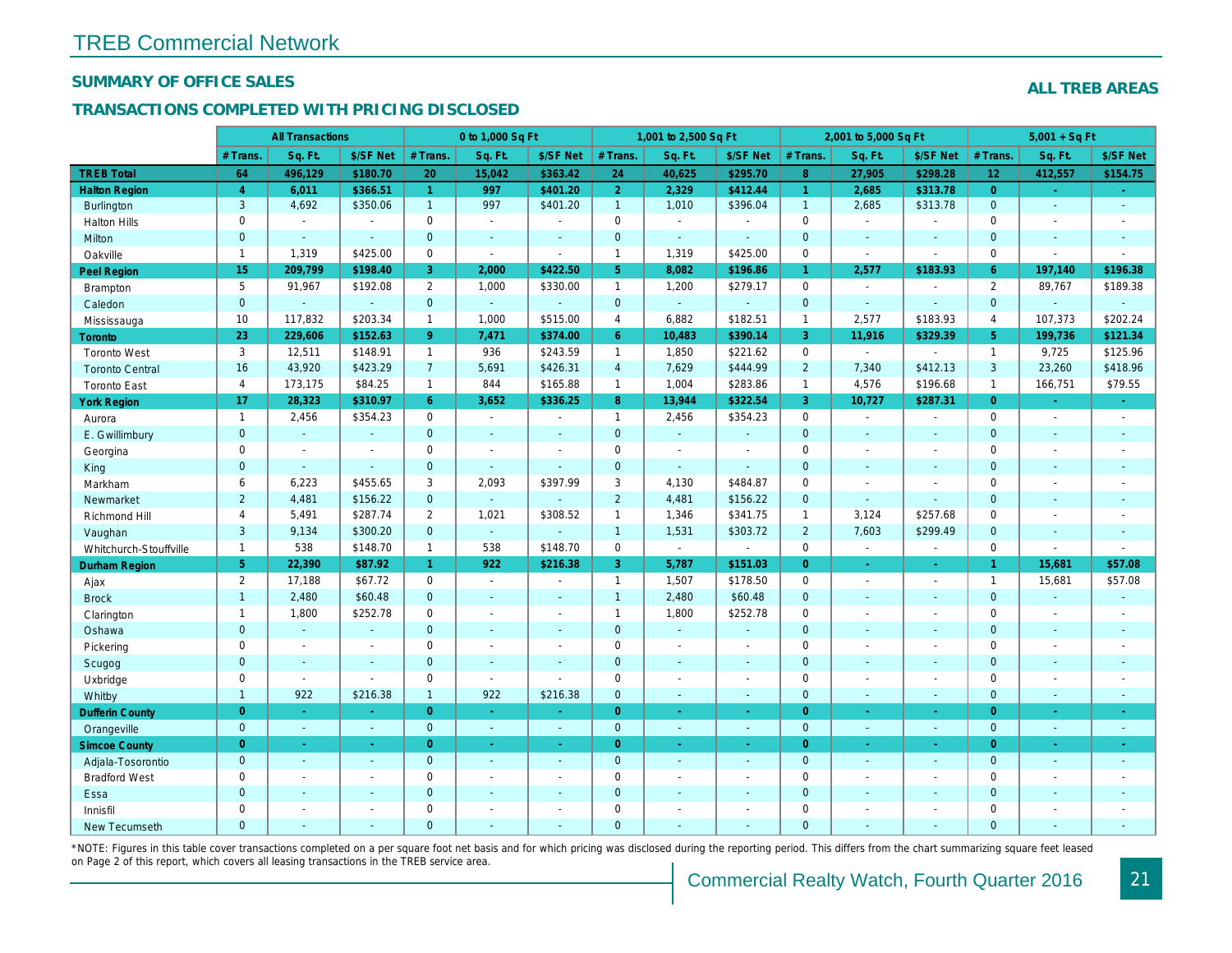#### SUMMARY OF OFFICE SALES

#### TRANSACTIONS COMPLETED WITH PRICING DISCLOSED

|                              |                | <b>All Transactions</b>  |                |                | 0 to 1,000 Sq Ft         |                          |                | 1,001 to 2,500 Sq Ft     |                          |                | 2,001 to 5,000 Sq Ft     |                          |
|------------------------------|----------------|--------------------------|----------------|----------------|--------------------------|--------------------------|----------------|--------------------------|--------------------------|----------------|--------------------------|--------------------------|
|                              | # Trans.       | Sq. Ft.                  | \$/SF          | # Trans.       | Sq. Ft.                  | \$/SF                    | # Trans.       | Sq. Ft.                  | \$/SF                    | # Trans.       | Sq. Ft.                  | \$/SF                    |
| <b>TREB Total</b>            | 64             | 496,129                  | \$180.70       | 20             | 15,042                   | \$363.42                 | 24             | 40,625                   | \$295.70                 | 8              | 27,905                   | \$298.28                 |
| <b>City of Toronto Total</b> | 23             | 229,606                  | \$152.63       | $9^{\circ}$    | 7,471                    | \$374.00                 | 6              | 10,483                   | \$390.14                 | 3              | 11,916                   | \$329.39                 |
| <b>Toronto West</b>          | 3              | 12,511                   | \$148.91       | $\mathbf{1}$   | 936                      | \$243.59                 | $\mathbf{1}$   | 1,850                    | \$221.62                 | $\overline{0}$ | $\sim$                   | $\omega_{\rm c}$         |
| Toronto W01                  | 0              | $\sim$                   | $\blacksquare$ | 0              | $\sim$                   | $\blacksquare$           | 0              | $\sim$                   | $\sim$                   | $\mathbf 0$    | $\sim$                   | $\sim$                   |
| Toronto W02                  | $\mathbf 0$    | $\blacksquare$           | $\blacksquare$ | $\mathbf 0$    | $\sim$                   | $\sim$                   | $\mathbf 0$    | $\sim$                   | $\sim$                   | $\mathbf 0$    | $\sim$                   | $\sim$                   |
| Toronto W03                  | 0              | $\blacksquare$           | $\blacksquare$ | 0              | $\overline{\phantom{a}}$ | $\blacksquare$           | 0              | $\overline{\phantom{a}}$ | $\sim$                   | $\mathbf 0$    | $\overline{a}$           | $\sim$                   |
| Toronto W04                  | $\mathbf{1}$   | 9,725                    | \$125.96       | $\mathbf 0$    | $\sim$                   | $\blacksquare$           | $\mathbf{0}$   | $\sim$                   | $\sim$                   | $\mathbf 0$    | $\sim$                   | $\blacksquare$           |
| Toronto W05                  | $\overline{2}$ | 2,786                    | \$229.00       | $\mathbf{1}$   | 936                      | \$243.59                 | $\mathbf{1}$   | 1,850                    | \$221.62                 | $\mathbf 0$    | $\sim$                   |                          |
| Toronto W06                  | $\mathbf 0$    | $\blacksquare$           | $\blacksquare$ | $\mathbf 0$    | $\blacksquare$           | $\blacksquare$           | $\mathbf 0$    | $\bullet$                |                          | $\mathbf 0$    | $\blacksquare$           |                          |
| Toronto W07                  | 0              | $\blacksquare$           | $\blacksquare$ | $\mathbf 0$    | $\blacksquare$           | $\overline{\phantom{a}}$ | $\mathbf 0$    | $\blacksquare$           |                          | $\mathbf 0$    | $\blacksquare$           |                          |
| Toronto W08                  | $\pmb{0}$      | $\blacksquare$           | $\blacksquare$ | $\mathbf 0$    | $\blacksquare$           | $\blacksquare$           | $\pmb{0}$      | $\sim$                   | $\blacksquare$           | $\mathbf 0$    | $\sim$                   |                          |
| Toronto W09                  | 0              | $\blacksquare$           | $\blacksquare$ | 0              | $\overline{\phantom{a}}$ | $\blacksquare$           | 0              | $\overline{\phantom{a}}$ | $\overline{\phantom{a}}$ | $\mathbf 0$    | $\blacksquare$           |                          |
| Toronto W10                  | $\mathbf 0$    | $\blacksquare$           | $\blacksquare$ | $\mathbf 0$    | $\blacksquare$           | $\blacksquare$           | $\mathbf 0$    | $\blacksquare$           | $\blacksquare$           | $\pmb{0}$      | $\blacksquare$           | $\blacksquare$           |
| <b>Toronto Central</b>       | 16             | 43,920                   | \$423.29       | $\overline{7}$ | 5,691                    | \$426.31                 | $\overline{4}$ | 7,629                    | \$444.99                 | $\overline{2}$ | 7,340                    | \$412.13                 |
| Toronto C01                  | $\overline{1}$ | 1,723                    | \$934.33       | $\overline{0}$ | $\omega$                 | $\sim$                   | $\mathbf{1}$   | 1,723                    | \$934.33                 | $\mathbf 0$    | $\blacksquare$           | $\sim$                   |
| Toronto C02                  | $\mathbf{1}$   | 5,154                    | \$1,057.43     | 0              | $\blacksquare$           | $\blacksquare$           | $\mathsf 0$    | $\blacksquare$           | $\blacksquare$           | $\mathbf 0$    | $\sim$                   |                          |
| Toronto C03                  | $\pmb{0}$      | $\sim$                   | $\blacksquare$ | $\mathbf 0$    | $\overline{\phantom{a}}$ | $\blacksquare$           | $\mathbf 0$    | $\blacksquare$           | $\overline{\phantom{a}}$ | $\mathbf 0$    | $\overline{\phantom{a}}$ | $\sim$                   |
| Toronto C04                  | 0              | $\blacksquare$           | $\blacksquare$ | 0              | $\overline{\phantom{a}}$ | $\blacksquare$           | 0              | $\sim$                   | $\overline{\phantom{a}}$ | $\mathbf 0$    | $\sim$                   | $\overline{\phantom{a}}$ |
| Toronto C06                  | $\mathbf 0$    | $\sim$                   | $\sim$         | $\mathbf 0$    | $\sim$                   | $\sim$                   | $\mathbf{0}$   | $\sim$                   | $\sim$                   | $\mathbf 0$    | $\sim$                   | $\sim$                   |
| Toronto C07                  | 0              | $\blacksquare$           | $\blacksquare$ | 0              | $\overline{\phantom{a}}$ | $\overline{\phantom{a}}$ | 0              | $\overline{\phantom{a}}$ | $\blacksquare$           | $\mathbf 0$    | $\overline{\phantom{a}}$ |                          |
| Toronto C08                  | $\mathbf{1}$   | 1,792                    | \$479.91       | $\mathbf{0}$   | $\overline{\phantom{a}}$ | $\blacksquare$           | $\mathbf{1}$   | 1,792                    | \$479.91                 | $\mathbf{0}$   | $\overline{\phantom{a}}$ | $\sim$                   |
| Toronto C09                  | 0              | $\sim$                   | $\blacksquare$ | $\mathbf 0$    | $\overline{\phantom{a}}$ | $\blacksquare$           | 0              | $\blacksquare$           | $\overline{\phantom{a}}$ | $\mathbf 0$    | $\sim$                   | $\overline{\phantom{a}}$ |
| Toronto C10                  | $\mathbf 0$    | $\sim$                   | $\sim$         | $\mathbf 0$    | $\sim$                   | $\sim$                   | $\mathbf{0}$   | $\sim$                   | $\sim$                   | $\mathbf 0$    | $\sim$                   | $\sim$                   |
| Toronto C11                  | 0              | $\blacksquare$           | $\blacksquare$ | 0              | $\overline{\phantom{a}}$ | $\blacksquare$           | 0              | $\overline{\phantom{a}}$ | $\overline{\phantom{a}}$ | $\mathbf 0$    | $\overline{\phantom{a}}$ |                          |
| Toronto C12                  | $\mathbf{1}$   | 12,095                   | \$272.84       | $\mathbf{0}$   | $\sim$                   | $\sim$                   | $\mathbf{0}$   | $\sim$                   | $\sim$                   | $\mathbf{0}$   | $\sim$                   | $\sim$                   |
| Toronto C13                  | $\overline{4}$ | 14,165                   | \$199.08       | $\mathbf 0$    | $\blacksquare$           | $\blacksquare$           | $\overline{2}$ | 4,114                    | \$224.84                 | $\mathbf{1}$   | 4,040                    | \$222.77                 |
| Toronto C14                  | 5 <sup>5</sup> | 6,441                    | \$560.96       | $\overline{4}$ | 3,141                    | \$473.78                 | $\mathbf 0$    | $\blacksquare$           | $\blacksquare$           | $\mathbf{1}$   | 3,300                    | \$643.94                 |
| Toronto C15                  | 3              | 2,550                    | \$367.84       | 3              | 2,550                    | \$367.84                 | 0              | $\sim$                   | $\blacksquare$           | $\mathbf 0$    | $\omega$                 | $\blacksquare$           |
| <b>Toronto East</b>          | $\overline{4}$ | 173,175                  | \$84.25        | $\mathbf{1}$   | 844                      | \$165.88                 | $\mathbf{1}$   | 1,004                    | \$283.86                 | $\mathbf{1}$   | 4,576                    | \$196.68                 |
| Toronto E01                  | 0              | $\sim$                   | $\blacksquare$ | 0              | $\blacksquare$           | $\blacksquare$           | $\mathbf 0$    | $\blacksquare$           | $\sim$                   | $\pmb{0}$      | $\bullet$                | $\blacksquare$           |
| Toronto E02                  | $\pmb{0}$      | $\sim$                   | $\sim$         | $\mathbf{0}$   | $\sim$                   | $\overline{\phantom{a}}$ | $\mathbf 0$    | $\sim$                   |                          | $\mathbf 0$    |                          | $\blacksquare$           |
| Toronto E03                  | 0              | $\sim$                   | $\blacksquare$ | 0              | $\sim$                   | $\blacksquare$           | 0              | $\blacksquare$           | $\overline{\phantom{a}}$ | $\mathbf 0$    | $\blacksquare$           | $\overline{\phantom{a}}$ |
| Toronto E04                  | $\mathbf 0$    | $\sim$                   | $\sim$         | $\mathbf{0}$   | $\sim$                   | $\sim$                   | $\mathbf{0}$   | $\sim$                   | $\sim$                   | $\mathbf 0$    | $\sim$                   | $\sim$                   |
| Toronto E05                  | 0              | $\blacksquare$           | $\blacksquare$ | 0              | $\sim$                   | $\sim$                   | $\mathbf 0$    | $\sim$                   |                          | $\mathbf 0$    | $\sim$                   |                          |
| Toronto E06                  | $\mathbf 0$    | $\overline{\phantom{a}}$ | $\sim$         | $\mathbf{0}$   |                          | $\overline{\phantom{a}}$ | $\mathbf{0}$   | $\sim$                   |                          | $\mathbf 0$    |                          |                          |
| Toronto E07                  | 0              | $\sim$                   | $\blacksquare$ | 0              | $\overline{\phantom{a}}$ | $\overline{\phantom{a}}$ | 0              | $\overline{\phantom{a}}$ | $\overline{\phantom{a}}$ | $\mathbf 0$    | $\overline{\phantom{a}}$ |                          |
| Toronto E08                  | $\mathbf{0}$   | $\sim$                   | $\blacksquare$ | $\overline{0}$ | $\omega$                 | $\sim$                   | $\mathbf{0}$   | $\sim$                   | $\sim$                   | $\mathbf 0$    | $\sim$                   | $\sim$                   |
| Toronto E09                  | $\overline{2}$ | 5,420                    | \$191.88       | $\mathbf{1}$   | 844                      | \$165.88                 | 0              | $\sim$                   | $\sim$                   | $\mathbf{1}$   | 4,576                    | \$196.68                 |
| Toronto E10                  | $\mathbf 0$    | $\blacksquare$           | $\blacksquare$ | $\mathbf{0}$   | $\blacksquare$           | $\overline{\phantom{a}}$ | $\mathbf 0$    |                          | $\sim$                   | $\mathbf 0$    | $\sim$                   | $\blacksquare$           |
| Toronto E11                  | $\overline{2}$ | 167,755                  | \$80.77        | $\mathbf 0$    | $\sim$                   | $\blacksquare$           | $\mathbf{1}$   | 1,004                    | \$283.86                 | $\mathbf 0$    | $\sim$                   |                          |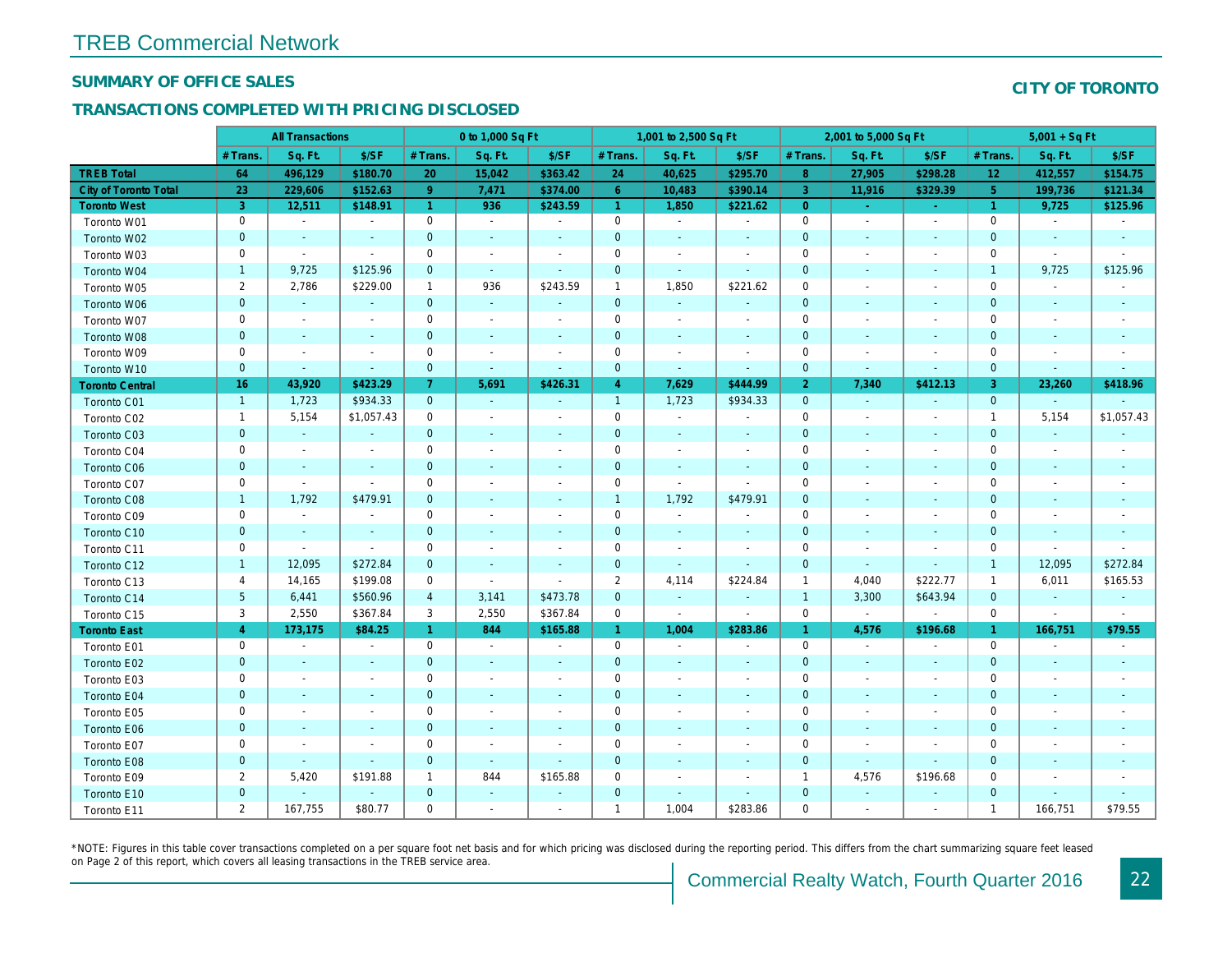#### SUMMARY OF LAND SALES

#### TRANSACTIONS COMPLETED WITH PRICING DISCLOSED

|                                  |                | <b>All Transactions</b> |              |                      | 0 to 3 Acres |              |                |
|----------------------------------|----------------|-------------------------|--------------|----------------------|--------------|--------------|----------------|
|                                  | # Trans.       | <b>Acres</b>            | \$/Acre      | # Trans.             | Acres        | \$/Acre      | $#$ Trans.     |
| <b>TREB Total</b>                | 45             | 464.03                  | \$174,815    | 21                   | 27.71        | \$961,384    | 24             |
| <b>Halton Region</b>             | $\overline{4}$ | 31.25                   | \$108,178    | $\overline{2}$       | 2.75         | \$604,701    | $\overline{2}$ |
| <b>Burlington</b>                | $\mathbf{0}$   | 0.00                    | \$0          | $\mathbf 0$          | 0.00         | \$0          | $\mathbf{0}$   |
| <b>Halton Hills</b>              | $\mathbf 0$    | 0.00                    | \$0          | $\mathbf 0$          | 0.00         | \$0          | $\mathbf 0$    |
| Milton                           | $\overline{2}$ | 28.50                   | \$60,211     | $\mathbf 0$          | 0.00         | \$0          | $\overline{2}$ |
| Oakville                         | $\overline{2}$ | 2.75                    | \$604,701    | $\mathbf{2}$         | 2.75         | \$604,701    | $\mathbf 0$    |
| <b>Peel Region</b>               | $6^{\circ}$    | 88.66                   | \$176,416    | $\overline{2}$       | 2.20         | \$1,368,636  | $\overline{4}$ |
| <b>Brampton</b>                  | $\overline{2}$ | 4.07                    | \$1,020,885  | $\mathbf{1}$         | 0.99         | \$1,085,859  | $\overline{1}$ |
| Caledon                          | 3              | 83.38                   | \$114,536    | $\mathbf 0$          | 0.00         | \$0          | $\mathbf{3}$   |
| Mississauga                      | $\mathbf{1}$   | 1.21                    | \$1,600,000  | $\mathbf{1}$         | 1.21         | \$1,600,000  | $\mathbf 0$    |
| Toronto                          | $\overline{3}$ | 6.86                    | \$1,567,836  | $\overline{2}$       | 1.51         | \$3,407,793  | $\mathbf{1}$   |
| <b>Toronto West</b>              | $\mathbf{1}$   | 1.38                    | \$833,333    | $\mathbf{1}$         | 1.38         | \$833,333    | $\mathbf 0$    |
| <b>Toronto Central</b>           | $\overline{1}$ | 0.13                    | \$30,784,044 | $\mathbf{1}$         | 0.13         | \$30,784,044 | $\mathbf{0}$   |
| <b>Toronto East</b>              | $\mathbf{1}$   | 5.35                    | \$1,048,598  | $\pmb{0}$            | 0.00         | \$0          | $\overline{1}$ |
| <b>York Region</b>               | 10             | 58.10                   | \$373,150    | $\overline{7}$       | 10.14        | \$1,028,604  | $\mathbf{3}$   |
| Aurora                           | $\mathbf 0$    | 0.00                    | \$0          | $\mathbf 0$          | 0.00         | \$0          | $\mathbf 0$    |
| E. Gwillimbury                   | $\mathbf{0}$   | 0.00                    | \$0          | $\mathbf 0$          | 0.00         | \$0          | $\mathbf{0}$   |
| Georgina                         | 4              | 14.78                   | \$209,405    | 3                    | 4.82         | \$289,421    | $\overline{1}$ |
| King                             | $\mathbf 0$    | 0.00                    | \$0          | $\mathbf 0$          | 0.00         | \$0          | $\mathbf 0$    |
| Markham                          | $\mathbf{2}$   | 17.00                   | \$508,824    | $\mathbf{1}$         | 2.00         | \$2,500,000  | $\overline{1}$ |
| Newmarket                        | $\mathbf 0$    | 0.00                    | $$0$         | $\mathbf 0$          | 0.00         | \$0          | $\mathbf 0$    |
| Richmond Hill                    | $\mathbf 0$    | 0.00                    | \$0          | $\pmb{0}$            | 0.00         | \$0          | $\mathbf 0$    |
| Vaughan                          | $\overline{2}$ | 2.23                    | \$1,338,565  | $\sqrt{2}$           | 2.23         | \$1,338,565  | $\overline{0}$ |
| Whitchurch-Stouffville           | $\mathbf{2}$   | 24.09                   | \$288,502    | $\mathbf{1}$         | 1.09         | \$963,311    | $\overline{1}$ |
| <b>Durham Region</b>             | 15             | 140.40                  | \$154,887    | $\overline{7}$       | 8.50         | \$580,373    | 8              |
| Ajax                             | $\mathbf{1}$   | 8.00                    | \$262,500    | $\mathbf 0$          | 0.00         | \$0          | $\overline{1}$ |
| <b>Brock</b>                     | $\overline{1}$ | 57.70                   | \$5,113      | $\mathbf 0$          | 0.00         | \$0          | $\overline{1}$ |
| Clarington                       | $\mathbf{3}$   | 22.98                   | \$132,383    | $\boldsymbol{2}$     | 1.45         | \$962,941    | $\overline{1}$ |
| Oshawa                           | $\overline{5}$ | 11.82                   | \$656,076    | $\mathbf{3}$         | 3.89         | \$492,123    | $\overline{2}$ |
| Pickering                        | $\mathbf{1}$   | 1.17                    | \$1,042,735  | $\mathbf{1}$         | 1.17         | \$1,042,735  | $\mathbf 0$    |
| Scugog                           | $\mathbf{0}$   | 0.00                    | \$0          | $\mathbf 0$          | 0.00         | \$0          | $\mathbf{0}$   |
| Uxbridge                         | $\overline{2}$ | 22.36                   | \$152,504    | $\mathbf{1}$         | 2.00         | \$205,000    | $\overline{1}$ |
| Whitby                           | $\overline{2}$ | 16.38                   | \$239,744    | $\mathbf 0$          | 0.00         | \$0          | $\overline{2}$ |
| <b>Dufferin County</b>           | $\overline{0}$ | 0.00                    | \$0          | $\overline{0}$       | 0.00         | \$0          | $\overline{0}$ |
| Orangeville                      | $\mathbf 0$    | 0.00                    | \$0          | $\mathbf 0$          | 0.00         | \$0          | $\mathbf{0}$   |
| <b>Simcoe County</b>             | $\overline{7}$ | 138.75                  | \$57,045     | $\blacktriangleleft$ | 2.60         | \$557,692    | $6^{\circ}$    |
| Adjala-Tosorontio                | $\mathbf{1}$   | 23.86                   | \$21,794     | $\mathbf 0$          | 0.00         | \$0          | $\overline{1}$ |
| <b>Bradford West Gwillimbury</b> | $\overline{4}$ | 50.94                   | \$80,879     | $\mathbf{1}$         | 2.60         | \$557,692    | 3              |
| Essa                             | $\mathbf{0}$   | 0.00                    | $$0$         | $\mathbf{0}$         | 0.00         | $$0$         | $\mathbf{0}$   |
| Innisfil                         | $\overline{2}$ | 63.95                   | \$51,212     | $\pmb{0}$            | 0.00         | \$0          | 2              |
| New Tecumseth                    | $\Omega$       | 0.00                    | \$0          | $\mathbf{0}$         | 0.00         | \$0          | $\mathbf{0}$   |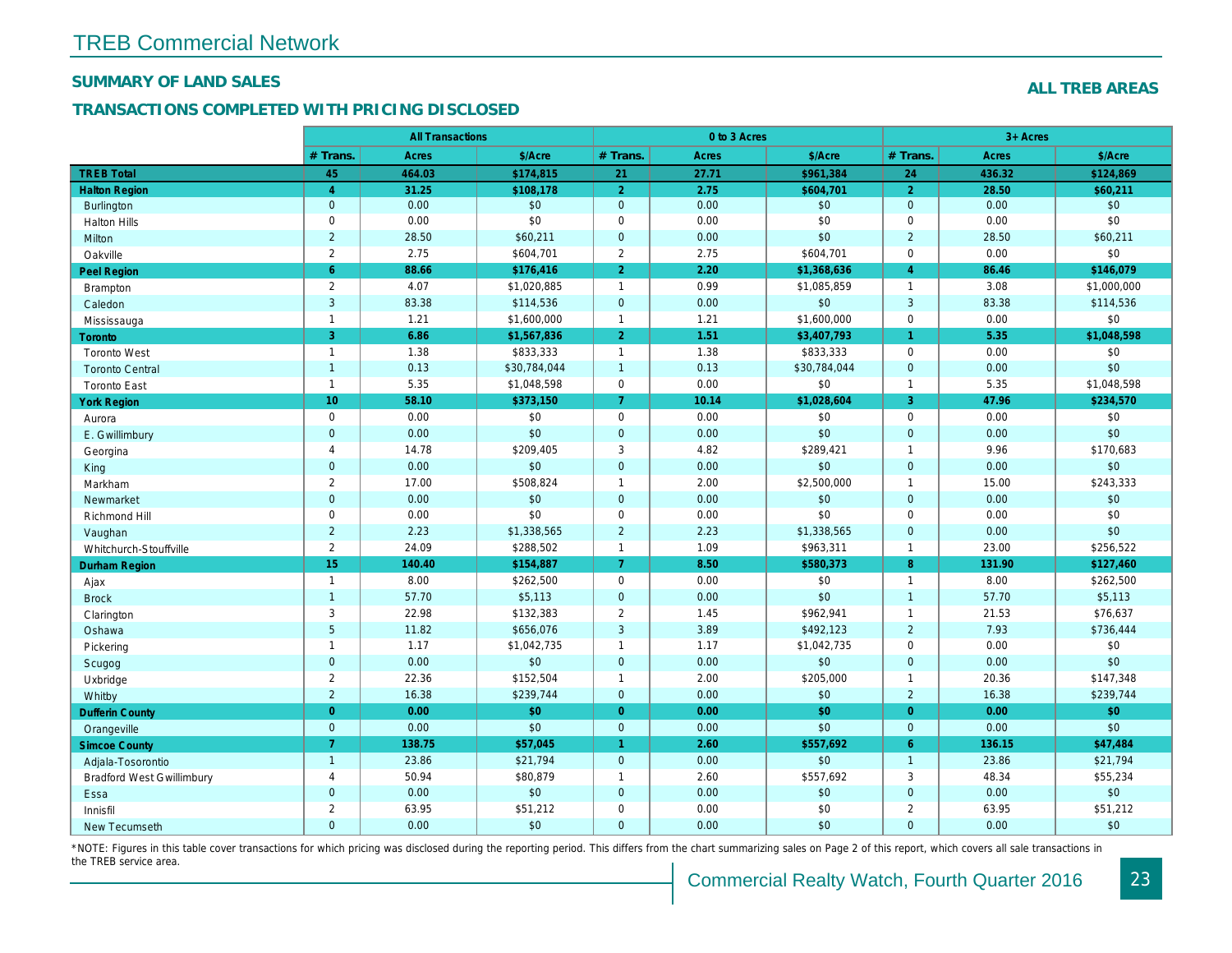#### SUMMARY OF LAND SALES

## TRANSACTIONS COMPLETED WITH PRICING DISCLOSED

|                              |                      | <b>All Transactions</b> |              |                      | 0 to 3 Acres |              |                      |  |
|------------------------------|----------------------|-------------------------|--------------|----------------------|--------------|--------------|----------------------|--|
|                              | # Trans.             | Acres                   | \$/Acre      | # Trans.             | Acres        | \$/Acre      | # Trans.             |  |
| <b>TREB Total</b>            | 45                   | 464.03                  | \$174,815    | 21                   | 27.71        | \$961,384    | 24                   |  |
| <b>City of Toronto Total</b> | 3                    | 6.86                    | \$1,567,836  | $\overline{2}$       | 1.51         | \$3,407,793  | $\blacktriangleleft$ |  |
| <b>Toronto West</b>          | $\blacktriangleleft$ | 1.38                    | \$833,333    | $\overline{1}$       | 1.38         | \$833,333    | $\overline{0}$       |  |
| Toronto W01                  | $\pmb{0}$            | 0.00                    | \$0          | $\mathbf 0$          | 0.00         | \$0          | $\mathbf 0$          |  |
| Toronto W02                  | $\pmb{0}$            | 0.00                    | \$0          | $\pmb{0}$            | 0.00         | \$0          | $\mathbf{0}$         |  |
| Toronto W03                  | $\mathbf 0$          | 0.00                    | \$0          | $\mathbf 0$          | 0.00         | \$0          | $\mathbf 0$          |  |
| Toronto W04                  | $\mathbf 0$          | 0.00                    | \$0          | $\mathbf 0$          | 0.00         | \$0          | $\mathbf{0}$         |  |
| Toronto W05                  | $\mathbf 0$          | 0.00                    | \$0          | $\mathbf 0$          | 0.00         | \$0          | $\mathbf 0$          |  |
| Toronto W06                  | $\pmb{0}$            | 0.00                    | \$0          | $\pmb{0}$            | 0.00         | \$0          | $\mathbf 0$          |  |
| Toronto W07                  | $\mathbf 0$          | 0.00                    | \$0          | $\mathbf 0$          | 0.00         | \$0          | $\mathbf 0$          |  |
| Toronto W08                  | $\mathbf 0$          | 0.00                    | \$0          | $\mathbf 0$          | 0.00         | \$0          | $\overline{0}$       |  |
| Toronto W09                  | $\mathbf 0$          | 0.00                    | \$0          | $\mathbf 0$          | 0.00         | \$0          | $\mathbf 0$          |  |
| Toronto W10                  | $\mathbf{1}$         | 1.38                    | \$833,333    | $\overline{1}$       | 1.38         | \$833,333    | $\mathbf{0}$         |  |
| <b>Toronto Central</b>       | $\overline{1}$       | 0.13                    | \$30,784,044 | $\blacktriangleleft$ | 0.13         | \$30,784,044 | $\overline{0}$       |  |
| Toronto C01                  | $\mathbf 0$          | 0.00                    | \$0          | $\mathbf 0$          | 0.00         | \$0          | $\overline{0}$       |  |
| Toronto C02                  | $\mathbf{1}$         | 0.13                    | \$30,784,044 | $\overline{1}$       | 0.13         | \$30,784,044 | $\mathbf 0$          |  |
| Toronto C03                  | $\pmb{0}$            | 0.00                    | \$0          | $\mathbf 0$          | 0.00         | \$0          | $\mathbf 0$          |  |
| Toronto C04                  | $\pmb{0}$            | 0.00                    | \$0          | $\mathbf 0$          | 0.00         | \$0          | $\mathbf 0$          |  |
| <b>Toronto C06</b>           | $\pmb{0}$            | 0.00                    | \$0          | $\mathbf 0$          | 0.00         | \$0          | $\mathbf 0$          |  |
| Toronto C07                  | $\pmb{0}$            | 0.00                    | \$0          | $\mathbf 0$          | 0.00         | \$0          | $\mathbf 0$          |  |
| <b>Toronto C08</b>           | $\pmb{0}$            | 0.00                    | \$0          | $\mathbf 0$          | 0.00         | \$0          | $\mathbf 0$          |  |
| Toronto C09                  | $\pmb{0}$            | 0.00                    | \$0          | $\mathbf 0$          | 0.00         | \$0          | $\mathbf 0$          |  |
| Toronto C10                  | $\mathbf 0$          | 0.00                    | \$0          | $\mathbf 0$          | 0.00         | \$0          | $\mathbf 0$          |  |
| Toronto C11                  | $\mathbf 0$          | 0.00                    | \$0          | $\mathbf 0$          | 0.00         | \$0          | $\mathbf 0$          |  |
| Toronto C12                  | $\mathbf 0$          | 0.00                    | \$0          | $\mathbf 0$          | 0.00         | \$0          | $\mathbf{0}$         |  |
| Toronto C13                  | $\pmb{0}$            | 0.00                    | \$0          | $\mathbf 0$          | 0.00         | \$0          | $\mathbf 0$          |  |
| Toronto C14                  | $\mathbf 0$          | 0.00                    | \$0          | $\mathbf 0$          | 0.00         | \$0          | $\mathbf 0$          |  |
| Toronto C15                  | $\pmb{0}$            | 0.00                    | \$0          | $\mathbf 0$          | 0.00         | \$0          | $\mathbf 0$          |  |
| <b>Toronto East</b>          | $\blacktriangleleft$ | 5.35                    | \$1,048,598  | $\overline{0}$       | 0.00         | \$0          | $\mathbf{1}$         |  |
| Toronto E01                  | $\pmb{0}$            | 0.00                    | \$0          | $\mathbf 0$          | 0.00         | \$0          | $\mathbf 0$          |  |
| Toronto E02                  | $\mathbf 0$          | 0.00                    | \$0          | $\mathbf 0$          | 0.00         | \$0          | $\mathbf 0$          |  |
| Toronto E03                  | $\pmb{0}$            | 0.00                    | \$0          | $\pmb{0}$            | 0.00         | \$0          | $\mathbf 0$          |  |
| Toronto E04                  | $\mathbf 0$          | 0.00                    | \$0          | $\overline{0}$       | 0.00         | \$0          | $\mathbf{0}$         |  |
| Toronto E05                  | $\pmb{0}$            | 0.00                    | \$0          | $\mathbf 0$          | 0.00         | \$0          | $\mathbf 0$          |  |
| <b>Toronto E06</b>           | $\mathbf 0$          | 0.00                    | \$0          | $\mathbf 0$          | 0.00         | \$0          | $\mathbf 0$          |  |
| Toronto E07                  | $\mathbf{1}$         | 5.35                    | \$1,048,598  | $\mathbf 0$          | 0.00         | \$0          | $\overline{1}$       |  |
| Toronto E08                  | $\mathbf 0$          | 0.00                    | \$0          | $\mathbf 0$          | 0.00         | \$0          | $\mathbf{0}$         |  |
| Toronto E09                  | $\mathbf 0$          | 0.00                    | \$0          | $\mathbf 0$          | 0.00         | \$0          | $\mathbf 0$          |  |
| Toronto E10                  | $\mathbf 0$          | 0.00                    | \$0          | $\mathbf 0$          | 0.00         | \$0          | $\mathbf 0$          |  |
| Toronto E11                  | $\mathbf 0$          | 0.00                    | \$0          | $\mathbf 0$          | 0.00         | \$0          | $\mathbf 0$          |  |